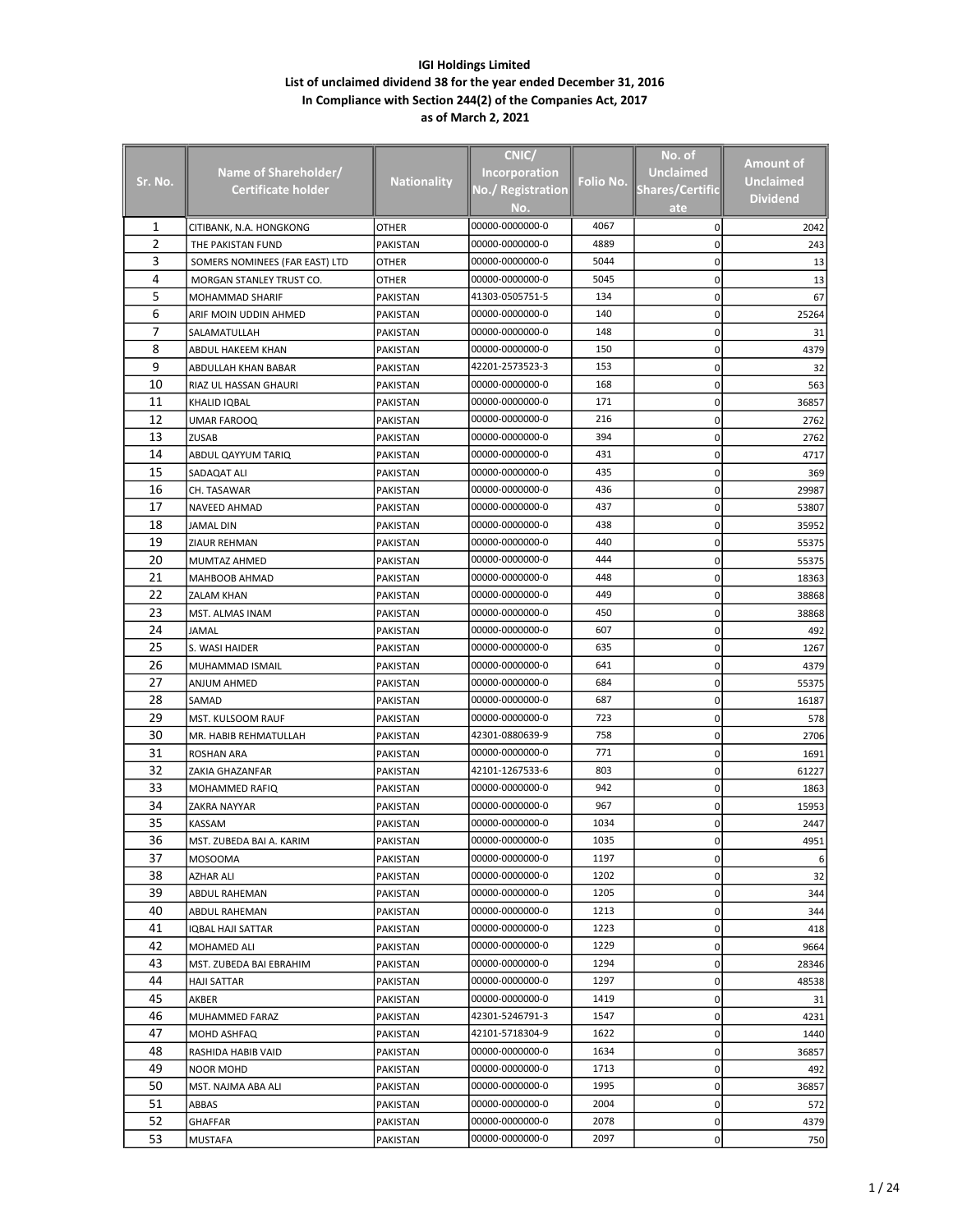|         |                                |                    | CNIC/                |           | No. of                 |                  |
|---------|--------------------------------|--------------------|----------------------|-----------|------------------------|------------------|
|         |                                |                    |                      |           |                        | Amount of        |
| Sr. No. | Name of Shareholder/           | <b>Nationality</b> | <b>Incorporation</b> | Folio No. | Unclaimed              | <b>Unclaimed</b> |
|         | Certificate holder             |                    | No./ Registration    |           | <b>Shares/Certific</b> | <b>Dividend</b>  |
|         |                                |                    | No.                  |           | ate                    |                  |
| 54      | <b>ARMAN</b>                   | <b>PAKISTAN</b>    | 00000-0000000-0      | 2121      | 0                      | 74               |
| 55      | ALTAF SAKHIA                   | <b>PAKISTAN</b>    | 00000-0000000-0      | 2170      | 0                      | 2762             |
| 56      | AZIZ AHMED                     | PAKISTAN           | 00000-0000000-0      | 2221      | 0                      | 2762             |
| 57      | MOHAMMAD SIDDIQUE CHOHAN       | PAKISTAN           | 00000-0000000-0      | 2237      | 0                      | 23099            |
| 58      | LT.COL. S.NAYYAR HUSAIN (RETD) | PAKISTAN           | 00000-0000000-0      | 2238      | 0                      | 307              |
| 59      | MASUD AHMAD KABLI              | <b>PAKISTAN</b>    | 00000-0000000-0      | 2241      | 0                      | 1507             |
| 60      | <b>QAISAR RIZVI</b>            | <b>PAKISTAN</b>    | 00000-0000000-0      | 2269      | 0                      | 3142             |
| 61      | LATIF                          | <b>PAKISTAN</b>    | 00000-0000000-0      | 2272      | 0                      | 74               |
| 62      | M. SUBHAN BAIG                 | PAKISTAN           | 00000-0000000-0      | 2326      | 0                      | 5664             |
| 63      | SHAMS MEHMOOD                  | PAKISTAN           | 00000-0000000-0      | 2436      | 0                      | 1814             |
| 64      | M. AKHTAR                      | PAKISTAN           | 00000-0000000-0      | 2462      | 0                      | 689              |
| 65      | QADER                          | PAKISTAN           | 00000-0000000-0      | 2482      | 0                      | 2762             |
| 66      | REHMATULLAH                    | <b>PAKISTAN</b>    | 00000-0000000-0      | 2493      | 0                      | 36857            |
| 67      | TASLIM                         | PAKISTAN           | 00000-0000000-0      | 2494      | 0                      | 36857            |
| 68      | SHAFQAT ALI                    | PAKISTAN           | 00000-0000000-0      | 2528      | 0                      | 2762             |
| 69      | <b>BILAL AHMAD</b>             | PAKISTAN           | 00000-0000000-0      | 2531      | 0                      | 55375            |
| 70      | <b>BABAR</b>                   | <b>PAKISTAN</b>    | 00000-0000000-0      | 2532      | 0                      | 55375            |
| 71      | <b>FEROZE KHAN</b>             | PAKISTAN           | 00000-0000000-0      | 2533      | 0                      | 38868            |
| 72      | AFTAB                          | <b>PAKISTAN</b>    | 00000-0000000-0      | 2538      | 0                      | 38868            |
| 73      | RIAZ AHMED                     | PAKISTAN           | 00000-0000000-0      | 2539      | 0                      | 38868            |
| 74      | MOHD ILYAS KHAN                | PAKISTAN           | 00000-0000000-0      | 2540      | 0                      | 38868            |
| 75      |                                |                    | 00000-0000000-0      | 2541      | 0                      |                  |
|         | <b>IMRAN BUTT</b>              | PAKISTAN           |                      |           |                        | 215              |
| 76      | MOHD AKRAM                     | <b>PAKISTAN</b>    | 00000-0000000-0      | 2542      | 0                      | 689              |
| 77      | <b>BASHIR AHMED</b>            | PAKISTAN           | 00000-0000000-0      | 2543      | 0                      | 689              |
| 78      | ASMA KHAN                      | <b>PAKISTAN</b>    | 00000-0000000-0      | 2544      | 0                      | 20405            |
| 79      | MST. FAKHRA HUSSAIN            | PAKISTAN           | 00000-0000000-0      | 2623      | 0                      | 4951             |
| 80      | MST. ZAINAB EBRAHIM            | PAKISTAN           | 00000-0000000-0      | 2624      | 0                      | 2447             |
| 81      | ASAD                           | PAKISTAN           | 00000-0000000-0      | 2625      | 0                      | 2447             |
| 82      | MST. SANOBER AAMIR             | PAKISTAN           | 00000-0000000-0      | 2626      | 0                      | 2447             |
| 83      | KARIM                          | PAKISTAN           | 00000-0000000-0      | 2628      | 0                      | 2762             |
| 84      | MR. NOOR MOHAMMAD              | PAKISTAN           | 42301-0710437-3      | 2641      | 0                      | 2288             |
| 85      | ADIL                           | <b>PAKISTAN</b>    | 00000-0000000-0      | 2731      | 0                      | 11052            |
| 86      | MST. SHABAN NASIR              | PAKISTAN           | 00000-0000000-0      | 2732      | 0                      | 6365             |
| 87      | MST. KULSUM DAWOOD             | PAKISTAN           | 00000-0000000-0      | 2734      | 0                      | 572              |
| 88      | MST. KHAIROON IQBAL            | PAKISTAN           | 00000-0000000-0      | 2749      | 0                      | 1168             |
| 89      | MRS. SAKINA VEJLANI            | PAKISTAN           | 42301-0946559-0      | 2859      | 0                      | 269              |
| 90      | AHMED ALI                      | PAKISTAN           | 00000-0000000-0      | 2872      | 0                      | 4379             |
| 91      | <b>HANIF</b>                   | PAKISTAN           | 00000-0000000-0      | 2887      | 0                      | 8819             |
| 92      | ABID HUSAIN                    | PAKISTAN           | 00000-0000000-0      | 2919      | 0                      | 971              |
| 93      | MOHD IDRIS SAIGAL              | PAKISTAN           | 42101-1836878-7      | 2962      | 0                      | 838              |
| 94      | <b>MOIN SAKHIA</b>             | PAKISTAN           | 00000-0000000-0      | 2991      | 0                      | 2762             |
| 95      | JAMSHED D. PATEL               | PAKISTAN           | 00000-0000000-0      | 3001      | 0                      | 57626            |
| 96      | ASHARAF                        | PAKISTAN           | 00000-0000000-0      | 3174      | 0                      | 2762             |
| 97      | MST. FARHANA MUMTAZ            | PAKISTAN           | 00000-0000000-0      | 3175      | 0                      | 971              |
| 98      | SULTAN AHMED KHAN              | PAKISTAN           | 00000-0000000-0      | 3200      | 0                      | 57626            |
| 99      | KHADIM KHOKHAR                 | PAKISTAN           | 00000-0000000-0      | 3220      | 0                      | 57626            |
| 100     | MUHAMMAD IRFAN MUSTAFA         | PAKISTAN           | 00000-0000000-0      | 3221      | 0                      | 4840             |
| 101     | ALIA AZHAR                     | PAKISTAN           | 00000-0000000-0      | 3231      | 0                      | 9626             |
| 102     | RIZWAN                         | PAKISTAN           | 00000-0000000-0      | 3235      | 0                      | 36857            |
| 103     | ABDUL SULTAN K. MERCHANT       |                    | 42301-0911560-9      | 3246      | 0                      | 61227            |
| 104     |                                | PAKISTAN           | 00000-0000000-0      | 3261      |                        |                  |
|         | KH. ZAHID MEHMOOD              | PAKISTAN           |                      |           | 0                      | 394              |
| 105     | MOHAMMED SIDDIQ                | PAKISTAN           | 00000-0000000-0      | 3266      | 0                      | 517              |
| 106     | QAISER ABDUL REHMAN            | PAKISTAN           | 00000-0000000-0      | 3272      | 0                      | 418              |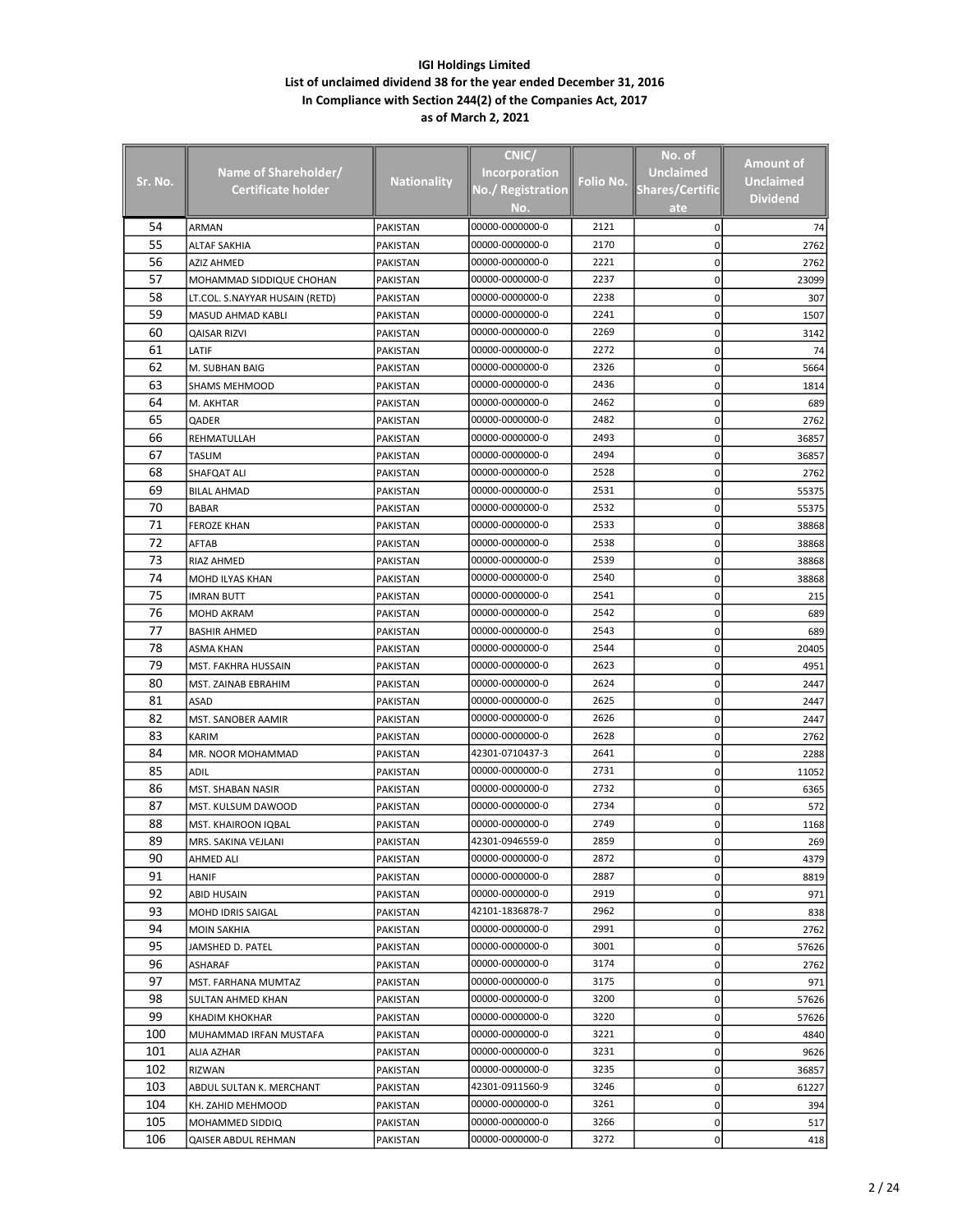|         |                            |                      | CNIC/                |           | No. of                 |                  |
|---------|----------------------------|----------------------|----------------------|-----------|------------------------|------------------|
|         | Name of Shareholder/       |                      | <b>Incorporation</b> |           | <b>Unclaimed</b>       | <b>Amount of</b> |
| Sr. No. | Certificate holder         | <b>Nationality</b>   | No./ Registration    | Folio No. | <b>Shares/Certific</b> | <b>Unclaimed</b> |
|         |                            |                      |                      |           |                        | <b>Dividend</b>  |
|         |                            |                      | No.                  |           | ate                    |                  |
| 107     | GULAM MOHAMMED             | <b>PAKISTAN</b>      | 00000-0000000-0      | 3279      | 0                      | 48090            |
| 108     | MST. RABIA                 | PAKISTAN             | 00000-0000000-0      | 3285      | 0                      | 14212            |
| 109     | <b>HAROON</b>              | PAKISTAN             | 00000-0000000-0      | 3296      | 0                      | 12736            |
| 110     | A. GHAFFAR                 | PAKISTAN             | 00000-0000000-0      | 3301      | 0                      | 97274            |
| 111     | <b>AFTAB HUSSAIN</b>       | PAKISTAN             | 00000-0000000-0      | 3304      | 0                      | 1888             |
| 112     | MR. MUSTAFA HASAN KHAN     | PAKISTAN             | 915060-150948-5      | 3312      | 0                      | 14342            |
| 113     | AHMED HASHIM               | PAKISTAN             | 42201-0696794-1      | 3318      | 0                      | 295              |
| 114     | <b>KAUSAR RIAZ</b>         | PAKISTAN             | 00000-0000000-0      | 3322      | 0                      | 15987            |
| 115     | KH. MOHAMMAD AFZAL         | PAKISTAN             | 00000-0000000-0      | 3323      | 0                      | 2762             |
| 116     | <b>HAJI IQBAL</b>          | PAKISTAN             | 00000-0000000-0      | 3328      | 0                      | 2004             |
| 117     | <b>SHOUKAT AZIZ</b>        | PAKISTAN             | 00000-0000000-0      | 3337      | 0                      | 971              |
| 118     | ABDUL KARIM                | PAKISTAN             | 00000-0000000-0      | 3341      | 0                      | 5935             |
| 119     | TARIQ SAUD                 | PAKISTAN             | 00000-0000000-0      | 3345      | 0                      | 40301            |
| 120     | JAMIL AHMED ZAKARIA        | PAKISTAN             | 00000-0000000-0      | 3349      | 0                      | 276233           |
| 121     | <b>NAZEER KHAN</b>         | PAKISTAN             | 00000-0000000-0      | 3350      | 0                      | 1205             |
| 122     | <b>MOHD KHALID</b>         | PAKISTAN             | 00000-0000000-0      | 3365      | 0                      | 6                |
| 123     | ASHFAQUE AHMED KHAN        | PAKISTAN             | 00000-0000000-0      | 3370      | 0                      | 1205             |
| 124     | ALI MOHD                   | PAKISTAN             | 00000-0000000-0      | 3385      | 0                      | 3480             |
| 125     | JAIRAM                     | PAKISTAN             | 00000-0000000-0      | 3398      | 0                      |                  |
| 126     | <b>TABINDA FARHAT</b>      | PAKISTAN             | 00000-0000000-0      | 3402      | 0                      | 5369             |
| 127     | MOHAMMAD JAFFER            | PAKISTAN             | 00000-0000000-0      | 3431      | 0                      | 117              |
| 128     | S. AHMED MUJTUBA           | PAKISTAN             | 00000-0000000-0      | 3439      | 0                      | 1507             |
| 129     | MASOOD YAHYA               | PAKISTAN             | 00000-0000000-0      | 3441      | 0                      | 43598            |
| 130     | AMIR AHMAD                 | PAKISTAN             | 00000-0000000-0      | 3461      | 0                      | 689              |
| 131     | <b>NAFEESA BANO</b>        | PAKISTAN             | 00000-0000000-0      | 3462      | 0                      | 77               |
| 132     | MOHAMMED HANIF             | PAKISTAN             | 00000-0000000-0      | 3478      | 0                      | 74033            |
| 133     | A. RAHIM BUX               | PAKISTAN             | 00000-0000000-0      | 3493      | 0                      | 25382            |
| 134     | MOHAMMED YOUNUS            |                      | 00000-0000000-0      | 3500      | 0                      | 4987             |
| 135     | TALAT NASREEN              | PAKISTAN<br>PAKISTAN | 00000-0000000-0      | 3501      | 0                      | 1691             |
| 136     | ABDUL RAUF                 |                      | 00000-0000000-0      | 3502      | 0                      | 8431             |
| 137     |                            | PAKISTAN             | 00000-0000000-0      | 3510      |                        |                  |
| 138     | TARIQ REHMAT IBAD<br>AHMED | PAKISTAN             |                      | 3511      | 0<br>0                 | 5369             |
| 139     |                            | PAKISTAN             | 00000-0000000-0      |           |                        | 5861             |
|         | RASHID                     | PAKISTAN             | 00000-0000000-0      | 3512      | 0                      | 10388            |
| 140     | SALIM                      | PAKISTAN             | 00000-0000000-0      | 3513      | 0                      | 3284             |
| 141     | SAMINA                     | PAKISTAN             | 00000-0000000-0      | 3533      | 0                      | 3234             |
| 142     | SYED INTISAR ALI SHABBAR   | PAKISTAN             | 00000-0000000-0      | 3535      | 0                      | 3284             |
| 143     | MOHAMMAD ASLAM             | PAKISTAN             | 42301-6834991-1      | 3543      | 0                      | 3628             |
| 144     | JENA BAI                   | PAKISTAN             | 00000-0000000-0      | 3548      | 0                      | 51685            |
| 145     | MOHAMMED ARIF              | <b>PAKISTAN</b>      | 00000-0000000-0      | 3551      | 0                      | 572              |
| 146     | M. YASIN                   | PAKISTAN             | 00000-0000000-0      | 3552      | 0                      | 4951             |
| 147     | MOHAMMED YOUNUS            | PAKISTAN             | 00000-0000000-0      | 3562      | 0                      | 3431             |
| 148     | AYUB                       | PAKISTAN             | 00000-0000000-0      | 3566      | 0                      | 1138             |
| 149     | AMINA                      | PAKISTAN             | 00000-0000000-0      | 3568      | 0                      | 1512             |
| 150     | <b>FAROOQ</b>              | PAKISTAN             | 00000-0000000-0      | 3569      | 0                      | 4754             |
| 151     | WALI                       | PAKISTAN             | 00000-0000000-0      | 3572      | 0                      | 5886             |
| 152     | SIDDIQ                     | PAKISTAN             | 00000-0000000-0      | 3576      | 0                      | 369              |
| 153     | M. HANIF                   | PAKISTAN             | 42201-7158760-7      | 3584      | 0                      | 203              |
| 154     | SOHAIL                     | PAKISTAN             | 42301-2001772-3      | 3585      | 0                      | 22087            |
| 155     | ASIF ZAKARIA               | PAKISTAN             | 42201-7546073-7      | 3591      | 0                      | 177              |
| 156     | MR. SULEMAN                | PAKISTAN             | 00000-0000000-0      | 3594      | 0                      | 5320             |
| 157     | M. HANIF                   | PAKISTAN             | 00000-0000000-0      | 3607      | 0                      | 5222             |
| 158     | FAYYAZ A. RANA             | PAKISTAN             | 00000-0000000-0      | 3617      | 0                      | 9827             |
| 159     | ABDUL RAZZAK               | PAKISTAN             | 42101-1506593-7      | 3628      | 0                      | 282              |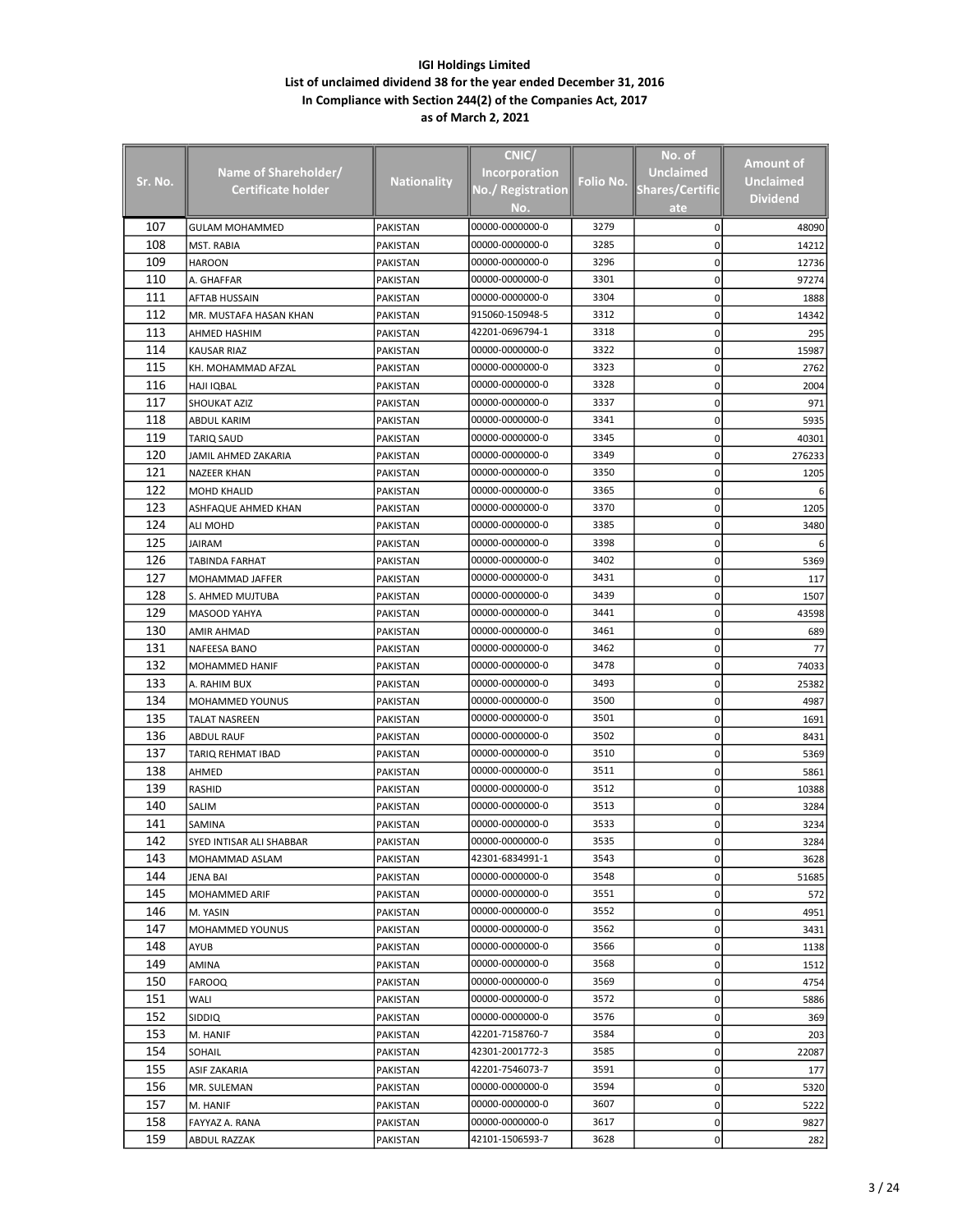|         |                             |                    | CNIC/                |              | No. of                 | <b>Amount of</b> |
|---------|-----------------------------|--------------------|----------------------|--------------|------------------------|------------------|
| Sr. No. | Name of Shareholder/        | <b>Nationality</b> | <b>Incorporation</b> | Folio No.    | <b>Unclaimed</b>       | <b>Unclaimed</b> |
|         | <b>Certificate holder</b>   |                    | No./ Registration    |              | <b>Shares/Certific</b> | <b>Dividend</b>  |
|         |                             |                    | No.                  |              | ate                    |                  |
| 160     | ISHRAT ASLAM                | <b>PAKISTAN</b>    | 00000-0000000-0      | 3662         | 0                      | 492              |
| 161     | YAQOOB                      | PAKISTAN           | 00000-0000000-0      | 3677         | 0                      | 19846            |
| 162     | MUHAMMAD YOUNUS DALIA       | PAKISTAN           | 42301-6521587-5      | 3679         | 0                      | 1248             |
| 163     | JAWED KHANDWALA             | PAKISTAN           | 00000-0000000-0      | 3689         | 0                      | 4379             |
| 164     | MR. NAZIR AHMED QADERI      | PAKISTAN           | 42201-0268091-5      | 3697         | 0                      | 452              |
| 165     | ABDUL RAZAK                 | PAKISTAN           | 00000-0000000-0      | 3700         | 0                      | 1709             |
| 166     | MAHMUD AHMAD                | PAKISTAN           | 00000-0000000-0      | 3708         | 0                      | 74               |
| 167     | ABDUL HAMEED                | PAKISTAN           | 42301-4950275-9      | 3711         | 0                      | 351              |
| 168     | RAZAK                       | PAKISTAN           | 00000-0000000-0      | 3712         | 0                      | 26355            |
| 169     | JAVED                       | PAKISTAN           | 00000-0000000-0      | 3717         | 0                      | 689              |
| 170     | SOHAIL                      | PAKISTAN           | 00000-0000000-0      | 3722         | 0                      |                  |
| 171     | TARIQ HUSAIN SYED           | PAKISTAN           | 00000-0000000-0      | 3729         | 0                      | 67337            |
| 172     | M. YOUNUS DAWOOD            | PAKISTAN           | 00000-0000000-0      | 3739         | 0                      | 18370            |
| 173     | ABDUL AHAD PARACHA          | PAKISTAN           | 00000-0000000-0      | 3748         | 0                      | 689              |
| 174     | ARIF M. ALLAHRAKHA          | PAKISTAN           | 00000-0000000-0      | 3752         | 0                      | 3770             |
| 175     | MST. SAFIA DOSANI           | PAKISTAN           | 00000-0000000-0      | 3770         | 0                      | 384              |
| 176     | ABDUL AZIZ                  | <b>PAKISTAN</b>    | 42301-7248559-1      | 3784         | 0                      | 8262             |
| 177     | MUNAWAR SULTANA             | PAKISTAN           | 00000-0000000-0      | 3800         | 0                      | 2952             |
| 178     | YUSUF                       | PAKISTAN           | 00000-0000000-0      | 3803         | 0                      | 31               |
| 179     | MOHAMMED SHAFI SARWAR       | PAKISTAN           | 00000-0000000-0      | 3809         | 0                      | 101254           |
| 180     | ABDUL HAMID MEMON           | PAKISTAN           | 00000-0000000-0      | 3815         | 0                      | 449              |
| 181     | <b>HAMIDA</b>               | PAKISTAN           | 00000-0000000-0      | 3816         | 0                      | 449              |
| 182     | <b>MOHD YUSUF</b>           | PAKISTAN           | 00000-0000000-0      | 3817         | 0                      | 32               |
| 183     | NEELUM                      | PAKISTAN           | 00000-0000000-0      | 3819         | 0                      | 31               |
| 184     | SHAMA                       | PAKISTAN           | 00000-0000000-0      | 3820         | 0                      | 31               |
| 185     | SEEMA                       | PAKISTAN           | 00000-0000000-0      | 3824         | 0                      | 15308            |
| 186     | MUHAMMED JAMAL AJMARI       | PAKISTAN           | 41303-7674957-5      | 3828         | 0                      | 216              |
| 187     |                             |                    | 00000-0000000-0      | 3838         | 0                      | 1058             |
| 188     | M. YUSUF MERCHANT           | PAKISTAN           | 00000-0000000-0      | 3843         | 0                      |                  |
| 189     | ABA ALI                     | PAKISTAN           |                      | 3850         |                        | 8819             |
| 190     | AHMED MUJTUBA               | PAKISTAN           | 00000-0000000-0      |              | 0                      | 689              |
| 191     | JAVED AHMAD                 | PAKISTAN           | 35202-4978777-1      | 3860<br>3863 | 0                      | 7602             |
|         | ASIF                        | PAKISTAN           | 00000-0000000-0      |              | 0                      | 2029             |
| 192     | <b>SHAHID ANWER BHALLY</b>  | PAKISTAN           | 00000-0000000-0      | 3865         | 0                      | 2650             |
| 193     | MOHAMMAD ABBAS              | <b>PAKISTAN</b>    | 00000-0000000-0      | 3866         | 0                      | 184              |
| 194     | FLT. LT. K.M. SAQI          | PAKISTAN           | 00000-0000000-0      | 3871         | 0                      | 1925             |
| 195     | SHOAIB                      | PAKISTAN           | 00000-0000000-0      | 3888         | 0                      | 1058             |
| 196     | MR. MOHAMMAD HUSSAIN        | PAKISTAN           | 42201-0144405-5      | 3902         | 0                      | 8696             |
| 197     | MR. SHAMEEM SARFRAZ QURESHI | PAKISTAN           | 35202-2197503-5      | 3903         | 0                      | 935              |
| 198     | MOHAMMAD MUNIR AZIZ         | <b>PAKISTAN</b>    | 42301-1078476-3      | 3911         | 0                      | 8646             |
| 199     | ZAKARIA                     | PAKISTAN           | 00000-0000000-0      | 3923         | 0                      | 2552             |
| 200     | <b>MOHD IQBAL</b>           | PAKISTAN           | 00000-0000000-0      | 3935         | 0                      | 31               |
| 201     | AIJAZ AKHTAR                | PAKISTAN           | 00000-0000000-0      | 3950         | 0                      | 22189            |
| 202     | <b>MUNAF</b>                | PAKISTAN           | 42201-3278581-1      | 3957         | 0                      | 8037             |
| 203     | ABDUL SATTAR                | PAKISTAN           | 00000-0000000-0      | 3958         | 0                      | 1925             |
| 204     | ABDUL WAHAB                 | PAKISTAN           | 00000-0000000-0      | 3974         | 0                      | 117              |
| 205     | NADEEM ABBASI               | PAKISTAN           | 00000-0000000-0      | 3978         | 0                      | 31               |
| 206     | M. YOUSUF MERCHANT          | <b>PAKISTAN</b>    | 00000-0000000-0      | 3982         | 0                      | 1138             |
| 207     | PHILIPS INAYAT              | PAKISTAN           | 00000-0000000-0      | 3984         | 0                      | 12230            |
| 208     | <b>ABDUL RAUF</b>           | PAKISTAN           | 00000-0000000-0      | 3988         | 0                      |                  |
| 209     | SAFIA                       | PAKISTAN           | 00000-0000000-0      | 3989         | 0                      | 6                |
| 210     | MOOSA                       | PAKISTAN           | 00000-0000000-0      | 3996         | 0                      | 492              |
| 211     | SHAUKAT                     | PAKISTAN           | 00000-0000000-0      | 3997         | 0                      | 689              |
| 212     | MR. RIAZ AHMED ASKARI       | PAKISTAN           | 42201-0931560-3      | 4006         | 0                      | 56               |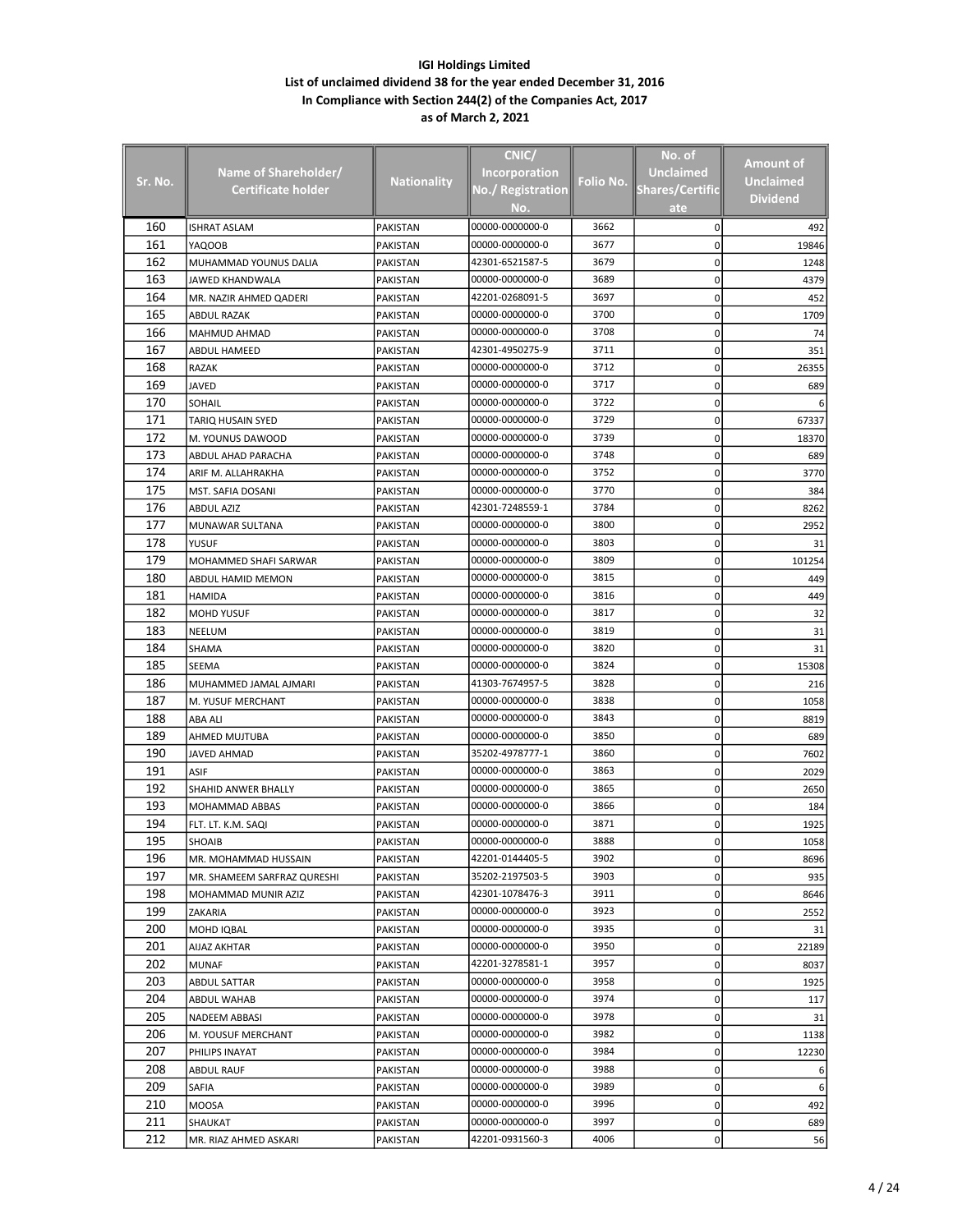|         |                         |                    | CNIC/                |           | No. of                 |                  |
|---------|-------------------------|--------------------|----------------------|-----------|------------------------|------------------|
|         | Name of Shareholder/    |                    | <b>Incorporation</b> |           | <b>Unclaimed</b>       | <b>Amount of</b> |
| Sr. No. | Certificate holder      | <b>Nationality</b> | No./ Registration    | Folio No. | <b>Shares/Certific</b> | <b>Unclaimed</b> |
|         |                         |                    | No.                  |           | ate                    | <b>Dividend</b>  |
| 213     | MOHAMMAD YOUSUF ALI     | <b>PAKISTAN</b>    | 00000-0000000-0      | 4007      | 0                      | 8819             |
| 214     | NOORJEHAN SHIRAZ ALI    | PAKISTAN           | 00000-0000000-0      | 4008      | 0                      | 6285             |
| 215     | TAUFIQ HUSAIN           | PAKISTAN           | 00000-0000000-0      | 4014      | 0                      | 2762             |
| 216     | RUKSHANA MOTI           | PAKISTAN           | 00000-0000000-0      | 4018      | 0                      | 307              |
| 217     | MOHAMMED YUSUF ABDULLAH | PAKISTAN           | 00000-0000000-0      | 4023      | 0                      | 3034             |
| 218     | ASHRAF                  | PAKISTAN           | 00000-0000000-0      | 4033      | 0                      | 1322             |
| 219     | <b>ABDUL RAZZAK</b>     | PAKISTAN           | 42101-1506593-7      | 4041      | 0                      | 166              |
| 220     | RAZZAK HUSSAIN          | PAKISTAN           | 00000-0000000-0      | 4045      | 0                      | 26               |
| 221     | MOHAMMAD SALIM          | PAKISTAN           | 42301-8252242-3      | 4047      | 0                      | 6230             |
| 222     | MOHAMMAD IQBAL HABIB    | PAKISTAN           | 00000-0000000-0      | 4056      | 0                      | 1888             |
| 223     | MOHAMMAD ARIF           | PAKISTAN           | 00000-0000000-0      | 4065      | 0                      | 12251            |
| 224     | HUSNA SAMEER            | PAKISTAN           | 00000-0000000-0      | 4066      | 0                      | 24122            |
| 225     | MOHAMMAD OSMAN          | PAKISTAN           | 42301-0181656-9      | 4087      | 0                      | 890              |
| 226     | AFTAB                   | PAKISTAN           | 00000-0000000-0      | 4089      | 0                      | 4723             |
| 227     | KADIR                   | PAKISTAN           | 00000-0000000-0      | 4090      | 0                      | 8223             |
| 228     | MRS ZAHIDA ABBASI       | PAKISTAN           | 42201-9795671-8      | 4092      | 0                      | 170              |
| 229     | MOHAMMED YUSUF ABDULLAH | PAKISTAN           | 00000-0000000-0      | 4099      | 0                      | 1376             |
| 230     | MOHAMMED AYUB YUNUS     | PAKISTAN           | 00000-0000000-0      | 4104      | 0                      | 63173            |
| 231     | ZIA-UL-HAQUE            | PAKISTAN           | 00000-0000000-0      | 4116      | 0                      | 1439             |
| 232     | MOHD HAROON             | PAKISTAN           | 00000-0000000-0      | 4124      | 0                      | 3136             |
| 233     | <b>NIB BANK LIMITED</b> | OTHER              | 00000-0000000-0      | 4137      | 0                      | 1496             |
| 234     | ASIM GHANI              | PAKISTAN           | 00000-0000000-0      | 4141      | 0                      | 11795            |
| 235     | SHOUKAT HUSEIN          | PAKISTAN           | 42201-8407224-5      | 4147      | 0                      | 34               |
| 236     | <b>ABDUL WAHEED</b>     | PAKISTAN           | 42201-0801696-3      | 4161      | 0                      |                  |
| 237     | MOHAMMED IQBAL          | PAKISTAN           | 00000-0000000-0      | 4178      | 0                      | 74               |
| 238     | SHOMAILA SAJJAD         | PAKISTAN           | 00000-0000000-0      | 4185      | 0                      | 74               |
| 239     | MR. TARIQ FEROZE        | PAKISTAN           | 42301-0856285-1      | 4186      | 0                      | 117              |
| 240     | MUHAMMAD JAMIL BUTT     | PAKISTAN           | 00000-0000000-0      | 4202      | 0                      | 71603            |
| 241     | SOHAIL SULEMAN          | PAKISTAN           | 00000-0000000-0      | 4203      | 0                      | 689              |
| 242     | SYED MUTTAQI ZAIDI      | PAKISTAN           | 00000-0000000-0      | 4213      | 0                      | 5152             |
| 243     | VIDYA BAI               | PAKISTAN           | 00000-0000000-0      | 4226      | 0                      | 6746             |
| 244     | SHAKIR SIDDIQ           | <b>PAKISTAN</b>    | 00000-0000000-0      | 4233      | 0                      | 6                |
| 245     | <b>FAROOQ WAHEED</b>    | PAKISTAN           | 422014-995594-3      | 4237      | 0                      | 467              |
| 246     | MIAN ZAFAR AHMAD        | PAKISTAN           | 35202-3710264-7      | 4239      | 0                      | 8928             |
| 247     | <b>JAVED AHMAD</b>      | PAKISTAN           | 35202-4978777-1      | 4242      | 0                      | 524              |
| 248     | HAJI SALEH MOHAMMAD     | PAKISTAN           | 00000-0000000-0      | 4243      | 0                      | 1962             |
| 249     | MR. NASIR MUMTAZ ABBASI | PAKISTAN           | 42201-2085754-3      | 4268      | 0                      | 452              |
| 250     | SHAHNAZ AIJAZUDDIN      | PAKISTAN           | 00000-0000000-0      | 4272      | 0                      | 3149             |
| 251     | AHMED FASIH SHAHID      | PAKISTAN           | 00000-0000000-0      | 4296      | 0                      | 971              |
| 252     | M. YASIN                | PAKISTAN           | 00000-0000000-0      | 4300      | 0                      | 1058             |
| 253     | MR. SALIM GHAZIANI      | PAKISTAN           | 42201-3881081-1      | 4301      | 0                      | 7081             |
| 254     | KHURSHID ASHRAF         | PAKISTAN           | 42101-2788510-1      | 4315      | 0                      | 7939             |
| 255     | NAEEM                   | PAKISTAN           | 00000-0000000-0      | 4316      | 0                      | 479              |
| 256     | MOHAMMAD QASIM          | PAKISTAN           | 00000-0000000-0      | 4317      | 0                      |                  |
| 257     | RAFIQ FIDA HUSSAIN      | PAKISTAN           | 00000-0000000-0      | 4341      | 0                      |                  |
| 258     | MUHAMMAD RASHID BHATTI  | PAKISTAN           | 00000-0000000-0      | 4345      | 0                      | 32693            |
| 259     | <b>FOUZIA IQBAL</b>     | PAKISTAN           | 00000-0000000-0      | 4391      | 0                      | 5587             |
| 260     | MOHAMMAD ANWAR          | PAKISTAN           | 00000-0000000-0      | 4400      | 0                      | 3026             |
| 261     | JAMES KIRBY             | PAKISTAN           | 00000-0000000-0      | 4402      | 0                      | 13997            |
| 262     | MR. ZAMIR AHMED IQBAL   | PAKISTAN           | 42000-5988201-5      | 4406      | 0                      | 442              |
| 263     | A. SATTAR DAWOOD ADHI   | PAKISTAN           | 00000-0000000-0      | 4407      | 0                      | 11531            |
| 264     | <b>HAJI SATTAR</b>      | PAKISTAN           | 00000-0000000-0      | 4413      | 0                      | 1498             |
| 265     | REHMAT ALI HASNIE       | PAKISTAN           | 00000-0000000-0      | 4425      | 0                      | 221              |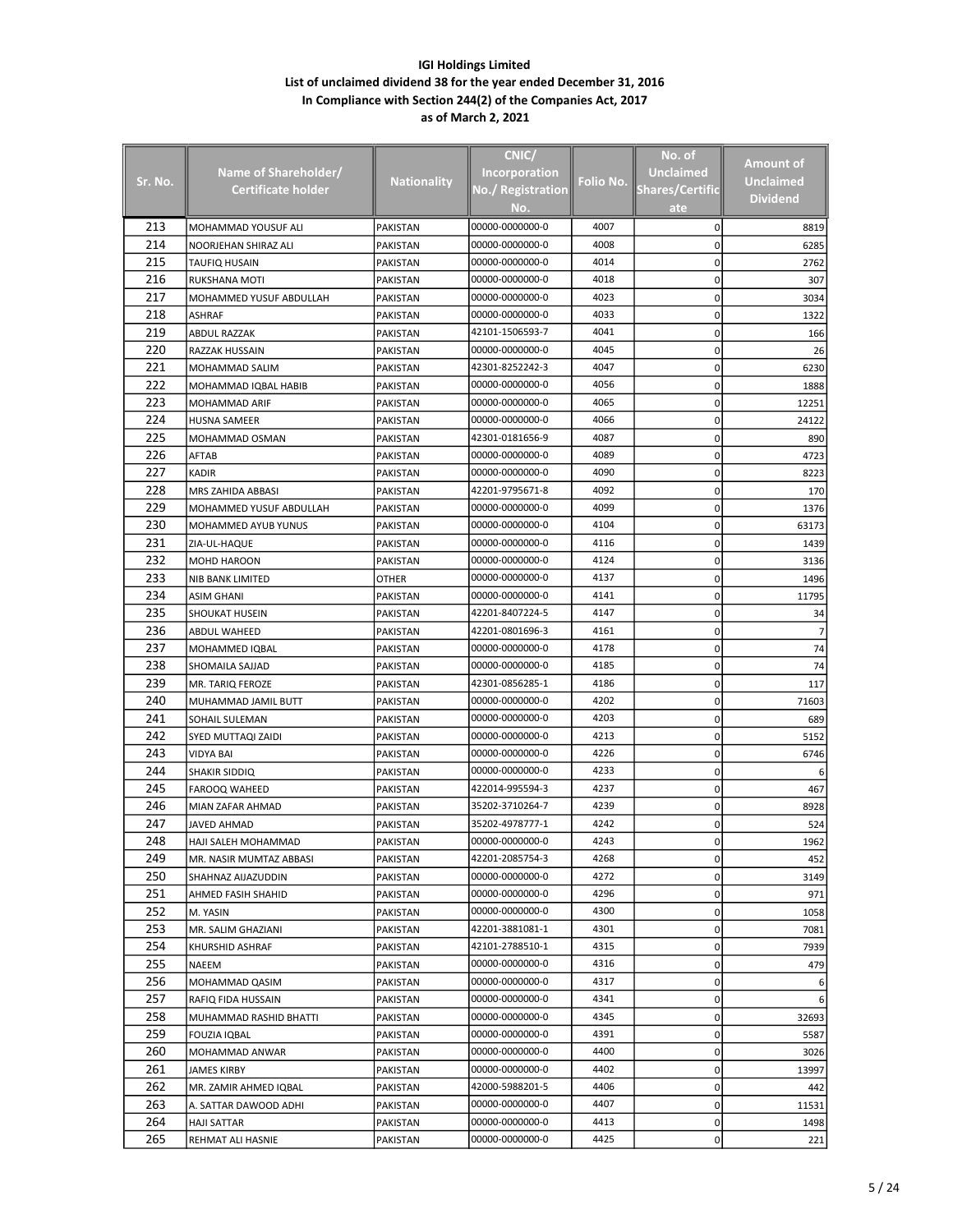|                |                            |                    | CNIC/                    |           | No. of                 |                 |
|----------------|----------------------------|--------------------|--------------------------|-----------|------------------------|-----------------|
|                | Name of Shareholder/       |                    | <b>Incorporation</b>     |           | <b>Unclaimed</b>       | Amount of       |
| <u>Sr. No.</u> | <b>Certificate holder</b>  | <b>Nationality</b> | <b>No./ Registration</b> | Folio No. | <b>Shares/Certific</b> | Unclaimed       |
|                |                            |                    | No.                      |           | ate                    | <b>Dividend</b> |
| 266            | HABIB BANK LIMITED         | <b>OTHER</b>       | 00000-0000000-0          | 4435      | 0                      | 176408          |
| 267            | S.H.RIZVI                  | PAKISTAN           | 00000-0000000-0          | 4436      | 0                      |                 |
| 268            | <b>IMRAN ALI</b>           | PAKISTAN           | 00000-0000000-0          | 4467      | 0                      | 750             |
| 269            | M.SIDDIQ SHUJAAT           | PAKISTAN           | 00000-0000000-0          | 4478      | 0                      |                 |
| 270            | SHAHID ZAMAN               | PAKISTAN           | 00000-0000000-0          | 4480      | 0                      | 31              |
| 271            | MR. MUNAWAR SHAH           | PAKISTAN           | 42201-0705958-9          | 4481      | 0                      | 524             |
| 272            | SHAKIR ZAMIR SIDDIQI       | <b>PAKISTAN</b>    | 00000-0000000-0          | 4487      | 0                      | 1814            |
| 273            | MOHAMMAD ILYAS GADIT       | PAKISTAN           | 00000-0000000-0          | 4497      | 0                      | 787             |
| 274            | <b>MOOSA</b>               | PAKISTAN           | 42301-9138752-9          | 4498      | 0                      | 31              |
| 275            | ERUM                       | PAKISTAN           | 42301-0804339-8          | 4499      | 0                      | 553             |
| 276            | MR. ZIA-UL-HAQUE           | PAKISTAN           | 42201-5274600-5          | 4508      | 0                      | 5823            |
| 277            | MISS. AZRA SHIRAZI         | PAKISTAN           | 00000-0000000-0          | 4526      | 0                      | 1512            |
| 278            | MRS. SURRIYA KHANAM        | PAKISTAN           | 00000-0000000-0          | 4531      | 0                      | 7501            |
| 279            | MRS. NUDRAT ZAHID          | PAKISTAN           | 00000-0000000-0          | 4532      | 0                      | 10092           |
| 280            | MR. MOHD. HANIF            | PAKISTAN           | 42000-0383568-5          | 4542      | 0                      |                 |
| 281            | MR MIRZA MUHAMMAD JAMIL    | PAKISTAN           | 35202-5473099-9          | 4549      | 0                      | 26              |
| 282            | MR. NARAINDER KUMAR        | PAKISTAN           | 44103-5784869-1          | 4550      | 0                      | 448             |
| 283            | MS. AZRA SHIRAZI           | PAKISTAN           | 42201-5750546-2          | 4556      | 0                      | 2423            |
| 284            | MRS YASMEEN WASEEM         | PAKISTAN           | 42101-1492535-2          | 4557      | 0                      | 627             |
| 285            | MR. MUHAMMAD SIDDIQUE      | PAKISTAN           | 42301-0713747-7          | 4561      | 0                      | 25              |
| 286            | MRS HAMIDA HAJIANI         | PAKISTAN           | 42101-1785800-4          | 4605      | 0                      | 18              |
| 287            | MR. GHULAM SERWAR          | PAKISTAN           | 00000-0000000-0          | 4685      | 0                      | 74              |
| 288            | MRS. KHALIDA               | PAKISTAN           | 00000-0000000-0          | 4686      | 0                      | 6               |
| 289            | MR. ANWAR ABUBAKER         | PAKISTAN           | 00000-0000000-0          | 4687      | 0                      | 6               |
| 290            | MR. SHABBIR                | PAKISTAN           | 00000-0000000-0          | 4689      | 0                      | 12              |
| 291            | MR. KHALID AZIZ            | PAKISTAN           | 00000-0000000-0          | 4691      | 0                      | 73              |
| 292            | MRS. NASREEN AJMAL         | PAKISTAN           | 35202-3991827-8          | 4692      | 0                      | 203             |
| 293            | MRS. TALAT RAANA           | PAKISTAN           | 00000-0000000-0          | 4693      | 0                      | 74              |
| 294            | MR. FURQUAN LAIGHAM QUADIR | PAKISTAN           | 00000-0000000-0          | 4694      | 0                      | 74              |
| 295            | MR. EDMUND B. DISOUZA      | PAKISTAN           | 00000-0000000-0          | 4695      | 0                      | 12              |
| 296            | MRS. JOWAIRIAH AHMAD       | PAKISTAN           | 00000-0000000-0          | 4696      | 0                      | 110             |
| 297            | MR. FAZAL ABBAS MITHANI    | PAKISTAN           | 42201-8864277-9          | 4697      | 0                      | 88              |
| 298            | MR. R.A. SABIR             | PAKISTAN           | 00000-0000000-0          | 4698      | 0                      | 110             |
| 299            | MR. ZAFAR IQBAL            | PAKISTAN           | 00000-0000000-0          | 4700      | 0                      | 12              |
| 300            | MR. M. AYYAZ ASLAM         | PAKISTAN           | 00000-0000000-0          | 4701      | 0                      | 154             |
| 301            | MR. CH. M. SHABBIR KHAN    | PAKISTAN           | 00000-0000000-0          | 4702      | 0                      | 74              |
| 302            | MR. SHAHRIAR D. SETHNA     | PAKISTAN           | 42301-0881276-1          | 4703      | 0                      | 115             |
| 303            | MR. TEHSIN H. FAROOQUI     | PAKISTAN           | 42201-0674791-9          | 4704      | 0                      | 74              |
| 304            | MRS. MAHAZARIN DORABJEE    | PAKISTAN           | 00000-0000000-0          | 4706      | 0                      |                 |
| 305            | MRS. ZARAFSHAN KHORASANY   | PAKISTAN           | 42101-1362981-6          | 4707      | 0                      | 531             |
| 306            | MR. MOHAMMAD ARSHAD        | PAKISTAN           | 00000-0000000-0          | 4709      | 0                      | 110             |
| 307            | MRS. BUSHRA RAFIQUE        | PAKISTAN           | 00000-0000000-0          | 4710      | 0                      | 12              |
| 308            | MISS. SHAZIA MEMON         | PAKISTAN           | 00000-0000000-0          | 4712      | 0                      | 77              |
| 309            | MR. MOHD. YASIN            | PAKISTAN           | 00000-0000000-0          | 4713      | 0                      |                 |
| 310            | MR. HABIBULLAH JATOI       | PAKISTAN           | 42201-1439047-9          | 4714      | 0                      | 31              |
| 311            | MR. S. GHULAM HUSSAIN      | PAKISTAN           | 00000-0000000-0          | 4715      | 0                      | 115             |
| 312            | MR. MALIQ MOHD YAR         | PAKISTAN           | 00000-0000000-0          | 4716      | 0                      | 12              |
| 313            | MR. WAJAHAT SHAHAB MALIK   | PAKISTAN           | 00000-0000000-0          | 4717      | 0                      | 307             |
| 314            | MST. FARHANA VIQAR ALAM    | PAKISTAN           | 00000-0000000-0          | 4718      | 0                      | 18              |
| 315            | MR. YOUSUF ALI             | PAKISTAN           | 00000-0000000-0          | 4719      | 0                      | 18              |
| 316            | MRS. HALIMA KHALID         | PAKISTAN           | 00000-0000000-0          | 4720      | 0                      | 110             |
| 317            | MISS. ARSHI KANWAL         | PAKISTAN           | 00000-0000000-0          | 4722      | 0                      | 74              |
| 318            | MR. ZIA UR RAHMAN          | PAKISTAN           | 00000-0000000-0          | 4723      | 0                      | 25              |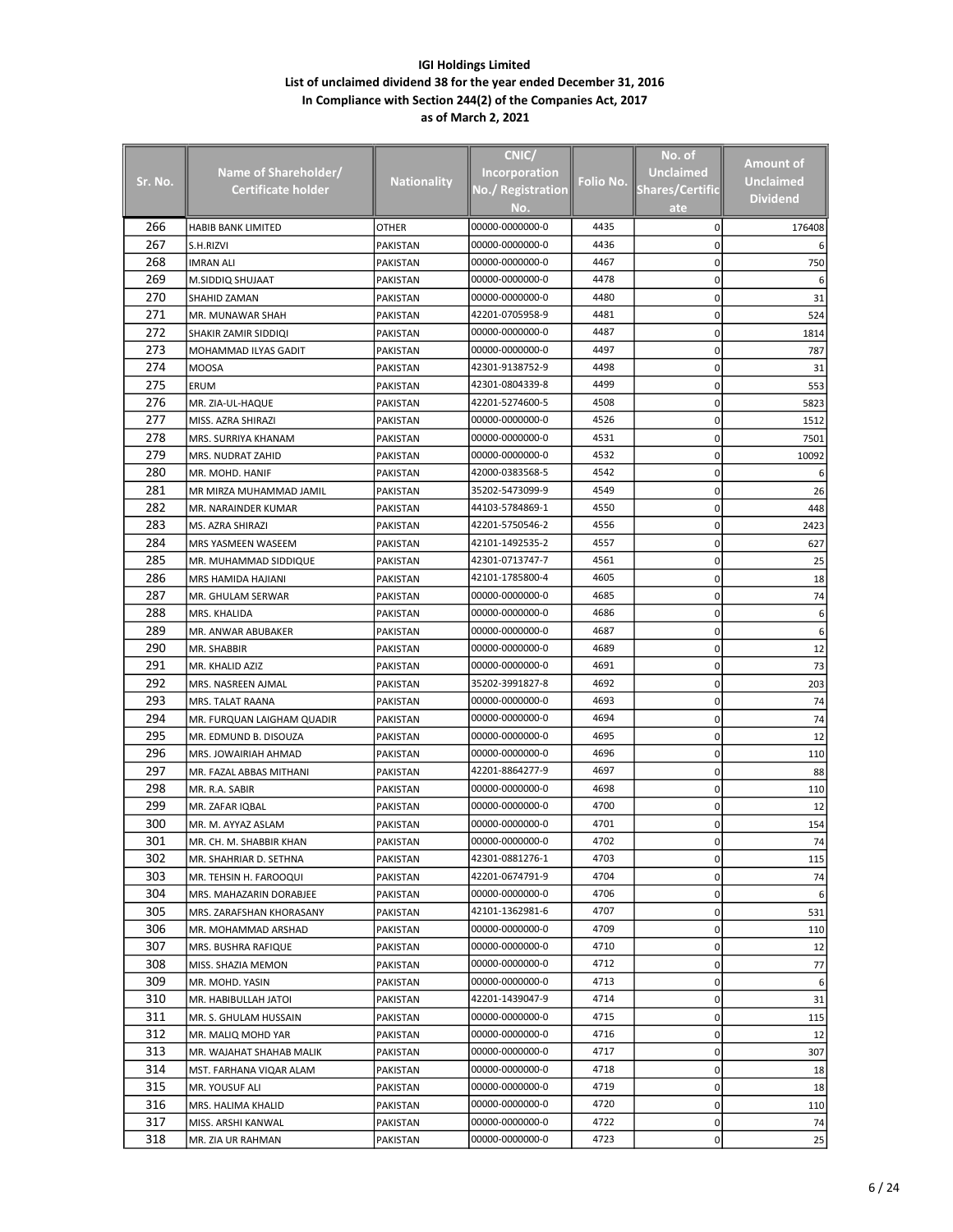|         |                                  |                    | CNIC/                |           | No. of                 |                  |
|---------|----------------------------------|--------------------|----------------------|-----------|------------------------|------------------|
|         |                                  |                    |                      |           | <b>Unclaimed</b>       | <b>Amount of</b> |
| Sr. No. | Name of Shareholder/             | <b>Nationality</b> | <b>Incorporation</b> | Folio No. |                        | <b>Unclaimed</b> |
|         | Certificate holder               |                    | No./ Registration    |           | <b>Shares/Certific</b> | <b>Dividend</b>  |
|         |                                  |                    | No.                  |           | ate                    |                  |
| 319     | MR. ALI AUSAT                    | <b>PAKISTAN</b>    | 00000-0000000-0      | 4724      | 0                      | 12               |
| 320     | MRS. ZUBAIDA BEGUM               | <b>PAKISTAN</b>    | 42000-0480204-0      | 4725      | 0                      | 307              |
| 321     | MR. M. ISHAQ MIRZA               | PAKISTAN           | 00000-0000000-0      | 4726      | 0                      | 154              |
| 322     | MRS. SAKINA BEGUM                | PAKISTAN           | 00000-0000000-0      | 4728      | 0                      |                  |
| 323     | MRS. SHAGUFTA AKHTAR             | PAKISTAN           | 00000-0000000-0      | 4729      | 0                      | 12               |
| 324     | MR. MUHAMMAD SAJJAD HUSSAIN      | PAKISTAN           | 00000-0000000-0      | 4730      | 0                      | 74               |
| 325     | MRS. MUSHARRAF BANU              | PAKISTAN           | 00000-0000000-0      | 4731      | 0                      | 12               |
| 326     | MR. LIAQUAT ALI                  | PAKISTAN           | 00000-0000000-0      | 4732      | 0                      | 74               |
| 327     | MR. RAHAT HUSSAIN                | PAKISTAN           | 00000-0000000-0      | 4733      | 0                      | 115              |
| 328     | MR. HUSEIN ALI                   | PAKISTAN           | 00000-0000000-0      | 4734      | 0                      | 49               |
| 329     | MR. MOHD SULTAN                  | PAKISTAN           | 00000-0000000-0      | 4735      | 0                      | 74               |
| 330     | MRS. KHATIZA BIBI                | PAKISTAN           | 00000-0000000-0      | 4736      | 0                      | 110              |
| 331     | MR. SAIF-UR-REHMAN               | PAKISTAN           | 00000-0000000-0      | 4737      | 0                      | 98               |
| 332     | MRS. SUKHANWAR JEHAN             | PAKISTAN           | 00000-0000000-0      | 4738      | 0                      | 6                |
| 333     | MRS. KAUSAR FATIMA HAIDER        | PAKISTAN           | 00000-0000000-0      | 4739      | 0                      | 56               |
| 334     | MR. SYED GHULAM ABBAS            | PAKISTAN           | 00000-0000000-0      | 4740      | 0                      | 74               |
| 335     | MR. SHAH NAWAZ REHMAN            | <b>PAKISTAN</b>    | 00000-0000000-0      | 4741      | 0                      | 74               |
| 336     | MR. MOHD URS                     | PAKISTAN           | 00000-0000000-0      | 4742      | 0                      | 12               |
| 337     | MRS. MARYAM SIDDIQA              | PAKISTAN           | 00000-0000000-0      | 4743      | 0                      | 110              |
| 338     | MISS. SYEDDA NABEELA IQBAL       | PAKISTAN           | 00000-0000000-0      | 4744      | 0                      |                  |
| 339     | MR. M. SHAFI BHATTI              | PAKISTAN           | 00000-0000000-0      | 4745      | 0                      | 74               |
| 340     | MRS. ZOHRA T. LODHI              | PAKISTAN           | 00000-0000000-0      | 4747      | 0                      | 74               |
| 341     | MR. SAJJAD HUSSAIN MALIK         | PAKISTAN           | 00000-0000000-0      | 4749      | 0                      | 74               |
| 342     | MR. SYED TEHZIBUL HASNAIN SHAMSI | PAKISTAN           | 00000-0000000-0      | 4750      | 0                      | 74               |
| 343     |                                  |                    | 00000-0000000-0      | 4751      | 0                      | 74               |
| 344     | MRS. YASMEEN SULTAN              | PAKISTAN           | 00000-0000000-0      | 4752      | 0                      | 77               |
| 345     | MR. EJAZ AHMED                   | PAKISTAN           | 00000-0000000-0      | 4753      |                        |                  |
| 346     | MR. GHULAM M. ABBASI             | PAKISTAN           | 00000-0000000-0      | 4754      | 0                      |                  |
|         | MRS. SAQIBA JAMAL                | PAKISTAN           |                      | 4755      | 0                      | 74               |
| 347     | MRS. SAEEDA BEGUM                | PAKISTAN           | 00000-0000000-0      |           | 0                      | 154              |
| 348     | MR. SHAHAB-UD-DIN                | PAKISTAN           | 00000-0000000-0      | 4756      | 0                      |                  |
| 349     | MR. SYED ZUBAIR ALI HUSSAINI     | PAKISTAN           | 00000-0000000-0      | 4757      | 0                      | 12               |
| 350     | MR. HANIF                        | <b>PAKISTAN</b>    | 00000-0000000-0      | 4758      | 0                      | 12               |
| 351     | MRS. NAFEESA NIGHAT              | PAKISTAN           | 00000-0000000-0      | 4759      | 0                      |                  |
| 352     | MRS. HAWA BAI                    | <b>PAKISTAN</b>    | 00000-0000000-0      | 4760      | 0                      | 31               |
| 353     | MR. SARDAR MOHD HASAN KHAN       | PAKISTAN           | 00000-0000000-0      | 4761      | 0                      | 74               |
| 354     | MR. MOHAMMAD RAIS KHAN           | PAKISTAN           | 00000-0000000-0      | 4762      | 0                      | 74               |
| 355     | MRS. MEHRUN NISA                 | PAKISTAN           | 00000-0000000-0      | 4763      | 0                      | 38               |
| 356     | MR. AHMED AHMADANI               | PAKISTAN           | 00000-0000000-0      | 4764      | 0                      | 148              |
| 357     | MR. AKEEL GHULZAR                | PAKISTAN           | 00000-0000000-0      | 4765      | 0                      | 67               |
| 358     | MR. MUHAMMAD SALEEM              | PAKISTAN           | 00000-0000000-0      | 4767      | 0                      | 98               |
| 359     | MRS. TASNIM KHALIL               | PAKISTAN           | 00000-0000000-0      | 4768      | 0                      | 111              |
| 360     | MRS. ZARINA                      | PAKISTAN           | 00000-0000000-0      | 4769      | 0                      | 6                |
| 361     | MR. ALTAF IBRAHIM                | PAKISTAN           | 00000-0000000-0      | 4770      | 0                      | 12               |
| 362     | MR. MOMIN                        | PAKISTAN           | 00000-0000000-0      | 4771      | 0                      | 25               |
| 363     | MISS. MARIAM                     | PAKISTAN           | 00000-0000000-0      | 4772      | 0                      | 6                |
| 364     | MRS. FARZANA MOHSIN              | PAKISTAN           | 00000-0000000-0      | 4773      | 0                      | 36               |
| 365     | MR. SHAUKAT HUSSAIN              | PAKISTAN           | 00000-0000000-0      | 4774      | 0                      | 6                |
| 366     | MRS. ZEENAB                      | PAKISTAN           | 00000-0000000-0      | 4775      | 0                      | 74               |
| 367     | MISS. GHAZALA H. SIDDIQI         | PAKISTAN           | 00000-0000000-0      | 4776      | 0                      | 49               |
| 368     | MR. MOHD YUNUS                   | PAKISTAN           | 00000-0000000-0      | 4777      | 0                      | 25               |
| 369     | MR. BASHIR AHMED KHAN            | PAKISTAN           | 00000-0000000-0      | 4778      | 0                      | 49               |
| 370     | MR. MIAN FATEH MOHD              | PAKISTAN           | 00000-0000000-0      | 4779      | 0                      | 36               |
| 371     | MR. MUZZAFAR                     | PAKISTAN           | 42301-9901738-5      | 4780      | 0                      | 6                |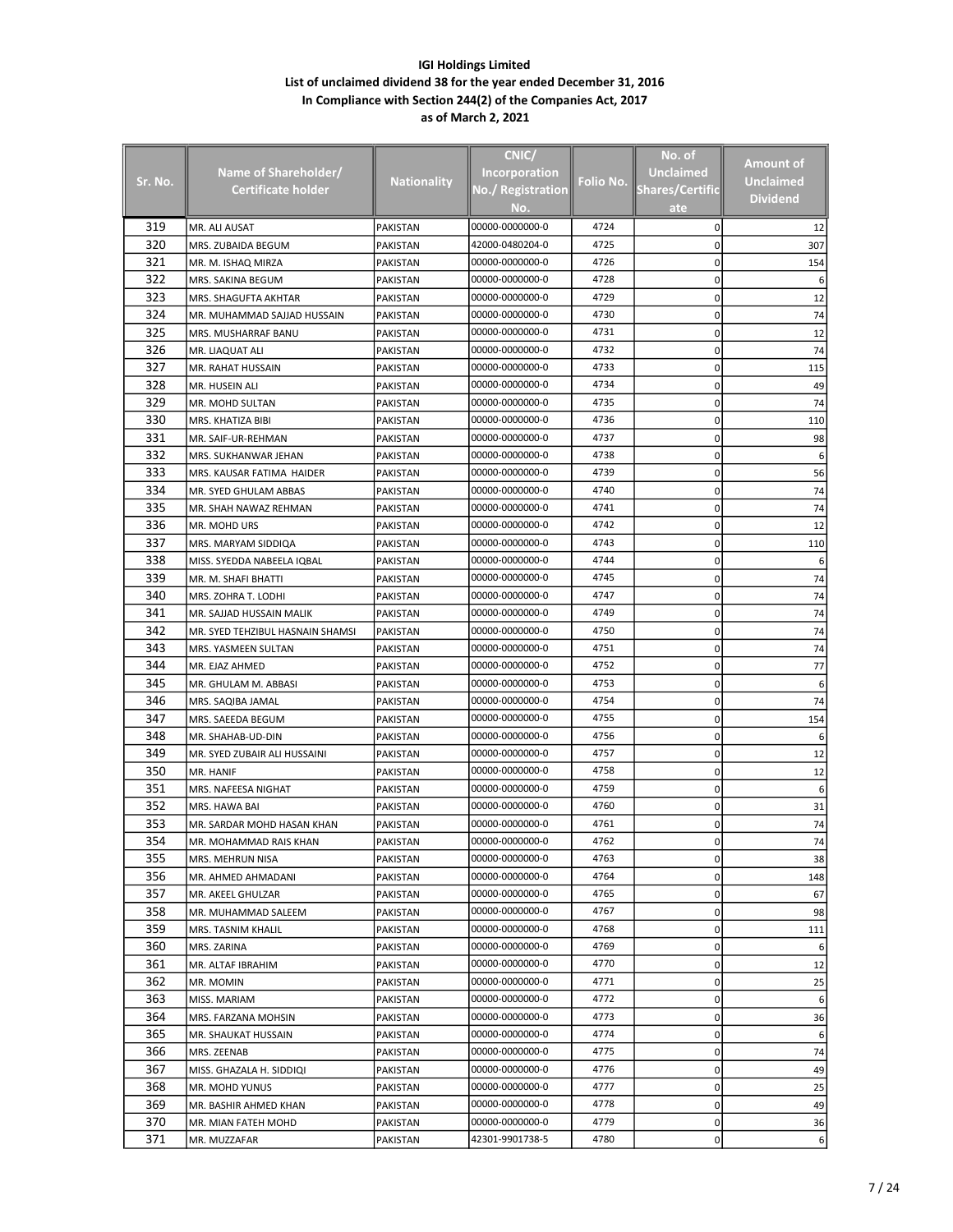|                |                                |                    | CNIC/                |           | No. of                 |                 |
|----------------|--------------------------------|--------------------|----------------------|-----------|------------------------|-----------------|
|                | Name of Shareholder/           |                    | <b>Incorporation</b> |           | <b>Unclaimed</b>       | Amount of       |
| <u>Sr. No.</u> | Certificate holder             | <b>Nationality</b> | No./ Registration    | Folio No. | <b>Shares/Certific</b> | Unclaimed       |
|                |                                |                    | No.                  |           | ate                    | <b>Dividend</b> |
| 372            | MR. ZULFIQUAR AHMED            | PAKISTAN           | 00000-0000000-0      | 4781      | 0                      |                 |
| 373            | MR. A. RAZZAK                  | PAKISTAN           | 00000-0000000-0      | 4782      | 0                      | 36              |
| 374            | MR. HAJI SIDDIQ                | PAKISTAN           | 00000-0000000-0      | 4783      | 0                      | 31              |
| 375            | MRS. NAFISA BANO               | PAKISTAN           | 00000-0000000-0      | 4784      | 0                      | 61              |
| 376            | MR. MOHAMMAD YUNUS             | <b>PAKISTAN</b>    | 00000-0000000-0      | 4785      | 0                      | 6               |
| 377            | MR. MOHIUDDIN ASIF AHMED NIAZI | PAKISTAN           | 00000-0000000-0      | 4786      | 0                      | 43              |
| 378            | MR. RAZI FAROOQI               | PAKISTAN           | 00000-0000000-0      | 4787      | 0                      | 36              |
| 379            | MR. M. MUMTAZ                  | PAKISTAN           | 00000-0000000-0      | 4788      | 0                      | 12              |
| 380            | MR. RIFAT ALI KHAN             | PAKISTAN           | 00000-0000000-0      | 4789      | 0                      | 110             |
| 381            | MRS. TASNEEM JAVAID            | PAKISTAN           | 00000-0000000-0      | 4790      | 0                      | 115             |
| 382            | MR. MOHD YOUSUF                | PAKISTAN           | 00000-0000000-0      | 4791      | 0                      | 36              |
| 383            | MR. HUSSAINI N. KOTHARI        | PAKISTAN           | 42301-0835818-1      | 4792      | 0                      | 13              |
| 384            | MR. MOHAMMAD SHAHID            | PAKISTAN           | 00000-0000000-0      | 4793      | 0                      | 109             |
| 385            | MR. NASEER AHMED               | <b>PAKISTAN</b>    | 42301-0807613-9      | 4794      | 0                      | 74              |
| 386            | MR. ABDUL GHAFOOR              | PAKISTAN           | 41303-4459277-1      | 4795      | 0                      | 110             |
| 387            | MR. MOHAMMED ISMAIL            | PAKISTAN           | 00000-0000000-0      | 4796      | 0                      |                 |
| 388            | <b>SALIM HASAN</b>             | PAKISTAN           | 00000-0000000-0      | 4797      | 0                      | 110             |
| 389            | <b>RIFFAT SAEED</b>            | PAKISTAN           | 00000-0000000-0      | 4798      | 0                      | 74              |
| 390            | JAVAID IQBAL                   | PAKISTAN           | 00000-0000000-0      | 4800      | 0                      | 110             |
| 391            | NAGHMA RIAZ                    | PAKISTAN           | 42101-0899501-0      | 4801      | 0                      | 12              |
| 392            | NAUSHABA BEGUM                 | PAKISTAN           | 00000-0000000-0      | 4803      | 0                      | 74              |
| 393            | MOHAMMAD ANWAR                 | PAKISTAN           | 00000-0000000-0      | 4804      | 0                      | 25              |
| 394            | REHAN                          | PAKISTAN           | 00000-0000000-0      | 4805      | 0                      | 6               |
| 395            | MUHAMMAD HAYAT                 | PAKISTAN           | 00000-0000000-0      | 4806      | 0                      | 12              |
| 396            | ABIDA JAMAL                    | PAKISTAN           | 00000-0000000-0      | 4807      | 0                      | 74              |
| 397            | SAIRA BANO                     | PAKISTAN           | 00000-0000000-0      | 4808      | 0                      | 49              |
| 398            | RAQUIA BEGUM                   | PAKISTAN           | 00000-0000000-0      | 4809      | 0                      | 25              |
| 399            | ZAFAR HUSSAIN KHAN             | PAKISTAN           | 00000-0000000-0      | 4810      | 0                      | 115             |
| 400            | ALI NASIR FATMI                | PAKISTAN           | 00000-0000000-0      | 4811      | 0                      | 12              |
| 401            | AFSHAN AEJAZ LODHI             | PAKISTAN           | 00000-0000000-0      | 4812      | 0                      | 6               |
| 402            | MOHAMMED SHAFI                 | PAKISTAN           | 00000-0000000-0      | 4813      | 0                      | 25              |
| 403            | AZHAR HUSSAIN                  | PAKISTAN           | 36103-1647568-9      | 4815      | 0                      | 6               |
| 404            | ABDUL WAHID QURESHI            | PAKISTAN           | 35202-2326057-5      | 4816      | 0                      | 320             |
| 405            | <b>FARRAH SAIYIO</b>           | PAKISTAN           | 00000-0000000-0      | 4817      | 0                      | 115             |
| 406            | SHAHID MAJID                   | PAKISTAN           | 00000-0000000-0      | 4818      | 0                      |                 |
| 407            | SHAH NAVAZ KHAN MALLIC         | PAKISTAN           | 00000-0000000-0      | 4819      | 0                      |                 |
| 408            | LIAQUAT MAHMOOD KHAN           | PAKISTAN           | 00000-0000000-0      | 4820      | 0                      | 36              |
| 409            | MOHAMMAD NAEEM                 | PAKISTAN           | 00000-0000000-0      | 4821      | 0                      |                 |
| 410            | ABDUL QADIR                    | PAKISTAN           | 00000-0000000-0      | 4822      | 0                      | 12              |
| 411            | <b>KOKAB ALTAF</b>             | <b>PAKISTAN</b>    | 00000-0000000-0      | 4823      | 0                      | 32              |
| 412            | MASOOD AKHTAR                  | PAKISTAN           | 35200-1560113-3      | 4824      | 0                      | 7               |
| 413            | <b>TAUSEEF SHEHZAD</b>         | PAKISTAN           | 00000-0000000-0      | 4825      | 0                      | 6               |
| 414            | SHOAIB AHMED KHAN              | PAKISTAN           | 00000-0000000-0      | 4826      | 0                      | 61              |
| 415            | MAHMODA RIAZ HUSSAIN           | PAKISTAN           | 00000-0000000-0      | 4828      | 0                      | 110             |
| 416            | SHAKEEL AHMED KAYANI           | PAKISTAN           | 37406-9571364-5      | 4829      | 0                      | 157             |
| 417            | MUHAMMAD ANWAR                 | PAKISTAN           | 42101-9226779-5      | 4830      | 0                      | 326             |
| 418            | ROQAIYA MASUD                  | PAKISTAN           | 00000-0000000-0      | 4832      | 0                      | 18              |
| 419            | MUHAMMUD SIDDIQ                | PAKISTAN           | 00000-0000000-0      | 4833      | 0                      | 110             |
| 420            | NASIR HAMEED                   | PAKISTAN           | 00000-0000000-0      | 4834      | 0                      | 215             |
| 421            | M. IRFAN SIDDIQUI              | PAKISTAN           | 00000-0000000-0      | 4836      | 0                      | 110             |
| 422            | MOHD HASEEB UL HAQUE           | PAKISTAN           | 00000-0000000-0      | 4837      | 0                      | 6               |
| 423            | ABDUS SALAM KHAN               | PAKISTAN           | 61101-2022581-7      | 4839      | 0                      | 98              |
| 424            | MUHAMMAD ASLAM                 | PAKISTAN           | 36203-1797754-9      | 4840      | 0                      | 74              |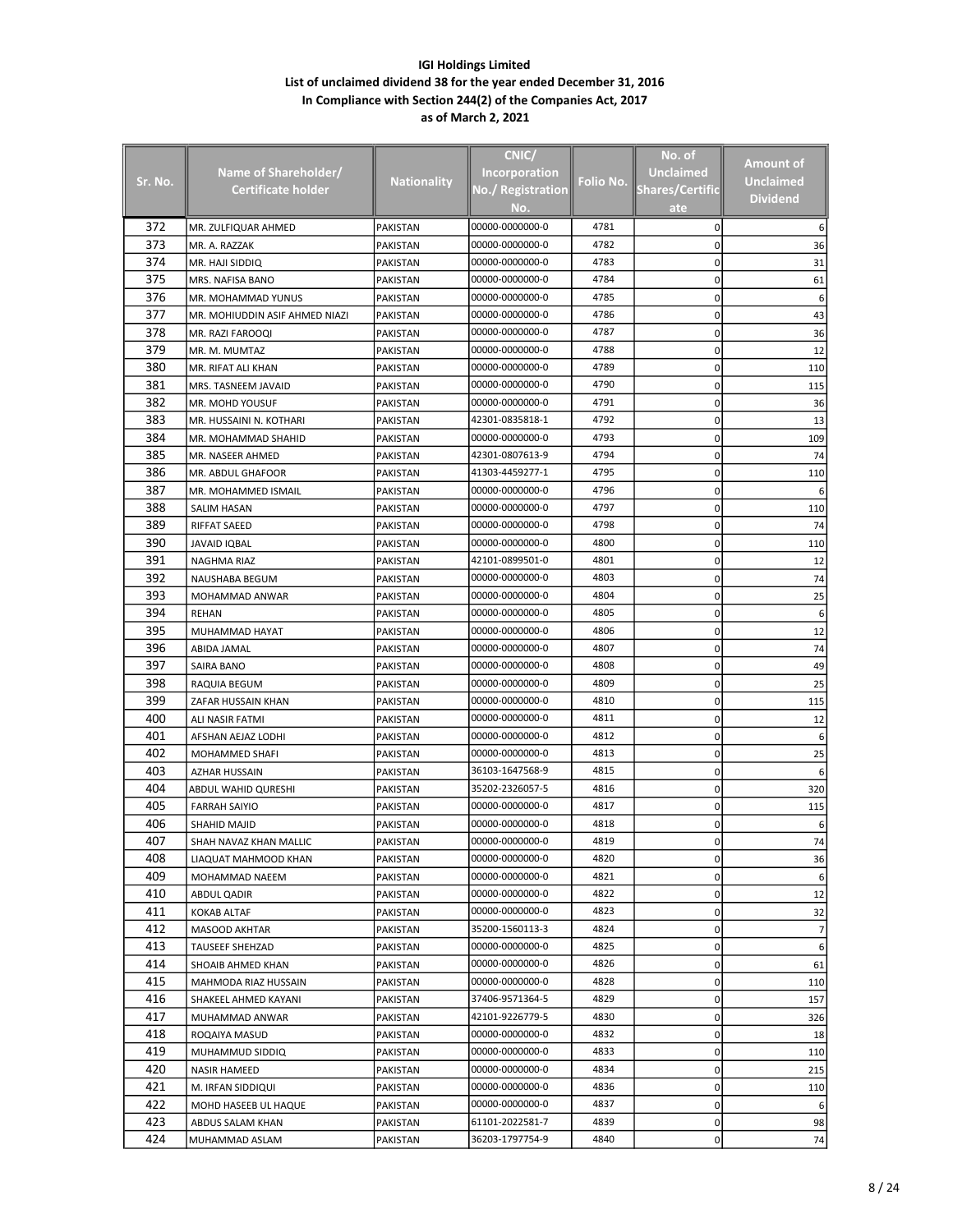|         |                               |                    | CNIC/                |           | No. of                 |                  |
|---------|-------------------------------|--------------------|----------------------|-----------|------------------------|------------------|
|         |                               |                    |                      |           | <b>Unclaimed</b>       | <b>Amount of</b> |
| Sr. No. | Name of Shareholder/          | <b>Nationality</b> | <b>Incorporation</b> | Folio No. |                        | <b>Unclaimed</b> |
|         | <b>Certificate holder</b>     |                    | No./ Registration    |           | <b>Shares/Certific</b> | <b>Dividend</b>  |
|         |                               |                    | No.                  |           | ate                    |                  |
| 425     | ALI IRFAN KHAN                | <b>PAKISTAN</b>    | 00000-0000000-0      | 4841      | 0                      | 31               |
| 426     | KHURSHID MOHAMMAD             | <b>PAKISTAN</b>    | 00000-0000000-0      | 4842      | 0                      | 74               |
| 427     | ZAHID MAHMOOD                 | PAKISTAN           | 35200-8352583-9      | 4844      | 0                      | 6                |
| 428     | H. MUHAMMAD NAEEM             | PAKISTAN           | 00000-0000000-0      | 4845      | 0                      |                  |
| 429     | <b>MOHD INTIZAR</b>           | <b>PAKISTAN</b>    | 00000-0000000-0      | 4847      | 0                      |                  |
| 430     | <b>NAZIR AHMED</b>            | <b>PAKISTAN</b>    | 00000-0000000-0      | 4848      | 0                      | 43               |
| 431     | SIDDIQUE                      | PAKISTAN           | 00000-0000000-0      | 4849      | 0                      | 12               |
| 432     | TALIB HUSSAIN MALIK           | PAKISTAN           | 00000-0000000-0      | 4850      | 0                      | 6                |
| 433     | KARIM MOHD. MUNIR             | PAKISTAN           | 00000-0000000-0      | 4852      | 0                      |                  |
| 434     | LT. COL. ZAFAR MOIN BUTT      | PAKISTAN           | 00000-0000000-0      | 4853      | 0                      | 115              |
| 435     | SYED IKRAM ALI                | PAKISTAN           | 00000-0000000-0      | 4855      | 0                      | 77               |
| 436     | HADI ALI KHAN                 | PAKISTAN           | 00000-0000000-0      | 4856      | 0                      | 18               |
| 437     | MOHAMMAD ZAFAR KHAN           | PAKISTAN           | 00000-0000000-0      | 4859      | 0                      | 18               |
| 438     | MUHAMMAD AYYUB KHAN           | PAKISTAN           | 00000-0000000-0      | 4860      | 0                      | 74               |
| 439     | SOFIA SAEED                   | PAKISTAN           | 00000-0000000-0      | 4861      | 0                      |                  |
| 440     | JAMAL AHMAD                   | PAKISTAN           | 00000-0000000-0      | 4862      | 0                      | 154              |
| 441     | MOHAMMED FAROOQ LAMBAT        | PAKISTAN           | 00000-0000000-0      | 4863      | 0                      | 18               |
| 442     | ZAHEEN FATIMA                 | PAKISTAN           | 00000-0000000-0      | 4864      | 0                      | 90               |
| 443     | SHARIF ALI DELAWALLA          | PAKISTAN           | 00000-0000000-0      | 4865      | 0                      |                  |
| 444     | S. ZAMIN ALI GARDEZI          | PAKISTAN           | 00000-0000000-0      | 4867      | 0                      | 110              |
| 445     | SYEDA IFFAT ZEHRA             | PAKISTAN           | 00000-0000000-0      | 4868      | 0                      | 61               |
| 446     | SYEDA RUQIA BATOOL            | PAKISTAN           | 00000-0000000-0      | 4869      | 0                      | 36               |
| 447     | INVESTMENT CORP. OF PAKISTAN  | PAKISTAN           | 00000-0000000-0      | 4870      | 0                      | 120              |
| 448     | CRESCENT INVESTMENT BANK LTD. | OTHER              | 00000-0000000-0      | 4871      | 0                      | 58               |
| 449     | DADABHOY H. SHEKHDAR          | PAKISTAN           | 42000-0480572-8      | 4872      | 0                      | 154              |
| 450     | NATIONAL BANK OF PAKISTAN     | OTHER              | 00000-0000000-0      | 4873      | 0                      | 152              |
| 451     |                               |                    | 00000-0000000-0      | 4874      | 0                      | 172              |
| 452     | MOHAMMAD HANIF                | PAKISTAN           | 00000-0000000-0      | 4876      | 0                      | 221              |
| 453     | NIAZ AHMED                    | PAKISTAN           | 00000-0000000-0      | 4877      |                        |                  |
| 454     | MASHKOOR AHMAD KHAN           | PAKISTAN           |                      | 4878      | 0                      | 31               |
|         | MUSHTAQ AHMED KHAN-FCA        | PAKISTAN           | 35201-1649606-1      |           | 0                      | 74               |
| 455     | SHARMEEN ASIF GOHER           | PAKISTAN           | 00000-0000000-0      | 4879      | 0                      | 6                |
| 456     | MUHAMMAD ILYAS                | PAKISTAN           | 00000-0000000-0      | 4880      | 0                      | 18               |
| 457     | MUHAMMAD ATEEQ                | PAKISTAN           | 00000-0000000-0      | 4881      | 0                      | 12               |
| 458     | KHADIM HUSSAIN                | <b>PAKISTAN</b>    | 00000-0000000-0      | 4882      | 0                      | 6                |
| 459     | <b>FEROZE ANWAR</b>           | PAKISTAN           | 00000-0000000-0      | 4883      | 0                      | 6                |
| 460     | MALIK AFTAB MAHMOOD           | PAKISTAN           | 00000-0000000-0      | 4884      | 0                      | 26               |
| 461     | MIAN AAMIR ARSHAD             | PAKISTAN           | 33100-7759824-3      | 4885      | 0                      | 26               |
| 462     | KAIKHUSHRU J. MEDORA.         | PAKISTAN           | 00000-0000000-0      | 4887      | 0                      | 205              |
| 463     | <b>FIRDAUS KAUSAR</b>         | <b>PAKISTAN</b>    | 00000-0000000-0      | 4888      | 0                      | 221              |
| 464     | SHUMILE HASAN                 | PAKISTAN           | 00000-0000000-0      | 4890      | 0                      | 12               |
| 465     | AFTAB AHMED                   | PAKISTAN           | 42000-0551446-7      | 4891      | 0                      | 33               |
| 466     | ABU FAYYAZ SHAMIM             | PAKISTAN           | 00000-0000000-0      | 4892      | 0                      | 43               |
| 467     | SHAMSUDDIN SIDDIQUI           | PAKISTAN           | 00000-0000000-0      | 4893      | 0                      | 184              |
| 468     | ANJUM IQBAL                   | PAKISTAN           | 00000-0000000-0      | 4894      | 0                      | 86               |
| 469     | FAROOQ AHMAD KHAN             | PAKISTAN           | 00000-0000000-0      | 4895      | 0                      | 110              |
| 470     | ABU TALIB A. KARIM            | PAKISTAN           | 00000-0000000-0      | 4896      | 0                      |                  |
| 471     | MOBINA FAROOQ                 | PAKISTAN           | 00000-0000000-0      | 4897      | 0                      | 31               |
| 472     | <b>HASAN ALI</b>              | PAKISTAN           | 00000-0000000-0      | 4898      | 0                      | 26               |
| 473     | SHARIF ALI DELAWALLA          | PAKISTAN           | 00000-0000000-0      | 4899      | 0                      | 26               |
| 474     | FARIYAL DELAWALLA             | PAKISTAN           | 00000-0000000-0      | 4900      | 0                      | 26               |
| 475     | <b>GHULAM FAREED</b>          | PAKISTAN           | 00000-0000000-0      | 4901      | 0                      | 6                |
| 476     | UNICAP MODARABA               | PAKISTAN           | 00000-0000000-0      | 4903      | 0                      |                  |
| 477     | ASIF IBRAHIM                  | PAKISTAN           | 00000-0000000-0      | 4904      | 0                      | 12               |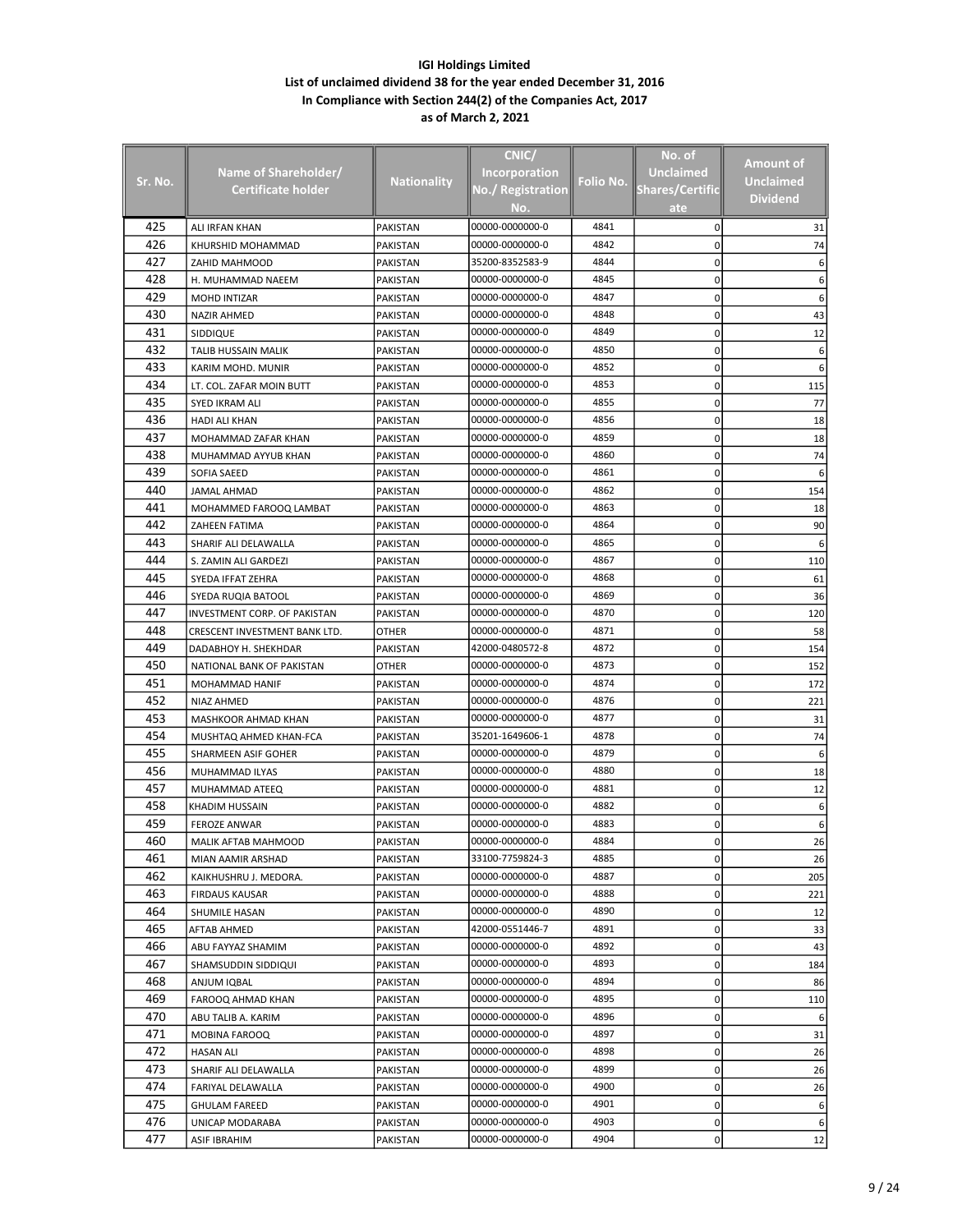|            |                                   |                      | CNIC/                              |              | No. of                 |                  |
|------------|-----------------------------------|----------------------|------------------------------------|--------------|------------------------|------------------|
|            | Name of Shareholder/              |                      | <b>Incorporation</b>               |              | <b>Unclaimed</b>       | Amount of        |
| Sr. No.    | Certificate holder                | <b>Nationality</b>   | No./ Registration                  | Folio No.    | <b>Shares/Certific</b> | <b>Unclaimed</b> |
|            |                                   |                      | No.                                |              | ate                    | <b>Dividend</b>  |
| 478        |                                   |                      | 00000-0000000-0                    | 4906         |                        |                  |
| 479        | ZIA UDDIN AHMED                   | <b>PAKISTAN</b>      | 00000-0000000-0                    | 4908         | 0                      | 12               |
| 480        | MOHAMMED IDRIS                    | PAKISTAN             | 00000-0000000-0                    | 4909         | 0<br>0                 | 36               |
| 481        | S. SHAMIM-UL-ZAFFAR               | PAKISTAN             | 00000-0000000-0                    | 4910         |                        | 12<br>67         |
| 482        | SYED NAZEER ALI                   | PAKISTAN             | 00000-0000000-0                    | 4911         | 0<br>0                 | 36               |
| 483        | ANWAR<br>SYED ASADULLAH           | PAKISTAN             | 00000-0000000-0                    | 4912         | 0                      | 6                |
| 484        | <b>SULTAN AHMED</b>               | PAKISTAN<br>PAKISTAN | 00000-0000000-0                    | 4913         | 0                      | 365              |
| 485        | <b>ADNAN KHALIL</b>               | PAKISTAN             | 00000-0000000-0                    | 4914         | 0                      | 74               |
| 486        | S. EHTESHAM H. NAQVI              | PAKISTAN             | 00000-0000000-0                    | 4915         | 0                      | 49               |
| 487        | RAHEMTULLAH ALIAS ADIL            | PAKISTAN             | 42000-0434130-1                    | 4917         | 0                      | 26               |
| 488        | M/S.PAKISTAN KUWAIT INVESTMENT    | PAKISTAN             | 00000-0000000-0                    | 4918         | 0                      | 14               |
| 489        | PHILIPS INAYAT                    | PAKISTAN             | 00000-0000000-0                    | 4919         | 0                      | 19               |
| 490        | RAMESH BABOO                      | PAKISTAN             | 00000-0000000-0                    | 4920         | 0                      | 19               |
| 491        | ASMAT ULLAH KHAN                  | PAKISTAN             | 00000-0000000-0                    | 4921         | 0                      | 56               |
| 492        | NASIR SAEED KHAN                  | <b>PAKISTAN</b>      | 00000-0000000-0                    | 4922         | 0                      | 43               |
| 493        | WAHEED IQBAL                      | PAKISTAN             | 00000-0000000-0                    | 4923         | 0                      | 56               |
| 494        | MOHAMMED SHOKAT                   | PAKISTAN             | 00000-0000000-0                    | 4924         | 0                      | 18               |
| 495        | <b>ASIF MALIK</b>                 | PAKISTAN             | 00000-0000000-0                    | 4926         | 0                      | 67               |
| 496        | <b>FATIMA NISAR</b>               | PAKISTAN             | 00000-0000000-0                    | 4927         | 0                      | 12               |
| 497        | HASAN NISAR                       | PAKISTAN             | 00000-0000000-0                    | 4928         | 0                      | 12               |
| 498        | SYED WAQAR ALAM                   | PAKISTAN             | 00000-0000000-0                    | 4929         | 0                      | 12               |
| 499        | SEEMA AHMAD                       | PAKISTAN             | 00000-0000000-0                    | 4930         | 0                      | 12               |
| 500        | <b>AZAFER MANZOOR</b>             | PAKISTAN             | 35202-7607574-5                    | 4933         | 0                      | 449              |
| 501        | A.R. KHAN                         | PAKISTAN             | 42000-0412250-5                    | 4934         | 0                      | 426              |
| 502        | HUMAYUN SHAHZADA                  | PAKISTAN             | 00000-0000000-0                    | 4936         | 0                      | 25               |
| 503        | ARIF M. ALLAHRAKHA                | PAKISTAN             | 00000-0000000-0                    | 4937         | 0                      | 67               |
| 504        | M.Y. MERCHANT                     | PAKISTAN             | 00000-0000000-0                    | 4938         | 0                      | 6                |
| 505        | AHMAD ARSHAD AMIN                 | PAKISTAN             | 00000-0000000-0                    | 4939         | 0                      | 12               |
| 506        | NASIM SALIM                       | PAKISTAN             | 00000-0000000-0                    | 4940         | 0                      | 12               |
| 507        | MUNAWAR PASHA                     | PAKISTAN             | 00000-0000000-0                    | 4942         | 0                      | 49               |
| 508        | MOHAMMED YOUSUF                   | PAKISTAN             | 00000-0000000-0                    | 4943         | 0                      | 49               |
| 509        | MOHAMMED SIDDIQ                   | PAKISTAN             | 00000-0000000-0                    | 4944         | 0                      | 25               |
| 510        | <b>MANSOOR NAZ</b>                | <b>PAKISTAN</b>      | 00000-0000000-0                    | 4946         | 0                      | 12               |
| 511        | M. NASIR                          | PAKISTAN             | 00000-0000000-0                    | 4947         | 0                      | 18               |
| 512        | MOHAMMAD FEROZ AKHTAR             | PAKISTAN             | 00000-0000000-0                    | 4948         | 0                      | 6                |
| 513        | MOINUDDIN AHMED                   | PAKISTAN             | 00000-0000000-0                    | 4949         | 0                      | 110              |
| 514        | IRFAN-UL-HAQ                      | PAKISTAN             | 34603-2152654-3                    | 4950         | 0                      | 307              |
| 515        | SAIMA BANO                        | PAKISTAN             | 00000-0000000-0                    | 4951         | 0                      | 154              |
| 516        | MOHD YUSUF ABDULLAH BUMBIYA       | PAKISTAN             | 00000-0000000-0                    | 4952         | 0                      | 129              |
| 517        | KARACHI INVESTMENT COMPANY (PVT)  | OTHER                | 00000-0000000-0                    | 4953         | 0                      | 6                |
| 518        | <b>BUSHRA MASOOD</b>              | PAKISTAN             | 00000-0000000-0                    | 4954         | 0                      | 92               |
| 519        | ABIDA                             | PAKISTAN             | 00000-0000000-0                    | 4955         | 0                      | 12               |
| 520        | MOHAMMED SOHAIL                   | PAKISTAN             | 00000-0000000-0                    | 4956         | 0                      | 18               |
| 521        | SAMINA JABEEN                     | PAKISTAN             | 00000-0000000-0                    | 4957         | 0                      | 49               |
| 522        | GOOL SIDDIQI                      | PAKISTAN             | 00000-0000000-0                    | 4958         | 0                      | 6                |
| 523        | THE CRESCENT STAR INSURANCE       | OTHER                | 00000-0000000-0                    | 4959         | 0                      | 20               |
| 524        | RAHIMUDDIN M. FAROOKY             | PAKISTAN             | 00000-0000000-0                    | 4960         | 0                      | 74               |
| 525        | <b>AHSAN ALI</b>                  | PAKISTAN             | 00000-0000000-0                    | 4961         | 0                      | 38               |
| 526        | HAMIDA BAI                        | PAKISTAN             | 00000-0000000-0                    | 4962         | 0                      | 6                |
| 527<br>528 | HABIB REHMATULLAH                 | PAKISTAN             | 00000-0000000-0<br>00000-0000000-0 | 4963<br>4964 | 0                      | 19               |
| 529        | KALEEM AZIZ<br>M. IKRAMUDDIN KHAN | PAKISTAN<br>PAKISTAN | 00000-0000000-0                    | 4966         | 0<br>0                 | 36<br>6          |
| 530        | MOHAMMAD IQBAL                    | PAKISTAN             | 00000-0000000-0                    | 4967         | 0                      | 6                |
|            |                                   |                      |                                    |              |                        |                  |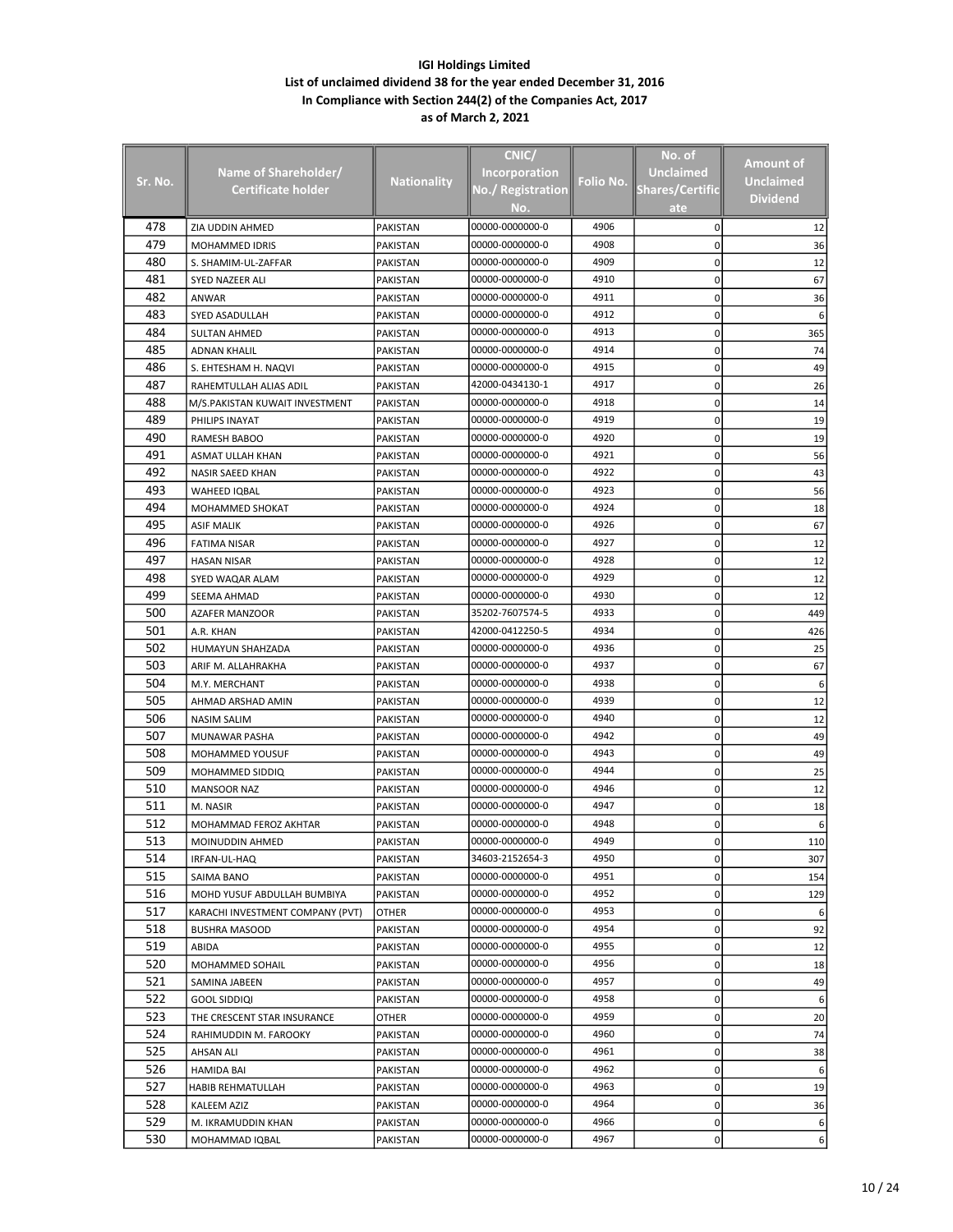|         |                                |                      | CNIC/                |           | No. of                 |                 |
|---------|--------------------------------|----------------------|----------------------|-----------|------------------------|-----------------|
|         | Name of Shareholder/           |                      | <b>Incorporation</b> |           | <b>Unclaimed</b>       | Amount of       |
| Sr. No. | <b>Certificate holder</b>      | <b>Nationality</b>   | No./ Registration    | Folio No. | <b>Shares/Certific</b> | Unclaimed       |
|         |                                |                      |                      |           |                        | <b>Dividend</b> |
|         |                                |                      | No.                  |           | ate                    |                 |
| 531     | MUHAMMED JAWEED                | <b>PAKISTAN</b>      | 00000-0000000-0      | 4968      | 0                      |                 |
| 532     | MALIK LALL KHAN                | PAKISTAN             | 35202-2628010-9      | 4969      | 0                      | 43              |
| 533     | MOHAMMAD SHAMIM                | PAKISTAN             | 00000-0000000-0      | 4970      | 0                      | 43              |
| 534     | MOHAMMAD SAJJAD HUSSAIN        | PAKISTAN             | 00000-0000000-0      | 4971      | 0                      | 36              |
| 535     | <b>MOHD YASIN</b>              | PAKISTAN             | 00000-0000000-0      | 4972      | 0                      | 36              |
| 536     | MOHAMMED YOUSUF                | <b>PAKISTAN</b>      | 00000-0000000-0      | 4973      | 0                      | 31              |
| 537     | OSMAN                          | PAKISTAN             | 00000-0000000-0      | 4975      | 0                      | 12              |
| 538     | PARVEEN KHALID                 | PAKISTAN             | 00000-0000000-0      | 4976      | 0                      | 12              |
| 539     | QADIR                          | PAKISTAN             | 00000-0000000-0      | 4977      | 0                      | 12              |
| 540     | SAEEDA AKHTAR                  | PAKISTAN             | 35201-1506931-2      | 4978      | 0                      | 282             |
| 541     | SHER BANU                      | PAKISTAN             | 00000-0000000-0      | 4979      | 0                      | 12              |
| 542     | SHAISTA FARAH                  | PAKISTAN             | 00000-0000000-0      | 4980      | 0                      | 18              |
| 543     | SAMANA HYDER                   | PAKISTAN             | 00000-0000000-0      | 4981      | 0                      | 18              |
| 544     | SAMINA OBAID                   | PAKISTAN             | 00000-0000000-0      | 4982      | 0                      | 6               |
| 545     | <b>SHAISTA PARVEEN</b>         | PAKISTAN             | 45504-8546406-0      | 4983      | 0                      | 74              |
| 546     | <b>TANVEER AHMAD</b>           | PAKISTAN             | 00000-0000000-0      | 4984      | 0                      | 25              |
| 547     | RAHIMUDDIN MAHMOOD FAROOKY     | PAKISTAN             | 00000-0000000-0      | 4986      | 0                      | 74              |
| 548     | AMEENA RAHAT                   | PAKISTAN             | 00000-0000000-0      | 4987      | 0                      | 307             |
| 549     | M. KASSIM                      | PAKISTAN             | 00000-0000000-0      | 4988      | 0                      | 74              |
| 550     | MUHAMMAD ALAM                  | PAKISTAN             | 35202-2991640-9      | 4989      | 0                      | 13              |
| 551     | PHILIPS INAYAT                 | PAKISTAN             | 00000-0000000-0      | 4990      | 0                      | 38              |
| 552     | PARVEEN KHALID                 | PAKISTAN             | 00000-0000000-0      | 4991      | 0                      | 74              |
| 553     | SHAHNAZ KHALID                 | PAKISTAN             | 00000-0000000-0      | 4992      | 0                      |                 |
| 554     | ZAHID HUSSAIN                  | PAKISTAN             | 00000-0000000-0      | 4993      | 0                      | 307             |
| 555     | <b>TALIB HUSSAIN</b>           | PAKISTAN             | 00000-0000000-0      | 4994      | 0                      | 43              |
| 556     | <b>TALIB HUSSAIN</b>           | PAKISTAN             | 00000-0000000-0      | 4995      | 0                      | 25              |
| 557     | UZMA SHABBIR                   | PAKISTAN             | 00000-0000000-0      | 4996      | 0                      | 36              |
| 558     | NIGHAT ANSARI                  | PAKISTAN             | 00000-0000000-0      | 4998      | 0                      | 6               |
| 559     | <b>NUZHAT ANSARI</b>           | PAKISTAN             | 00000-0000000-0      | 4999      | 0                      |                 |
| 560     | M. R. KHATRI                   | PAKISTAN             | 42000-0574284-3      | 5000      | 0                      | 80              |
| 561     | YAKOOB                         | PAKISTAN             | 00000-0000000-0      | 5001      | 0                      | 12              |
| 562     | PRINCE ASMAT HAYAT ALVI        | PAKISTAN             | 00000-0000000-0      | 5003      | 0                      | 6               |
| 563     | M. AMIN KHAN                   | PAKISTAN             | 42101-1259928-9      | 5005      | 0                      | 12              |
| 564     | ZAIBUNNISSA                    | <b>PAKISTAN</b>      | 00000-0000000-0      | 5006      | 0                      | 74              |
| 565     | <b>ABDUL AZIZ SHAKIR</b>       | PAKISTAN             | 00000-0000000-0      | 5007      | 0                      | 6               |
| 566     | RAANA ANWER                    | PAKISTAN             | 00000-0000000-0      | 5008      | 0                      | 25              |
| 567     | REHMAT                         | PAKISTAN             | 00000-0000000-0      | 5009      | 0                      | 12              |
| 568     | PHILIPS INAYAT                 | PAKISTAN             | 00000-0000000-0      | 5010      | 0                      | 19              |
| 569     | HUMAYUN SAEED SHEIKH           | PAKISTAN             | 00000-0000000-0      | 5011      | 0                      | 6               |
| 570     | WILLIAM JAN                    | PAKISTAN             | 00000-0000000-0      | 5012      | 0                      | 13              |
| 571     | SAUD UL HAQ                    | PAKISTAN             | 42201-0391662-3      | 5013      | 0                      | 74              |
| 572     | KASIM RAHAMATULLAH             | PAKISTAN             | 00000-0000000-0      | 5014      | 0                      | 18              |
| 573     | SAEED AHMED                    | PAKISTAN             | 00000-0000000-0      | 5015      | 0                      | 74              |
| 574     | MUHAMMAD AHMED                 | PAKISTAN             | 00000-0000000-0      | 5016      | 0                      |                 |
| 575     | <b>NOMAN MAJEED</b>            | PAKISTAN             | 00000-0000000-0      | 5017      | 0                      | 36              |
| 576     | SALEEM SHAIKH                  | PAKISTAN             | 35202-4508254-1      | 5018      | 0                      |                 |
| 577     | AHMED                          | PAKISTAN             | 00000-0000000-0      | 5020      | 0                      | 31              |
| 578     | <b>ABBAS KOLIA</b>             |                      | 00000-0000000-0      | 5021      | 0                      | 18              |
| 579     | M. BARKAT ULLAH                | PAKISTAN<br>PAKISTAN | 00000-0000000-0      | 5022      | 0                      | 74              |
| 580     |                                |                      | 00000-0000000-0      | 5023      |                        |                 |
| 581     | HAJI SALEH MOHAMMAD OSMAN      | PAKISTAN             | 00000-0000000-0      | 5024      | 0<br>0                 | 6<br>36         |
| 582     | NAYYAR A. ILYAS                | PAKISTAN             | 35202-4660846-7      | 5026      |                        |                 |
|         | S.A. TURAB MEHDI               | PAKISTAN             | 42301-0992574-6      | 5027      | 0                      | 6501            |
| 583     | MST.UMEMA QUTBUDDIN MITHAIWALA | PAKISTAN             |                      |           | 0                      | 272             |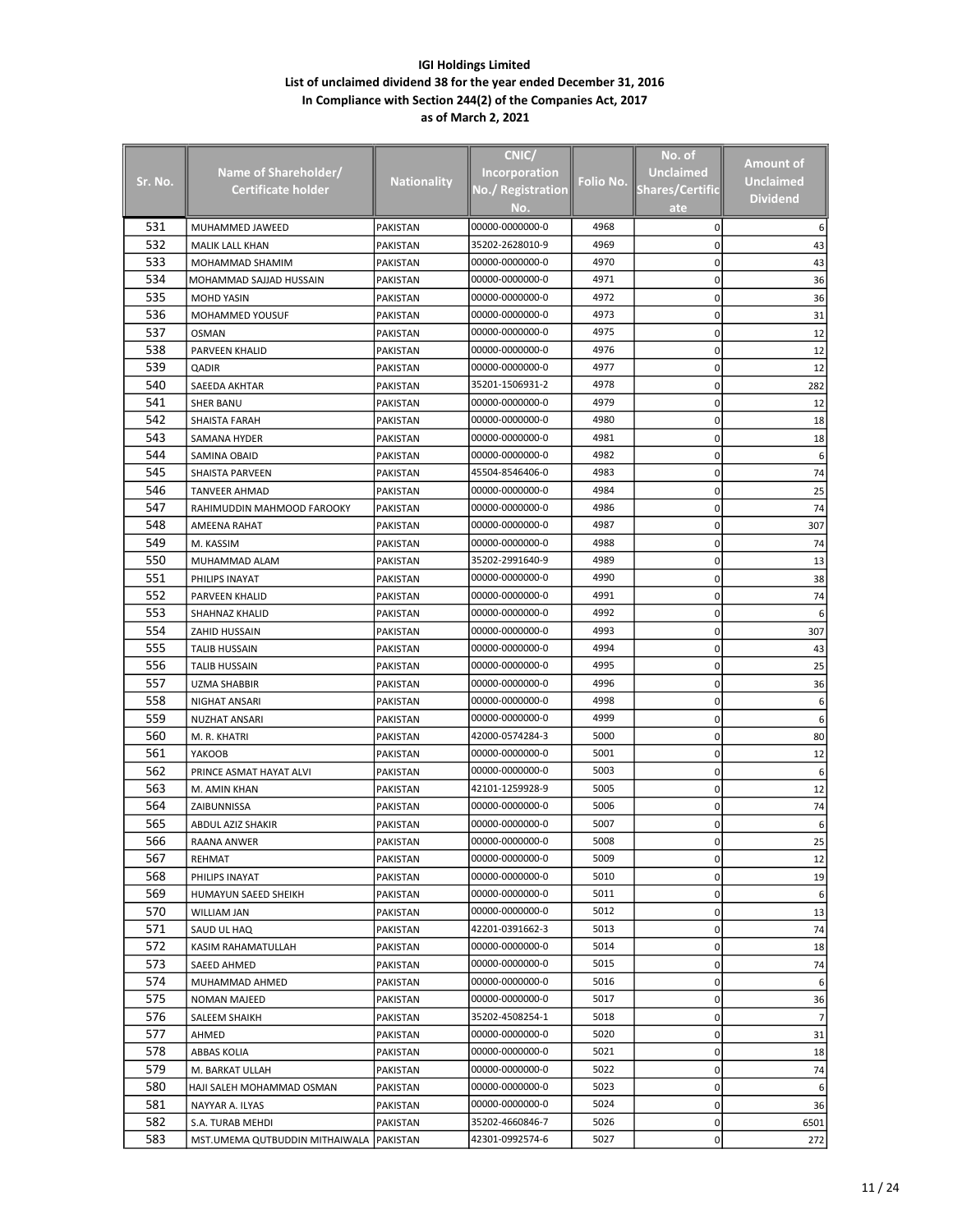|         |                             |                    | CNIC/                |           | No. of                 |                  |
|---------|-----------------------------|--------------------|----------------------|-----------|------------------------|------------------|
|         | Name of Shareholder/        |                    | <b>Incorporation</b> |           | <b>Unclaimed</b>       | Amount of        |
| Sr. No. | <u>Certificate holder</u>   | <b>Nationality</b> | No./ Registration    | Folio No. | <b>Shares/Certific</b> | <b>Unclaimed</b> |
|         |                             |                    | No.                  |           | ate                    | <b>Dividend</b>  |
|         |                             |                    |                      |           |                        |                  |
| 584     | AQEEL AHMED                 | <b>PAKISTAN</b>    | 00000-0000000-0      | 5028      | 0                      |                  |
| 585     | NAWABZADA AHMAD ALI KHAN    | <b>PAKISTAN</b>    | 00000-0000000-0      | 5029      | 0                      | 18               |
| 586     | S. AKHTAR AUSAF             | PAKISTAN           | 00000-0000000-0      | 5031      | 0                      | 295              |
| 587     | ASIM JANG                   | PAKISTAN           | 00000-0000000-0      | 5033      | 0                      | 6                |
| 588     | <b>WASIEM HYDER BOKHARI</b> | PAKISTAN           | 00000-0000000-0      | 5034      | 0                      |                  |
| 589     | <b>ADIL RASHID</b>          | PAKISTAN           | 35202-1789537-1      | 5035      | 0                      | 52               |
| 590     | MOHAMMAD KHURRAM            | PAKISTAN           | 00000-0000000-0      | 5036      | 0                      | 6                |
| 591     | A. I. SIDDIQUI              | PAKISTAN           | 00000-0000000-0      | 5037      | 0                      | 12               |
| 592     | SYED NAUSHAD AHMED          | PAKISTAN           | 00000-0000000-0      | 5038      | 0                      | 36               |
| 593     | ASLAM DAWOOD                | PAKISTAN           | 42000-0485040-3      | 5039      | 0                      | 27               |
| 594     | <b>NAZAR HUSSAIN</b>        | PAKISTAN           | 00000-0000000-0      | 5040      | 0                      |                  |
| 595     | <b>ARIF HUSAIN</b>          | PAKISTAN           | 00000-0000000-0      | 5041      | 0                      |                  |
| 596     | A.H. ZAIDI                  | PAKISTAN           | 00000-0000000-0      | 5042      | 0                      | 154              |
| 597     | <b>JAVED ASLAM</b>          | PAKISTAN           | 00000-0000000-0      | 5046      | 0                      |                  |
| 598     | MALIK TAHIR MAHMOOD RIZWAN  | PAKISTAN           | 00000-0000000-0      | 5047      | 0                      | 6                |
| 599     | NIGHAT ANSARI               | PAKISTAN           | 00000-0000000-0      | 5048      | 0                      | 25               |
| 600     | <b>SAMIRA TALIB</b>         | PAKISTAN           | 00000-0000000-0      | 5049      | 0                      | 6                |
| 601     | <b>BASHIRA</b>              | <b>PAKISTAN</b>    | 00000-0000000-0      | 5050      | 0                      |                  |
| 602     | M. AHSAN                    | PAKISTAN           | 00000-0000000-0      | 5051      | 0                      | 74               |
| 603     | YUSUF AHMAD DADABHOY        | PAKISTAN           | 42301-1091497-9      | 5052      | 0                      | 671              |
| 604     | NASREEN ATIK PATEL          | PAKISTAN           | 00000-0000000-0      | 5053      | 0                      | 74               |
| 605     | <b>MOHD NASIR</b>           | PAKISTAN           | 00000-0000000-0      | 5054      | 0                      | 80               |
| 606     | <b>NAEEM YUNIS</b>          | PAKISTAN           | 00000-0000000-0      | 5055      | 0                      | 363              |
| 607     | <b>MARYAM YUSUF</b>         | PAKISTAN           | 42301-0980401-6      | 5056      | 0                      | 221              |
| 608     | FAIZA RAANA KHALID          | PAKISTAN           | 35202-2249535-2      | 5057      | 0                      | 1006             |
| 609     | A.K.M. HAMDANI              | PAKISTAN           | 00000-0000000-0      | 5058      | 0                      | 92               |
| 610     | PARVEZ HAMID                | PAKISTAN           | 00000-0000000-0      | 5059      | 0                      | 31               |
| 611     | <b>ABDUL QADIR</b>          | PAKISTAN           | 42301-2097125-9      | 5060      | 0                      | 774              |
| 612     | MUHAMMAD USMAN              | PAKISTAN           | 42301-0856179-3      | 5061      | 0                      | 61               |
| 613     | <b>FARZANA HUSSAIN</b>      | PAKISTAN           | 00000-0000000-0      | 5062      | 0                      | 80               |
| 614     | <b>FOZIA IQBAL</b>          | PAKISTAN           | 00000-0000000-0      | 5063      | 0                      | 26               |
| 615     | SAJID USMAN KAUL            | PAKISTAN           | 00000-0000000-0      | 5064      | 0                      | 61               |
| 616     | HAJI ABDUL SATTAR           | <b>PAKISTAN</b>    | 00000-0000000-0      | 5065      | 0                      | 80               |
| 617     | SHARIF-UL-HASAN             | PAKISTAN           | 00000-0000000-0      | 5066      | 0                      |                  |
| 618     | <b>NUZHAT RATHORE</b>       | PAKISTAN           | 42301-0945578-8      | 5067      | 0                      | 1170             |
| 619     | SAIRA SHAFI                 | PAKISTAN           | 00000-0000000-0      | 5068      | 0                      |                  |
| 620     | M. SALIM                    | PAKISTAN           | 00000-0000000-0      | 5069      | 0                      | 6                |
| 621     | FAYAZ MAHMOOD               | PAKISTAN           | 00000-0000000-0      | 5070      | 0                      | 25               |
| 622     | ANJUM AKHTER                | PAKISTAN           | 00000-0000000-0      | 5071      | 0                      | 6                |
| 623     | SHAHZAD AHMED               | PAKISTAN           | 00000-0000000-0      | 5072      | 0                      | 6                |
| 624     | AMINA RIAZ                  | PAKISTAN           | 00000-0000000-0      | 5073      | 0                      | 12               |
| 625     | MOHD ALI ALVI               | PAKISTAN           | 00000-0000000-0      | 5074      | 0                      | 381              |
| 626     | GUARDIAN LEASING MODARABA   | OTHER              | 00000-0000000-0      | 5075      | 0                      | 19               |
| 627     | SH. FIDA HUSSAIN            | PAKISTAN           | 00000-0000000-0      | 5076      | 0                      | 154              |
| 628     | IFTIKHAR ULLAH SIDDIQI      | PAKISTAN           | 00000-0000000-0      | 5077      | 0                      | 25               |
| 629     | MASOOD MIRZA                | PAKISTAN           | 00000-0000000-0      | 5078      | 0                      | 148              |
| 630     | <b>GHIASUDDIN MUGHAL</b>    | PAKISTAN           | 00000-0000000-0      | 5079      | 0                      | 12               |
| 631     | <b>IFFAT KHAN</b>           | PAKISTAN           | 35202-2619213-6      | 5080      | 0                      | 36               |
| 632     | NAVEED HASAN                | PAKISTAN           | 61101-0165605-5      | 5081      | 0                      | 405              |
| 633     | SHEIKH TAHIR RASHID         | PAKISTAN           | 00000-0000000-0      | 5082      | 0                      | 25               |
| 634     | SAADAT ALI                  | PAKISTAN           | 00000-0000000-0      | 5083      | 0                      | 405              |
| 635     | SYEDA MUNA LIAQAT SULTAN    | PAKISTAN           | 00000-0000000-0      | 5084      | 0                      | 326              |
| 636     | NASREEN KAMRAN              | PAKISTAN           | 00000-0000000-0      | 5085      | 0                      | 12               |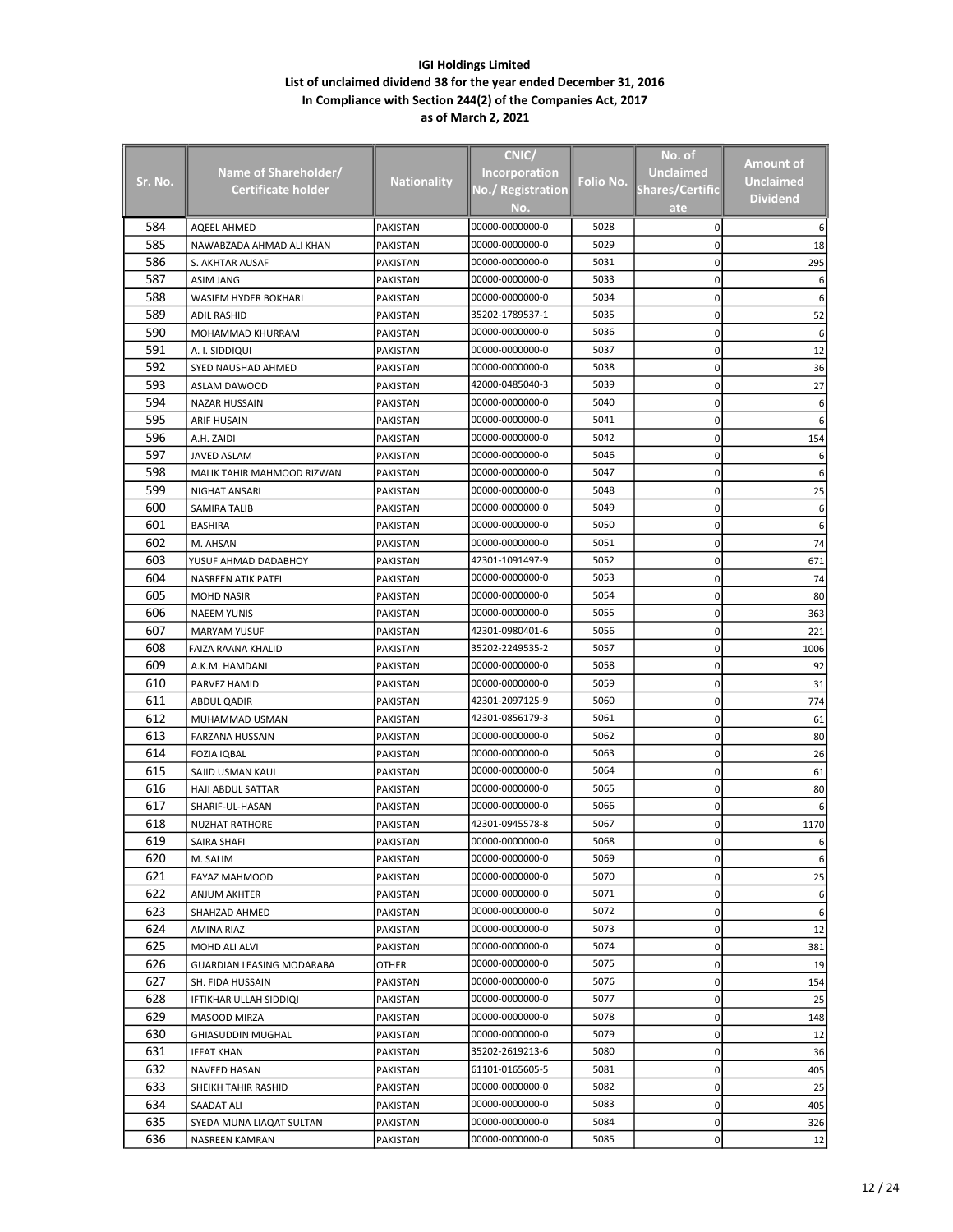|         |                           |                    | CNIC/                              |           | No. of                 |                  |
|---------|---------------------------|--------------------|------------------------------------|-----------|------------------------|------------------|
|         |                           |                    |                                    |           | <b>Unclaimed</b>       | <b>Amount of</b> |
| Sr. No. | Name of Shareholder/      | <b>Nationality</b> | <b>Incorporation</b>               | Folio No. |                        | <b>Unclaimed</b> |
|         | Certificate holder        |                    | No./ Registration                  |           | <b>Shares/Certific</b> | <b>Dividend</b>  |
|         |                           |                    | No.                                |           | ate                    |                  |
| 637     | SOHAIL IQBAL              | <b>PAKISTAN</b>    | 00000-0000000-0                    | 5086      | 0                      | 240              |
| 638     | <b>NAVEED SALEEM</b>      | <b>PAKISTAN</b>    | 00000-0000000-0                    | 5088      | 0                      | 756              |
| 639     | ALI IMAM AL-HUSAINY       | PAKISTAN           | 00000-0000000-0                    | 5089      | 0                      | 25               |
| 640     | SYED MAQBOOL RAZA         | PAKISTAN           | 42301-0860925-9                    | 5090      | 0                      | 41               |
| 641     | AHMAD ALI                 | PAKISTAN           | 00000-0000000-0                    | 5091      | 0                      | 74               |
| 642     | SQDN LDR PERVEZ SAEED MIR | PAKISTAN           | 00000-0000000-0                    | 5092      | 0                      | 92               |
| 643     | <b>MAHBOOB AKHTAR</b>     | PAKISTAN           | 00000-0000000-0                    | 5093      | 0                      | 67               |
| 644     | SYED AHMAD                | PAKISTAN           | 00000-0000000-0                    | 5094      | 0                      | 295              |
| 645     | <b>FAUZIA MAQSOOD</b>     | PAKISTAN           | 00000-0000000-0                    | 5095      | 0                      | 25               |
| 646     | <b>ASHAR IJAZ</b>         | PAKISTAN           | 00000-0000000-0                    | 5096      | 0                      | 6                |
| 647     | NASEEM AHMAD SHAIKH       | PAKISTAN           | 00000-0000000-0                    | 5097      | 0                      | 43               |
| 648     | ABDUL GHAFAR MOHIBZADA    | PAKISTAN           | 00000-0000000-0                    | 5098      | 0                      | 74               |
| 649     | MOHAMMAD YOUSUF ABDULLAH  | PAKISTAN           | 00000-0000000-0                    | 5099      | 0                      |                  |
| 650     | MUQARRAB KHAN             | PAKISTAN           | 00000-0000000-0                    | 5100      | 0                      | 74               |
| 651     | AZEEM SERVICES (PVT) LTD. | OTHER              | 00000-0000000-0                    | 5102      | 0                      | 6                |
| 652     | KH. DANISH MIR            | PAKISTAN           | 42101-9025040-7                    | 5103      | 0                      | 6                |
| 653     | RAZZAK HUSSAIN            | <b>PAKISTAN</b>    | 00000-0000000-0                    | 5104      | 0                      | 6                |
| 654     | <b>ABDUL AZIZ</b>         | PAKISTAN           | 00000-0000000-0                    | 5105      | 0                      |                  |
| 655     | SAYEED AHMAD KHAN         | PAKISTAN           | 00000-0000000-0                    | 5106      | 0                      | 25               |
| 656     | MUHAMMAD ARIF             | PAKISTAN           | 00000-0000000-0                    | 5107      | 0                      | 209              |
| 657     | <b>TARIQ SHAFIQUE</b>     | PAKISTAN           | 00000-0000000-0                    | 5109      | 0                      | 25               |
| 658     | NADEEM UL HAQ             | PAKISTAN           | 00000-0000000-0                    | 5110      | 0                      | 6                |
| 659     | ALI AGHA                  | PAKISTAN           | 00000-0000000-0                    | 5111      | 0                      | 18               |
| 660     | WAQAR INAM                | PAKISTAN           | 00000-0000000-0                    | 5112      | 0                      | 615              |
| 661     | S.M. IRSHAD               | PAKISTAN           | 00000-0000000-0                    | 5113      | 0                      | 123              |
| 662     | MUHAMMAD AFZAL            | PAKISTAN           | 00000-0000000-0                    | 5114      | 0                      | 80               |
| 663     | MOHD ASHRAF HUSSAIN       | PAKISTAN           | 35201-6451656-7                    | 5115      | 0                      | 246              |
| 664     | RIAZ MAHMOOD              | PAKISTAN           | 00000-0000000-0                    | 5116      | 0                      | 123              |
| 665     | ASAD-UL-AZIZ              | PAKISTAN           | 00000-0000000-0                    | 5117      | 0                      | 400              |
| 666     | RAZZAK HUSSAIN            | PAKISTAN           | 00000-0000000-0                    | 5118      | 0                      |                  |
| 667     | <b>AKBAR ALI</b>          | PAKISTAN           | 00000-0000000-0                    | 5120      | 0                      | 83               |
| 668     | <b>MOHD JAFFER</b>        | PAKISTAN           | 00000-0000000-0                    | 5121      | 0                      | 58               |
| 669     | MOHAMMAD TARIQ SHER KHAN  | PAKISTAN           | 61101-2047323-1                    | 5122      | 0                      | 26               |
| 670     | MUHAMMAD AHMED MOHIUDDIN  | <b>PAKISTAN</b>    | 00000-0000000-0                    | 5123      | 0                      | 61               |
| 671     | <b>FARRUKH KHURSHID</b>   | PAKISTAN           | 00000-0000000-0                    | 5126      | 0                      | 31               |
| 672     | MOHD BUX BALOCH           | PAKISTAN           | 00000-0000000-0                    | 5127      | 0                      |                  |
| 673     | ABAIDULLAH                | PAKISTAN           | 00000-0000000-0                    | 5128      | 0                      | 160              |
| 674     | MOHAMMAD DAWOOD           | PAKISTAN           | 00000-0000000-0                    | 5129      | 0                      |                  |
| 675     | SOHAIL A. RAZZAK          | PAKISTAN           | 00000-0000000-0                    | 5131      | 0                      | 80               |
| 676     | MOHD IBRAHIM              | PAKISTAN           | 42301-6832950-3                    | 5132      | 0                      | 682              |
| 677     | SH. GULZAR HUISSAIN       | PAKISTAN           | 00000-0000000-0                    | 5133      | 0                      | 166              |
| 678     | MOHAMMED IQBAL            | PAKISTAN           | 00000-0000000-0                    | 5134      | 0                      |                  |
| 679     |                           |                    |                                    |           |                        | 86               |
| 680     | AMIRALI H. GOVA           | PAKISTAN           | 00000-0000000-0                    | 5135      | 0                      | 32               |
| 681     | LUBNA MANZOOR             | PAKISTAN           | 00000-0000000-0                    | 5136      | 0                      | 710              |
| 682     | FAISAL                    | PAKISTAN           | 00000-0000000-0                    | 5137      | 0                      | 36               |
|         | KOCCOUB SHAH              | PAKISTAN           | 00000-0000000-0<br>00000-0000000-0 | 5138      | 0                      | 12               |
| 683     | A. KARIM MUKRI            | PAKISTAN           |                                    | 5142      | 0                      | 246              |
| 684     | ZAID AHMED                | PAKISTAN           | 00000-0000000-0                    | 5143      | 0                      | 74               |
| 685     | S.B. AWAN                 | PAKISTAN           | 00000-0000000-0                    | 5144      | 0                      | 25               |
| 686     | MAHE TALAT                | PAKISTAN           | 00000-0000000-0                    | 5145      | 0                      | 6                |
| 687     | <b>FARRUKH KHURSHID</b>   | PAKISTAN           | 00000-0000000-0                    | 5146      | 0                      | 102              |
| 688     | SHAH NAWAZ BABLANI        | PAKISTAN           | 00000-0000000-0                    | 5147      | 0                      | 154              |
| 689     | SHAHINA MAHBOOB           | PAKISTAN           | 00000-0000000-0                    | 5149      | 0                      | 160              |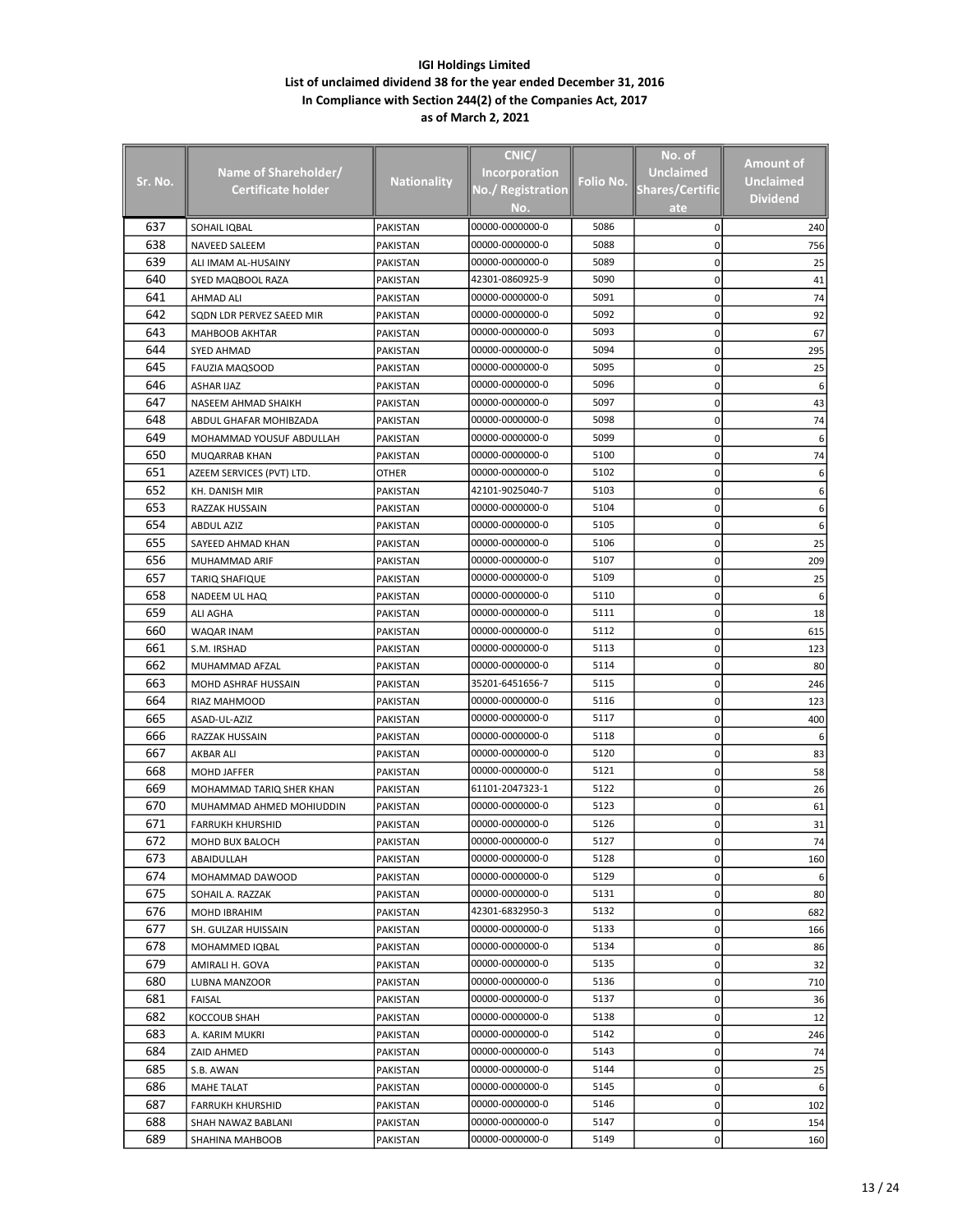|         |                               |                    | CNIC/                |             |                        |                  |
|---------|-------------------------------|--------------------|----------------------|-------------|------------------------|------------------|
|         |                               |                    |                      |             | No. of                 | Amount of        |
| Sr. No. | Name of Shareholder/          | <b>Nationality</b> | <b>Incorporation</b> | Folio No.   | <b>Unclaimed</b>       | <b>Unclaimed</b> |
|         | Certificate holder            |                    | No./ Registration    |             | <b>Shares/Certific</b> | <b>Dividend</b>  |
|         |                               |                    | No.                  |             | ate                    |                  |
| 690     | SOOFIA ZAIDI                  | <b>PAKISTAN</b>    | 00000-0000000-0      | 5150        | 0                      | 19               |
| 691     | MOHAMMAD IDRIS                | PAKISTAN           | 35201-5464850-1      | 5153        | 0                      | 36               |
| 692     | MUHAMMAD KHALID               | PAKISTAN           | 00000-0000000-0      | 5154        | 0                      | 92               |
| 693     | NIGHAT YASMIN                 | PAKISTAN           | 00000-0000000-0      | 5155        | 0                      | 74               |
| 694     | THE NAZIR HIGH COURT OF SINDH | OTHER              | 00000-0000000-0      | 5156        | 0                      | 282              |
| 695     | <b>IQBAL HUSSAIN</b>          | PAKISTAN           | 42301-1098413-7      | 5157        | 0                      | 7                |
| 696     | <b>SULAMAN AHMED</b>          | PAKISTAN           | 00000-0000000-0      | 5158        | 0                      | 70               |
| 697     | SYED AHMAD ALI                | <b>PAKISTAN</b>    | 35201-1697833-9      | 5159        | 0                      | 3881             |
| 698     |                               |                    | 42201-0551093-2      | 5161        | 0                      | 701              |
|         | <b>HINA FAREED</b>            | PAKISTAN           |                      |             |                        |                  |
| 699     | SARFARAZ                      | PAKISTAN           | 00000-0000000-0      | 5162        | 0                      | 12               |
| 700     | SYED MOHAMMAD MOHSIN          | PAKISTAN           | 00000-0000000-0      | 5164        | 0                      | 1094             |
| 701     | CAPT. KHALIL-UR-RAHMAN KHAN   | PAKISTAN           | 42301-1046637-5      | 5167        | 0                      | 39               |
| 702     | AIJAZ MUHAMMAD                | PAKISTAN           | 42101-1282379-5      | 5169        | 0                      | 86               |
| 703     | DILAWAR HUSSAIN               | PAKISTAN           | 42301-6435433-9      | 5171        | 0                      | 264              |
| 704     | MOHAMMAD ILYAS                | PAKISTAN           | 00000-0000000-0      | 5173        | 0                      | 31               |
| 705     | SUSPENSE ACCOUNT              | PAKISTAN           | 00000-0000000-0      | 5178        | 0                      | 31               |
| 706     | TANVIR AHMED SHAKIR           | <b>PAKISTAN</b>    | 42000-5661159-7      | 5179        | 0                      | 25               |
| 707     | NIGHAT YASMEEN                | PAKISTAN           | 42101-1618589-2      | 5180        | 0                      | 6                |
| 708     | <b>HAROON</b>                 | PAKISTAN           | 42201-1309944-9      | 5184        | 0                      |                  |
| 709     | <b>HAMIDA SULTAN</b>          | PAKISTAN           | 00000-0000000-0      | 5185        | 0                      | 313              |
| 710     | LUBNA AGHMAZ AL-HAQ           | PAKISTAN           | 35201-7000914-2      | 5186        | 0                      | 86               |
| 711     | MASOOMA BANO                  | PAKISTAN           | 42201-0418532-0      | 5187        | 0                      |                  |
| 712     | MOHD EBRAHIM                  | PAKISTAN           | 00000-0000000-0      | 5189        | 0                      | 867              |
| 713     | NABEELA KHAN                  | PAKISTAN           | 00000-0000000-0      | 5191        | 0                      | 31               |
| 714     | ZARINA BANO                   | PAKISTAN           | 42301-2390421-6      | 5195        | 0                      |                  |
| 715     | MRS. KULSOOM BAWANI           | PAKISTAN           | 42401-1660751-2      | 5203        | 0                      |                  |
| 716     | MR. SHAHRUKH SHUJAAT          | PAKISTAN           | 42101-5102747-5      | 5207        | 0                      |                  |
| 717     | MRS. SHAHIDA                  | PAKISTAN           | 41303-1490764-2      | 5208        | 0                      | 320              |
| 718     | MRS. MAJIDA                   | PAKISTAN           | 42201-0044141-6      | 5211        | 0                      | 31               |
| 719     | MR. AHMED HUSSAIN BILWANI     | PAKISTAN           | 42000-0567844-5      | 5214        | 0                      | 13               |
| 720     | KASHIF JAMIL MIRZA            | PAKISTAN           | 35201-9761440-7      | 5215        | 0                      | 61               |
| 721     | ANOSH NAJAM                   | PAKISTAN           | 35201-1367937-4      | 5216        | 0                      | 49               |
| 722     | MR. IMRAN BUTT                | PAKISTAN           | 00000-0000000-0      | 5217        | 0                      | 12               |
| 723     | MR. IMRAN BUTT                | PAKISTAN           | 00000-0000000-0      | 5218        | 0                      | 6                |
| 724     | MR. MUHAMMAD USMAN AMJAD      | PAKISTAN           | 00000-0000000-0      | 5219        | 0                      | 31               |
| 725     | MUHAMMAD ELYAS                | PAKISTAN           | 42201-2073083-3      | 00208-10872 | 0                      | 143              |
| 726     | Muhammad Saleem               | PAKISTAN           | 42301-1019914-1      | 00208-18412 | 0                      | 135              |
| 727     | KHAIRUNNISSA HAJIANI          | PAKISTAN           | 42301-0920516-0      | 00208-18495 | 0                      | 519              |
| 728     | Rafique Ibrahim Khan          | PAKISTAN           | 42301-0748562-9      | 00208-18644 | 0                      | 138              |
| 729     | MUHAMMAD ZEESHAN              |                    | 31303-2783256-9      | 00208-26134 | 0                      |                  |
| 730     |                               | PAKISTAN           | 423017-186990-9      | 00208-35440 |                        |                  |
| 731     | MUHAMMAD MUSTAFA              | PAKISTAN           | 35201-1554706-1      | 00307-13072 | 0                      | 141              |
|         | NAZIR AHMED BUTT              | PAKISTAN           |                      |             | 0                      | 116              |
| 732     | NAEEM AKHTAR                  | PAKISTAN           | 38302-2164774-1      | 00307-13742 | 0                      | 138              |
| 733     | MUHAMMAD KASHIF UZ ZAMAN      | PAKISTAN           | 42201-0403523-9      | 00307-17842 | 0                      | 32               |
| 734     | MUHAMMAD TANVIR               | PAKISTAN           | 61101-1850552-1      | 00307-23618 | 0                      | 6897             |
| 735     | MUJEEB-UR-REHMAN              | PAKISTAN           | 34603-0567416-3      | 00307-31801 | 0                      | 33               |
| 736     | SIDRAH TUL MUNTAHA            | PAKISTAN           | 34603-4324312-4      | 00307-32551 | 0                      | 1466             |
| 737     | TEHSEEN UR REHMAN             | PAKISTAN           | 42301-0840313-9      | 00307-39564 | 0                      |                  |
| 738     | SAMANA MURTAZA                | PAKISTAN           | 35201-5725050-0      | 00307-40497 | 0                      | 430              |
| 739     | KHIZRA MASOOD                 | PAKISTAN           | 35202-9908904-6      | 00307-45355 | 0                      | 20               |
| 740     | AHSAN-UR-REHMAN               | PAKISTAN           | 42301-1052255-9      | 00307-45975 | 0                      | 64               |
| 741     | JALEES AHMED SIDDIQI          | PAKISTAN           | 42301-6144977-7      | 00307-47849 | 0                      | 190              |
| 742     | <b>FAISAL KHAN</b>            | PAKISTAN           | 42101-6052151-3      | 00307-48060 | 0                      | 1336             |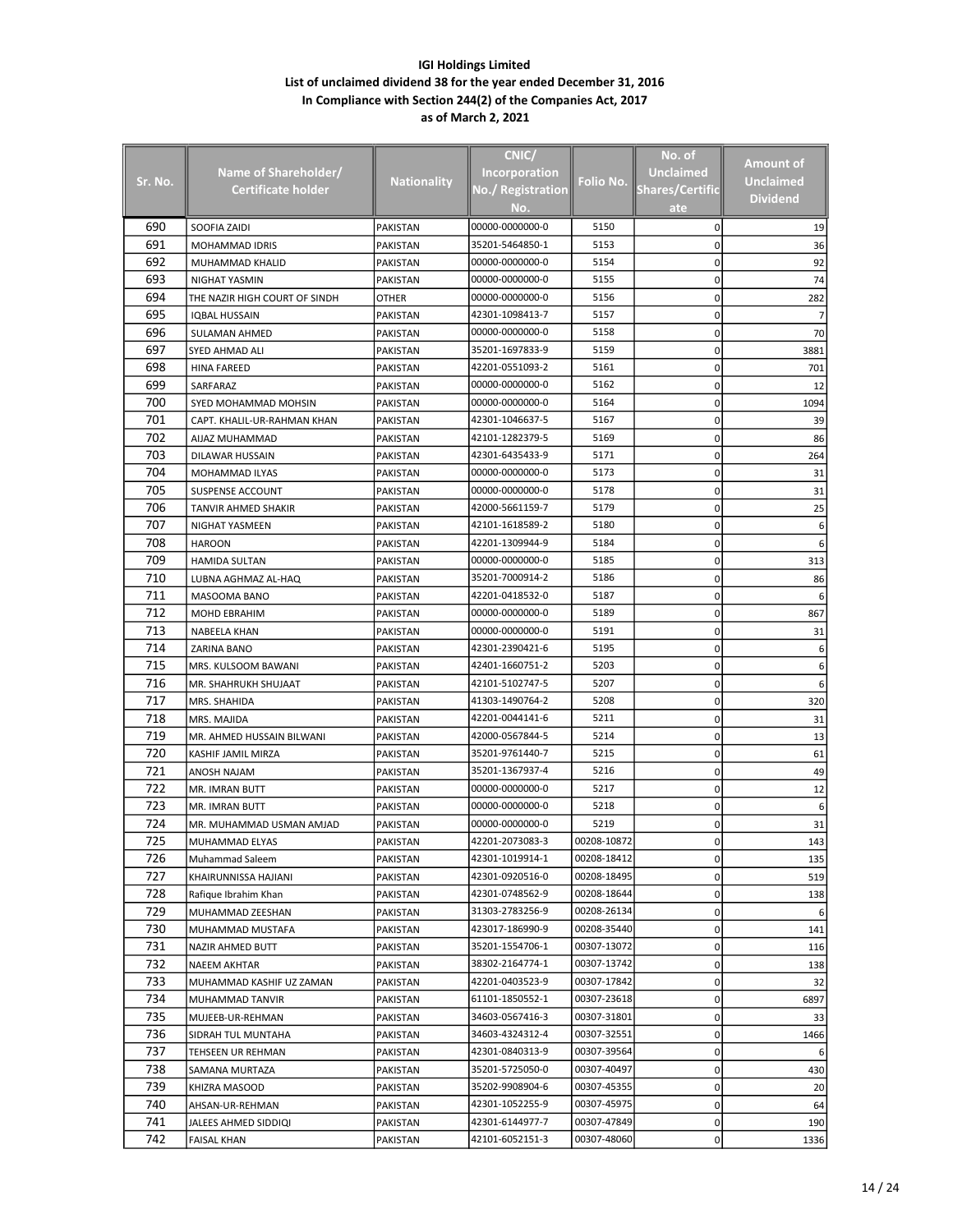|         |                                            |                    | CNIC/                    |              | No. of                 |                 |
|---------|--------------------------------------------|--------------------|--------------------------|--------------|------------------------|-----------------|
|         | Name of Shareholder/                       |                    | <b>Incorporation</b>     |              | <b>Unclaimed</b>       | Amount of       |
| Sr. No. | Certificate holder                         | <b>Nationality</b> | <b>No./ Registration</b> | Folio No.    | <b>Shares/Certific</b> | Unclaimed       |
|         |                                            |                    | No.                      |              | ate                    | <b>Dividend</b> |
| 743     | RIAZ AHMED PAWAR                           | PAKISTAN           | 35200-1463217-7          | 00307-51114  | 0                      | 86              |
| 744     | MUHAMMAD SALEEM                            | PAKISTAN           | 35200-1532780-3          | 00307-58671  | 0                      | 52              |
| 745     | SARDAR MUHAMMAD OMAR                       | PAKISTAN           | 35202-6792255-3          | 00307-62475  | 0                      |                 |
| 746     | SUHAIL AHMED                               | PAKISTAN           | 35202-7081620-7          | 00307-70601  | 0                      | 19475           |
| 747     | MUHAMMAD USMAN                             | PAKISTAN           | 33100-9365825-5          | 00307-85716  | 0                      | 61              |
| 748     | <b>FARID-UL-HAQ</b>                        | PAKISTAN           | 17301-1271881-1          | 00307-106769 | 0                      | 531             |
| 749     | MUHAMMAD HASHAM ASAD                       | PAKISTAN           | 36302-5486261-3          | 00307-109920 | 0                      | 173             |
| 750     | SADAF TEHMINA                              | PAKISTAN           | 36302-0410202-4          | 00307-112064 | 0                      | 129             |
| 751     | Imran Butt (013796)                        | PAKISTAN           | 42101-1587087-1          | 00364-16145  | 0                      | 54              |
| 752     | Saleem Mushtaq Chaudry (04133)             | PAKISTAN           | 37405-3206167-5          | 00364-18109  | 0                      |                 |
| 753     | Prudential Stocks Fund Ltd (03360)         | OTHER              | 00000-0000000-0          | 00364-19255  | 0                      | 800             |
| 754     | Nadeem Azam Chaudhry                       | PAKISTAN           | 35200-1578529-5          | 00364-45151  | 0                      | 1829            |
| 755     | Faisal Dawood (8400)                       | PAKISTAN           | 35200-9039017-5          | 00364-58006  | 0                      | 4500            |
| 756     | DR. Shoaib Sobani (8422)                   | PAKISTAN           | 42201-3871166-7          | 00364-58303  | 0                      | 34              |
| 757     | Farida Hussain (9085)                      | PAKISTAN           | 35202-2871618-2          | 00364-65308  | 0                      | 442             |
| 758     | Muhammad Amir (9366)                       | PAKISTAN           | 31104-6844876-1          | 00364-68369  | 0                      | 102             |
| 759     | SAIMA TAHIR                                | PAKISTAN           | 35202-2413948-6          | 00364-82956  | 0                      | 346             |
| 760     | MUHAMMAD YAHYA                             | PAKISTAN           | 42201-7427949-7          | 00364-115731 | 0                      | 173             |
| 761     | SHAFIQ AHMED SHEIKH                        | PAKISTAN           | 36302-6947662-7          | 00364-117166 | 0                      | 49              |
| 762     | NASEER AHMAD                               | PAKISTAN           | 35202-4016525-9          | 00364-120210 | 0                      | 70              |
| 763     | MUNAWAR WAHAB                              | PAKISTAN           | 36302-8172467-3          | 00364-132405 | 0                      | 143             |
| 764     | SALIM FAZAL KARIM                          | PAKISTAN           | 42101-1735209-5          | 00364-145423 | 0                      | 6576            |
| 765     | <b>BILAL SOHAIL</b>                        | PAKISTAN           | 42301-2147893-5          | 00364-149623 | 0                      | 61              |
| 766     | MAHMOOD AHMED KHAN                         | PAKISTAN           | 36302-0981198-9          | 00364-153211 | 0                      | 105             |
| 767     | KHALIL AHMED TAHIR                         | PAKISTAN           | 34603-8350021-1          | 00364-168037 | 0                      | 129             |
| 768     | RANA KHURRAM MOUZ ASLAM                    | PAKISTAN           | 36302-2321313-3          | 00364-168888 | 0                      | 31              |
| 769     | ZEESHAN MEHDI SHAH                         | PAKISTAN           | 42201-9553153-5          | 00364-189249 | 0                      | 166             |
| 770     | MOHAMMAD IMTIAZ UDDIN MALIK                | PAKISTAN           | 42101-1467647-9          | 00364-205821 | 0                      |                 |
| 771     | S.M.SHFIQ HASAN                            | PAKISTAN           | 42301-2036108-3          | 00414-1934   | 0                      | 3814            |
| 772     | <b>NAILA</b>                               | PAKISTAN           | 42401-8680263-4          | 00414-8566   | 0                      | 166             |
| 773     | <b>GREESH KUMAR</b>                        | <b>PAKISTAN</b>    | 44303-4387518-5          | 00414-9317   | 0                      | 218             |
| 774     | KASHIF QADEER                              | PAKISTAN           | 31301-4382853-9          | 00513-1113   | 0                      | 356             |
| 775     | MIAN ZAHEER-UL-HAQ                         | PAKISTAN           | 36402-2904446-3          | 00539-9585   | 0                      | 32              |
| 776     | <b>IMTIAZ AHMAD</b>                        | PAKISTAN           | 38201-2371295-7          | 00539-10211  | 0                      | 36              |
| 777     | KHALID MAHMOOD                             | PAKISTAN           | 38202-7757578-1          | 00539-11631  | 0                      | 7               |
| 778     | ADNAN SAGHEER                              | PAKISTAN           | 38201-0600589-3          | 00539-11755  | 0                      | 138             |
| 779     | IKRAM UL HAQ                               | PAKISTAN           | 38201-1197599-7          | 00539-12068  | 0                      | 31              |
| 780     | ARSHAD MEHMOOD                             | PAKISTAN           | 38403-0853714-9          | 00539-12548  | 0                      | 61              |
| 781     | NAZIM HAYAT                                | PAKISTAN           | 38201-1239153-5          | 00539-12902  | 0                      | 64              |
| 782     | IFTIKHAR DIN                               | PAKISTAN           | 38201-6018618-7          | 00539-12936  | 0                      | 134             |
| 783     | SOFIA MAZHAR                               | PAKISTAN           | 42401-6679518-0          | 00539-16937  | 0                      | 1389            |
| 784     | HINA SAJJAD                                | PAKISTAN           | 42201-0348528-6          | 00539-17133  | 0                      | 33              |
| 785     | <b>IMTIAZ KHAKWANI</b>                     | PAKISTAN           | 42101-1745488-5          | 00620-16936  | 0                      | 34              |
| 786     | SYED JAWAD AHMAD/SHEEBA JAWAD SYE PAKISTAN |                    | 91506-4998555-9          | 00620-25994  | 0                      | 1034            |
| 787     | PWR-1241 MUHAMMAD AZAM FAROOQ              | PAKISTAN           | 17301-1485081-1          | 00620-26455  | 0                      | 33              |
| 788     | SAAD RAHEEL RAUF                           | PAKISTAN           | 42301-0969327-7          | 00638-15838  | 0                      | 102             |
| 789     | RAFIA MUBEEN                               | PAKISTAN           | 36302-9211595-6          | 00935-7961   | 0                      | 25840           |
| 790     | AHSAN ELAHI                                | PAKISTAN           | 42301-1114931-1          | 00935-14413  | 0                      | 367             |
| 791     | MUHAMMAD ALI                               | PAKISTAN           | 42301-2432161-3          | 00935-19651  | 0                      | 676             |
| 792     | OSMAAN SHARIF                              | PAKISTAN           | 37405-0280213-9          | 00935-24719  | 0                      | 4944            |
| 793     | MOHAMMAD IBAD UR REHMAN                    | PAKISTAN           | 42201-5159068-1          | 00935-28009  | 0                      | 4659            |
| 794     | MUHAMMAD HANIF                             | PAKISTAN           | 42201-0140270-3          | 01339-15875  | 0                      | 1064            |
| 795     | ABDUL WAHID (KHR)                          | PAKISTAN           | 42401-9915595-3          | 01552-13006  | 0                      | 31              |
|         |                                            |                    |                          |              |                        |                 |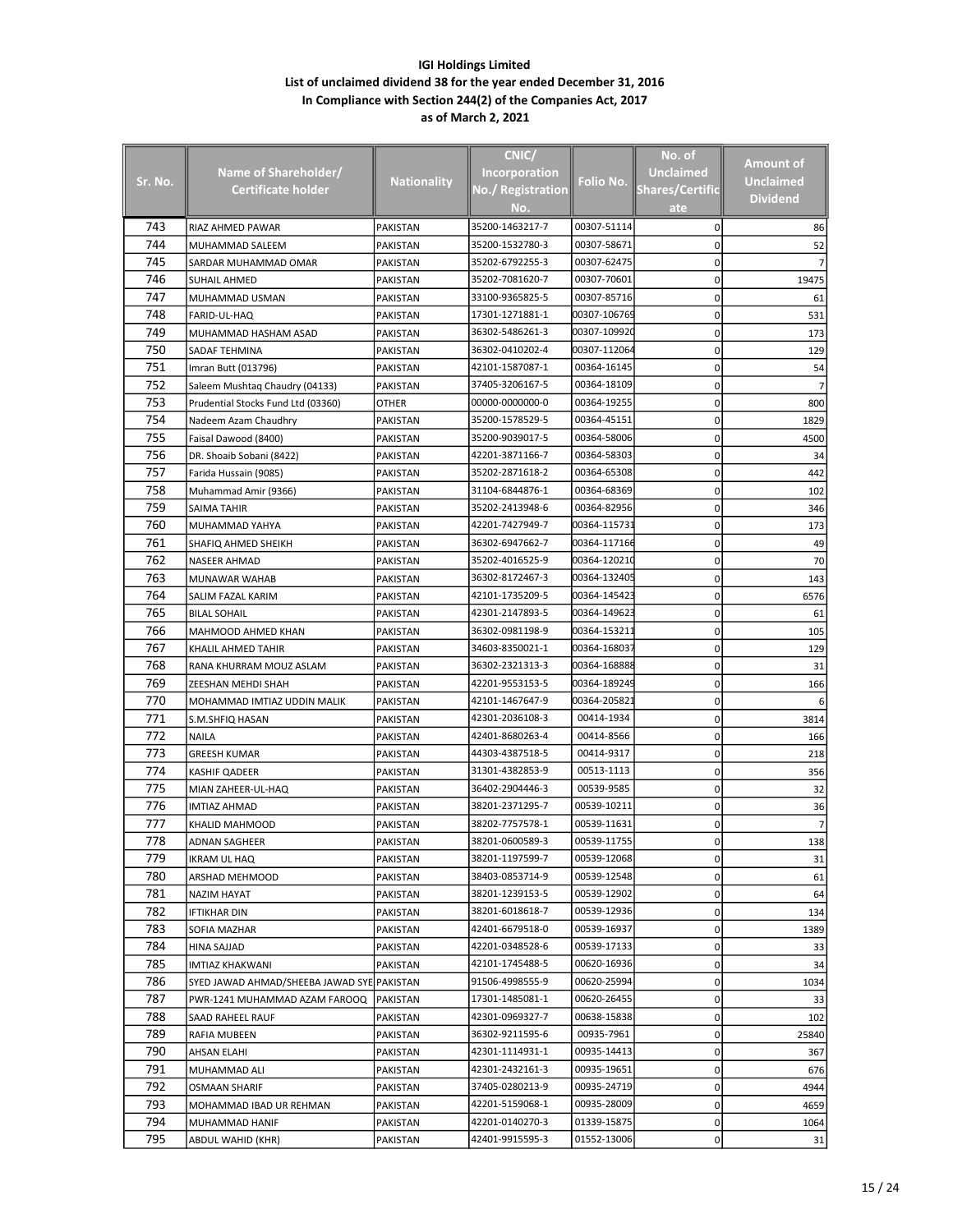|         |                                                   |                    | CNIC/                    |             | No. of                 |                  |
|---------|---------------------------------------------------|--------------------|--------------------------|-------------|------------------------|------------------|
|         | Name of Shareholder/                              |                    | <b>Incorporation</b>     |             | <b>Unclaimed</b>       | Amount of        |
| Sr. No. | <b>Certificate holder</b>                         | <b>Nationality</b> | <b>No./ Registration</b> | Folio No.   | <b>Shares/Certific</b> | <b>Unclaimed</b> |
|         |                                                   |                    | No.                      |             | ate                    | <b>Dividend</b>  |
| 796     | MUHAMMAD JAWAD IHSAN (LHR)                        | PAKISTAN           | 35202-1444484-7          | 01552-27329 | 0                      | 65               |
| 797     |                                                   | PAKISTAN           | 36401-6031007-3          | 01552-43391 | 0                      | 1067             |
| 798     | MUHAMMAD ASHRAF CH.(LHR)                          | PAKISTAN           | 42201-4962310-1          | 01552-59124 | 0                      | 63               |
| 799     | ABDUL QAYYUM (KHI)<br>MUHAMMAD MAHBOOB ALAM (KHI) | PAKISTAN           | 42101-9138221-5          | 01552-61039 | 0                      | 197              |
| 800     | TAHIR AHMED (KHI)                                 | PAKISTAN           | 42101-0606627-9          | 01552-64751 | 0                      | 134              |
| 801     | MUHAMMAD ASIF AKHTAR (KHI)                        | PAKISTAN           | 42101-3645401-3          | 01552-65675 | 0                      | 1044             |
| 802     | <b>NADEEM IJAZ</b>                                | PAKISTAN           | 33101-4248179-1          | 01552-69123 | 0                      | 210              |
| 803     | MUHAMMAD NAVEED                                   | PAKISTAN           | 81302-5613382-1          | 01552-85491 | 0                      | 61               |
| 804     | SAMIR GULZAR                                      | PAKISTAN           | 42101-8893994-7          | 01651-2700  | 0                      | 68000            |
| 805     | <b>ASHER SAMIR</b>                                |                    | 42101-4610776-1          | 01651-15553 | 0                      | 43520            |
| 806     |                                                   | PAKISTAN           | 42201-0438099-9          | 01651-18797 | 0                      | 6951             |
| 807     | RAHIM JAGAN                                       | PAKISTAN           | 422012-145558-1          | 01651-22310 | 0                      |                  |
| 808     | SYED FAROOQ AHMED                                 | PAKISTAN           | 34603-2284902-7          | 01669-6734  | 0                      | 59400            |
| 809     | MUHAMMAD YOUSAF SHEIKH                            | PAKISTAN           | 35201-1221246-5          | 01669-7260  |                        | 102              |
| 810     | <b>BABAR HUSSAIN</b>                              | PAKISTAN           | 34603-2108374-6          | 01669-9225  | 0<br>0                 | 74               |
|         | SOFIA NOREEN NAEEM                                | PAKISTAN           | 42101-3792165-5          | 01826-12252 |                        | 18               |
| 811     | SHEIKH SAMEER AHMED                               | PAKISTAN           | 42201-9153362-1          |             | 0                      | 6                |
| 812     | MUHAMMAD ZOHAIR AHMED KHAN /                      | PAKISTAN           |                          | 01826-35592 | 0                      | 68               |
| 813     | TARIQ MEHMOOD BAJWA                               | PAKISTAN           | 35201-1331049-3          | 01826-38216 | 0                      | 799              |
| 814     | MUHAMMAD SAJJAD                                   | PAKISTAN           | 37405-2798874-9          | 01826-50096 | 0                      | 61               |
| 815     | ANWAR MAHMOOD                                     | PAKISTAN           | 42201-6695277-5          | 01826-50708 | 0                      | 32               |
| 816     | GHAZANFARULLAH KHAN                               | PAKISTAN           | 42201-0547005-5          | 01826-56994 | 0                      | 34               |
| 817     | SYEDA JAVERIA HASAN                               | PAKISTAN           | 42201-3371307-2          | 01826-65391 | 0                      | 1664             |
| 818     | SALEEM AHMED /                                    | PAKISTAN           | 42201-1589266-5          | 01826-73130 | 0                      | 4080             |
| 819     | MUHAMMAD LATIF                                    | PAKISTAN           | 42501-0718370-3          | 01826-74880 | 0                      | 134              |
| 820     | Prudentail Discount & Guarantee House Lt PAKISTAN |                    | 00000-0000000-0          | 01917-2344  | 0                      | 4173             |
| 821     | SYED MOHAMMAD INAM-UL-HAQUE                       | PAKISTAN           | 42101-2622031-1          | 01917-5339  | 0                      | 64               |
| 822     | MUHAMMAD JAMEEL AHMED                             | PAKISTAN           | 42101-5009298-5          | 01917-7616  | 0                      | 496              |
| 823     | PASHTOON RASHIDULLAH                              | PAKISTAN           | 42201-1843610-6          | 01917-16500 | 0                      | 1435             |
| 824     | <b>WASIM SHEHZAD</b>                              | PAKISTAN           | 33303-2205849-7          | 01917-16971 | 0                      | 346              |
| 825     | <b>AIJAZ</b>                                      | PAKISTAN           | 42301-1612166-1          | 01917-18324 | 0                      | 61               |
| 826     | MUHAMMED ALI                                      | PAKISTAN           | 42201-0576841-5          | 02063-13252 | 0                      | 73               |
| 827     | <b>HABIB</b>                                      | PAKISTAN           | 42101-1716970-5          | 02063-14730 | 0                      | 66               |
| 828     | MASHKOOR AHMED KHAN SHERWANI                      | PAKISTAN           | 00000-0000000-0          | 02261-16    | 0                      | 43               |
| 829     | HABIB BANK LIMITED - LSE BRANCH                   | OTHER              | 06981879                 | 02550-36    | 0                      | 2200             |
| 830     | RAZIA YOUNUS                                      | PAKISTAN           | 42301-5917030-2          | 03038-9948  | 0                      | 14129            |
| 831     | KAHKASHAN RABAIL HAIDER                           | PAKISTAN           | 42301-3725547-8          | 03038-37279 | 0                      | 340              |
| 832     | ISRAR AHMED                                       | PAKISTAN           | 45104-0267383-7          | 03038-46437 | 0                      | 707              |
| 833     | (S3) MURTUZA                                      | PAKISTAN           | 42201-9719854-5          | 03053-8161  | 0                      | 61               |
| 834     | (A) SAEEN BUKSH                                   | PAKISTAN           | 42201-5530220-9          | 03053-13773 | 0                      | 61               |
| 835     | (K) SAIMA HUSSAIN                                 | PAKISTAN           | 42101-1548385-6          | 03053-18574 | 0                      | 64               |
| 836     | (K) ANOOP KUMAR                                   | PAKISTAN           | 43103-0668241-9          | 03053-18608 | 0                      | 134              |
| 837     | Y.S. SECURITIES & SERVICES (PVT) LTD.             | OTHER              | 00000-0000000-0          | 03210-28    | 0                      | 32               |
| 838     | MUHAMMAD FAROOQ                                   | PAKISTAN           | 35202-5427775-9          | 03228-39231 | 0                      | 426              |
| 839     | RAO AKHLAQ ALI KHAN                               | PAKISTAN           | 35202-3279672-7          | 03228-40478 | 0                      | 96               |
| 840     | FAKIR SYED AIJAZUDDIN                             | PAKISTAN           | 35201-1672061-1          | 03244-3805  | 0                      |                  |
| 841     | ASIF IKRAM (4AI)                                  | PAKISTAN           | 35201-1536065-1          | 03244-6105  | 0                      | 517              |
| 842     | MUHAMMAD ASLAM DOGAR (4MSD)                       | PAKISTAN           | 35202-0179827-5          | 03244-9141  | 0                      | 2208             |
| 843     | ADIL RASHID (ALR)                                 | PAKISTAN           | 35202-1789537-1          | 03244-40765 | 0                      | 13               |
| 844     | SHAHID IQBAL (8SSQ)                               | PAKISTAN           | 33100-0867273-1          | 03244-62249 | 0                      | 64               |
| 845     | TARIQ JAVEID (8TAJ)                               | PAKISTAN           | 33100-8539034-9          | 03244-73501 | 0                      | 61               |
| 846     | SYED ALI SAFDAR NAQVI                             | PAKISTAN           | 35201-5457562-1          | 03244-83708 | 0                      | 184              |
| 847     | MUHAMMAD WAQAR BAIG                               | PAKISTAN           | 35202-6265215-9          | 03244-89366 | 0                      | 332              |
| 848     | SYED FAISAL HUSSAIN                               | PAKISTAN           | 915060-105942-5          | 03244-91438 | 0                      | 32               |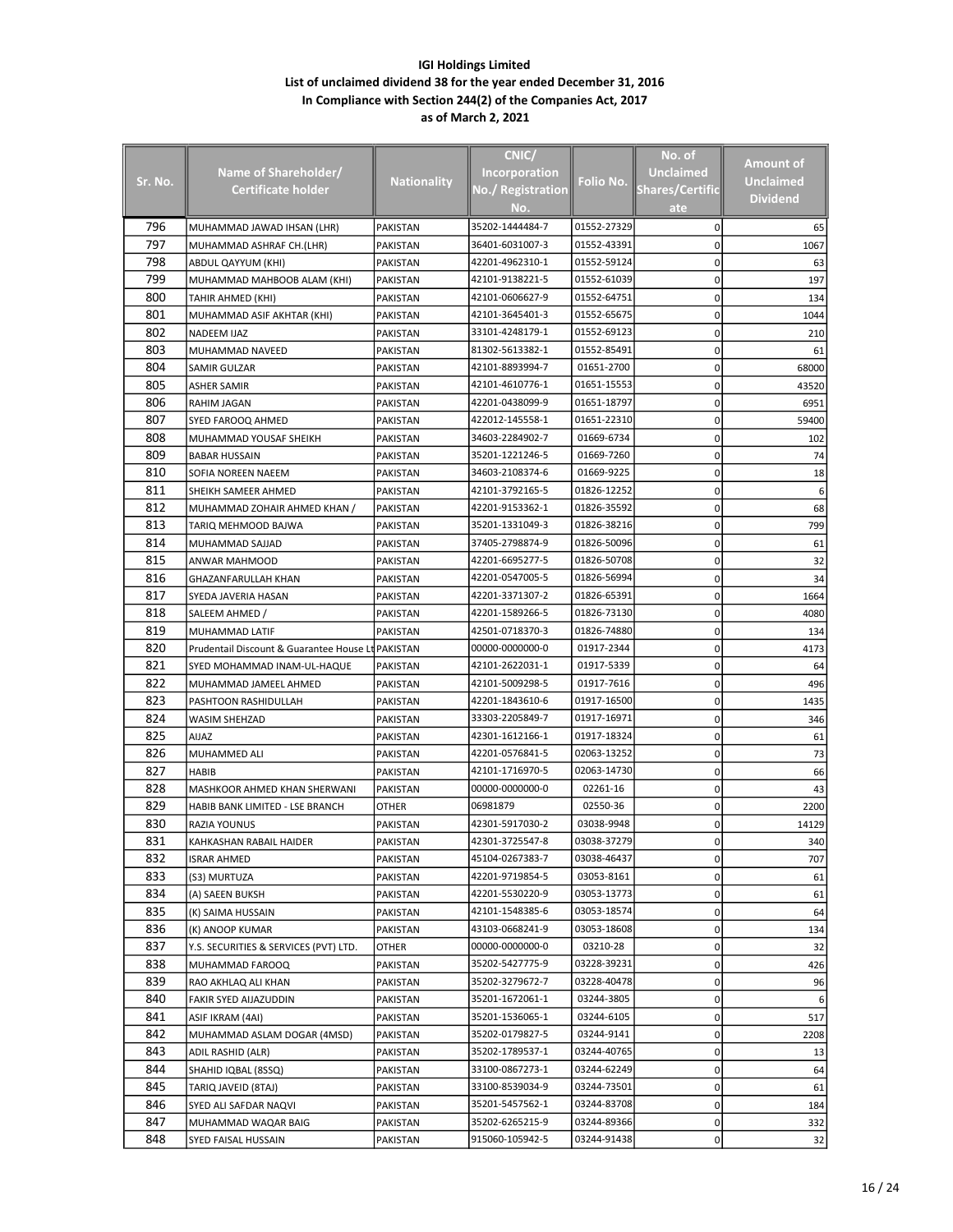|         |                                             |                    | CNIC/                |             | No. of                 |                  |
|---------|---------------------------------------------|--------------------|----------------------|-------------|------------------------|------------------|
|         |                                             |                    |                      |             |                        | <b>Amount of</b> |
| Sr. No. | Name of Shareholder/                        | <b>Nationality</b> | <b>Incorporation</b> | Folio No.   | <b>Unclaimed</b>       | <b>Unclaimed</b> |
|         | Certificate holder                          |                    | No./ Registration    |             | <b>Shares/Certific</b> | <b>Dividend</b>  |
|         |                                             |                    | No.                  |             | ate                    |                  |
| 849     | CH. MUHAMMAD IBRAHIM                        | <b>PAKISTAN</b>    | 35202-2455776-9      | 03251-3655  | 0                      | 64               |
| 850     | <b>FAISAL MUSHTAQ</b>                       | PAKISTAN           | 35202-2856086-9      | 03251-8894  | 0                      | 154              |
| 851     | ALI AGHA                                    | PAKISTAN           | 35202-2553091-1      | 03251-12516 | 0                      | 36               |
| 852     | <b>IRFAN AHMAD KHAN</b>                     | PAKISTAN           | 35202-2832265-3      | 03251-21830 | 0                      | 138              |
| 853     | MOHAMMED MAZHARUDDIN                        | PAKISTAN           | 42000-0540024-5      | 03277-940   | 0                      | 12325            |
| 854     | KULSUM                                      | PAKISTAN           | 00000-0000000-0      | 03277-1220  | 0                      | 3333             |
| 855     | <b>ABDUL RAZAK</b>                          | PAKISTAN           | 42201-9904318-5      | 03277-1474  | 0                      | 1180             |
| 856     | ZAKARIA YOUSUF                              | PAKISTAN           | 42201-1196608-7      | 03277-3080  | 0                      | 1066             |
| 857     | KANEEZ FATIMA & GHULAM MUJTABA HEI PAKISTAN |                    | 42201-0408281-8      | 03277-4140  | 0                      | 1958             |
|         |                                             |                    | 00000-0000000-0      | 03277-4277  |                        |                  |
| 858     | RAFEH (PVT) LTD                             | OTHER              |                      |             | 0                      | 19               |
| 859     | MOHAMMAD ALI MEHANTI                        | PAKISTAN           | 42201-0921624-9      | 03277-5416  | 0                      | 218              |
| 860     | ABDUL RAZZAK ESMAIL                         | PAKISTAN           | 42201-3565950-1      | 03277-5631  | 0                      | 147              |
| 861     | MUHAMMED IRFAN                              | PAKISTAN           | 42301-7596477-5      | 03277-8449  | 0                      | 32               |
| 862     | AZNEEM BILWANI                              | PAKISTAN           | 42301-5585440-7      | 03277-8613  | 0                      | 3006             |
| 863     | THE CRESCENT STAR INSURANCE CO.LTD.         | <b>OTHER</b>       | 32476434             | 03277-8997  | 0                      | 102              |
| 864     | HANIFA KASSIM DADA                          | PAKISTAN           | 42301-0953560-8      | 03277-9202  | 0                      |                  |
| 865     | ASGHAR ALI                                  | PAKISTAN           | 42000-0360087-5      | 03277-11145 | 0                      | 57626            |
| 866     | <b>IJAZ HUSSAIN</b>                         | PAKISTAN           | 42101-4539921-7      | 03277-12391 | 0                      | 67               |
| 867     | <b>HAFEEZULLAH WASEER</b>                   | PAKISTAN           | 42101-1751324-7      | 03277-12621 | 0                      | 332              |
| 868     | SALEEM AHMED KHAN                           | PAKISTAN           | 42101-7517024-5      | 03277-13639 | 0                      | 268              |
| 869     | SYED SHAMIM UL ZAFAR                        | PAKISTAN           | 42101-1699242-5      | 03277-15316 | 0                      | 166              |
| 870     | MUHAMMAD ASIF HABIB                         | PAKISTAN           | 42301-2575678-5      | 03277-16786 | 0                      | 334              |
| 871     | YUSUF ISMAIL                                | PAKISTAN           | 42301-0910644-1      | 03277-18148 | 0                      | 79               |
| 872     | KHALID MAHMOOD                              | PAKISTAN           | 42501-6137689-5      | 03277-18190 | 0                      | 33               |
| 873     | <b>MOHAMMED HANIF</b>                       | PAKISTAN           | 42201-7589939-9      | 03277-18501 | 0                      | 972              |
| 874     | TARIQ NIAZ RIZAVI                           | PAKISTAN           | 42301-0972973-3      | 03277-18506 | 0                      | 713              |
| 875     | MOHAMMAD ASLAM KHAN                         | PAKISTAN           | 42101-1692062-3      | 03277-20446 | 0                      | 170              |
| 876     | MUHAMMAD SHAHID                             | PAKISTAN           | 42301-6625476-7      | 03277-22171 | 0                      | 528              |
| 877     | SYED TARAFDAR HUSAIN NAQVI                  | PAKISTAN           | 42201-0794834-9      | 03277-23709 | 0                      | 1403             |
| 878     | SAFDAR HAYAT                                | PAKISTAN           | 42101-8028847-3      | 03277-24672 | 0                      | 426              |
| 879     | <b>RUQUIA</b>                               | PAKISTAN           | 42201-0643964-6      | 03277-25687 | 0                      | 18700            |
| 880     | KHAQAN BABAR MUGHAL                         | PAKISTAN           | 42401-2760866-1      | 03277-27671 | 0                      | 207              |
| 881     | <b>AMJAD</b>                                | PAKISTAN           | 42301-0917523-5      | 03277-27971 | 0                      | 65               |
| 882     | MASOOD ALAM                                 | PAKISTAN           | 42301-6393243-3      | 03277-31780 | 0                      | 140              |
| 883     | SULEMAN                                     | PAKISTAN           | 42401-1607257-5      | 03277-32758 | 0                      | 134              |
| 884     | TAHIRA BEGUM                                | PAKISTAN           | 42000-5766762-6      | 03277-34093 | 0                      | 26               |
| 885     | TARIQ ABDULLAH RANJHA                       | PAKISTAN           | 42501-1125834-9      | 03277-36034 | 0                      | 350              |
| 886     |                                             | PAKISTAN           | 42201-8360753-1      | 03277-38366 | 0                      |                  |
|         | ABDUL AZIZ                                  |                    | 42101-9619934-5      |             |                        | 1248             |
| 887     | QAZI SULTAN NASIR                           | PAKISTAN           |                      | 03277-42610 | 0                      | 325              |
| 888     | NISAR AHMED                                 | PAKISTAN           | 42301-1730222-1      | 03277-45207 | 0                      | 127              |
| 889     | MOHAMMAD IRFAN                              | PAKISTAN           | 42501-7363758-9      | 03277-45221 | 0                      | 134              |
| 890     | <b>ZISHAN AKBAR</b>                         | PAKISTAN           | 42000-6634393-1      | 03277-47438 | 0                      | 32               |
| 891     | GHANI AKBAR USMANI                          | PAKISTAN           | 42101-7934193-5      | 03277-47631 | 0                      | 734              |
| 892     | ABDUL MAJEED MEMON                          | PAKISTAN           | 42000-0539688-7      | 03277-47796 | 0                      | 77               |
| 893     | SALIM RAFIK SIDIKI                          | PAKISTAN           | 42000-2806230-7      | 03277-48342 | 0                      | 1432             |
| 894     | NAZIR AHMED                                 | PAKISTAN           | 42201-5181241-1      | 03277-49545 | 0                      | 19               |
| 895     | SHEIKH MUHAMMAD ZAKI                        | PAKISTAN           | 42301-5412500-9      | 03277-51115 | 0                      | 734              |
| 896     | MOHAMMED IQBAL                              | PAKISTAN           | 42201-7405608-7      | 03277-55694 | 0                      | 172              |
| 897     | SYEDA MASOOD FATIMA RIZVI                   | PAKISTAN           | 42501-8717379-8      | 03277-56095 | 0                      | 197              |
| 898     | ASHFAQ MEMON                                | PAKISTAN           | 41409-0924400-9      | 03277-59368 | 0                      | 871              |
| 899     | MUHAMMAD ILYAS                              | PAKISTAN           | 42201-2014913-7      | 03277-59428 | 0                      | 138              |
| 900     | ZAHID PERWAIZ                               | PAKISTAN           | 42501-6432068-3      | 03277-61173 | 0                      | 64               |
| 901     | SHAUKAT MOHD ALI KHIMANI                    | PAKISTAN           | 42201-0367694-3      | 03277-63056 | 0                      | 3108             |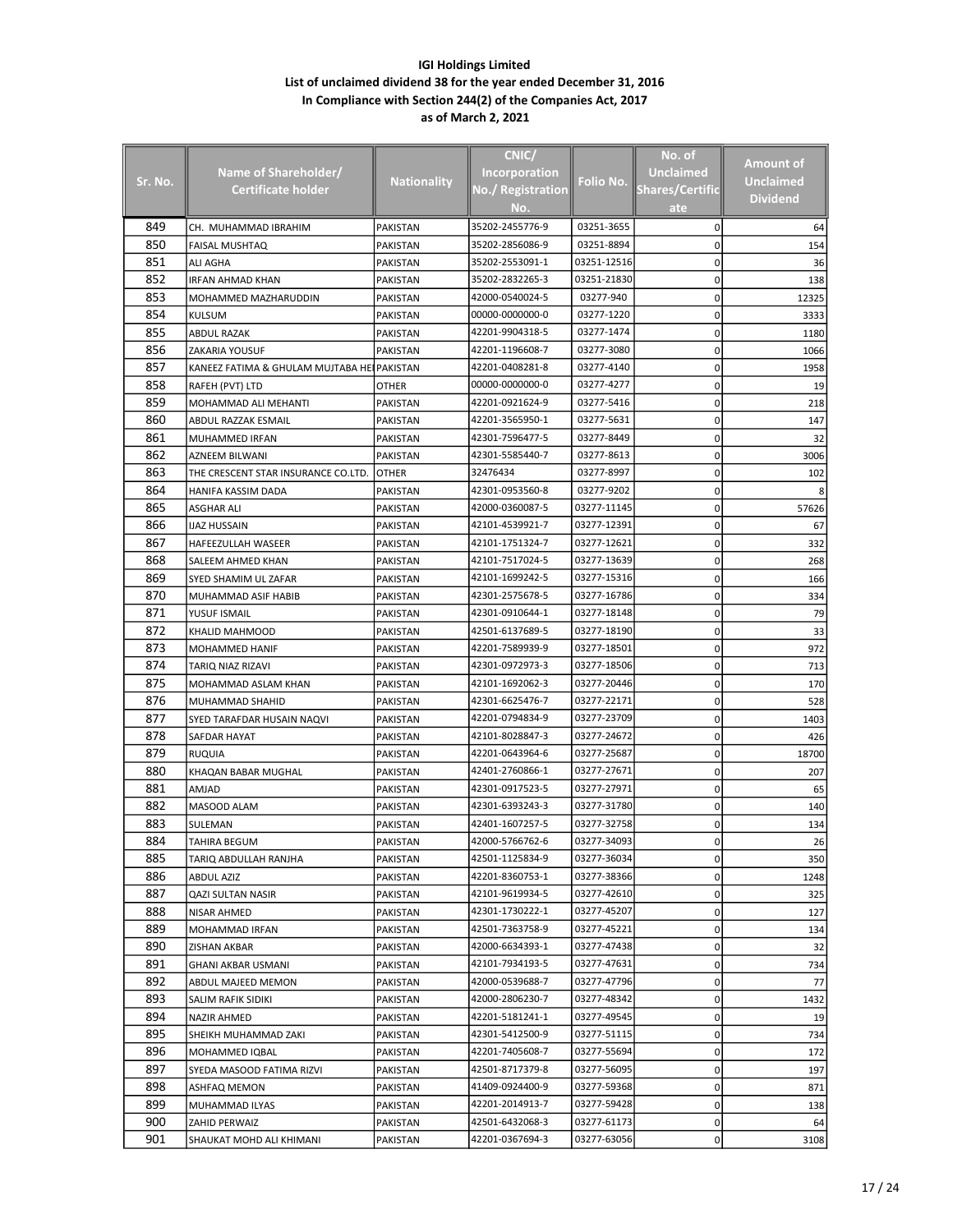|         |                                             |                    | CNIC/                    |             | No. of                 |                  |
|---------|---------------------------------------------|--------------------|--------------------------|-------------|------------------------|------------------|
|         | <b>Name of Shareholder/</b>                 |                    | <b>Incorporation</b>     |             | <b>Unclaimed</b>       | Amount of        |
| Sr. No. | <b>Certificate holder</b>                   | <b>Nationality</b> | <b>No./ Registration</b> | Folio No.   | <b>Shares/Certific</b> | <b>Unclaimed</b> |
|         |                                             |                    | No.                      |             | ate                    | <b>Dividend</b>  |
| 902     | NASEER UDDIN SIDDIQUI                       | PAKISTAN           | 42101-8399626-5          | 03277-63829 | 0                      | 45               |
| 903     | <b>FARZOOQUE ASIF SATTI</b>                 | PAKISTAN           | 42301-0757787-1          | 03277-64816 | 0                      | 64               |
| 904     | HASAN AKHTAR                                | PAKISTAN           | 42201-6249972-1          | 03277-64913 | 0                      | 64               |
| 905     | SYED KAMRAN ABDI                            | PAKISTAN           | 42201-0662877-5          | 03277-65182 | 0                      | 218              |
| 906     | KAPEEL KUMAR HEMNANI                        | PAKISTAN           | 42301-3884761-9          | 03277-65783 | 0                      | 367              |
| 907     | TAHIRA ABDUR RAZZAQ / ABDUR RAZZAQ PAKISTAN |                    | 42201-4967865-0          | 03277-66128 | 0                      | 665              |
| 908     | SYED MOHSIN RAZA NAQVI                      | PAKISTAN           | 42101-1758349-7          | 03277-66585 | 0                      | 32               |
| 909     | ALI HUSSAIN                                 | PAKISTAN           | 42201-5234112-5          | 03277-67289 | 0                      | 32               |
| 910     | MUHAMMAD ALI                                | PAKISTAN           | 42301-5129669-9          | 03277-68364 | 0                      | 6                |
| 911     | MUHAMMAD AMEER UDDIN                        | PAKISTAN           | 42101-4946256-7          | 03277-69279 | 0                      | 32               |
| 912     | MUHAMMAD SALEEM MEMON                       | PAKISTAN           | 42101-1717175-5          | 03277-70231 | 0                      | 1190             |
| 913     | <b>FAHIM</b>                                | PAKISTAN           | 42301-9566880-3          | 03277-72183 | 0                      |                  |
| 914     | MOHAMMAD FAREED                             | PAKISTAN           | 42101-1878205-9          | 03277-72920 | 0                      | 867              |
| 915     | SYED IMTIAZ AHMAD                           | PAKISTAN           | 42101-1406169-9          | 03277-74052 | 0                      | 1388             |
| 916     | THE NAZIR HIGH COURT OF SINDH KARACHOTHER   |                    | 45504-6572854-5          | 03277-74287 | 0                      | 8043             |
| 917     | SANOBER KAZI                                | PAKISTAN           | 42000-0401848-2          | 03277-74887 | 0                      | 142              |
| 918     | SAFEER AHMED                                | PAKISTAN           | 42201-2110023-3          | 03277-76902 | 0                      | 10445            |
| 919     | <b>HABIB ULLAH JATOI</b>                    | PAKISTAN           | 42201-1439047-9          | 03277-77376 | 0                      | 38               |
| 920     | ZAHOOR AHMED ABBASI                         | PAKISTAN           | 42301-0749633-1          | 03277-77794 | 0                      | 203              |
| 921     | TRUSTEE NATIONAL BANK OF PAKISTAN ENOTHER   |                    | 00000-0000000-0          | 03277-82127 | 0                      | 1709             |
| 922     | JAHANGEER RAFIQUE                           | PAKISTAN           | 42101-6855742-3          | 03277-82642 | 0                      | 400              |
| 923     | MUHAMMAD AZAM                               | PAKISTAN           | 42301-9265472-9          | 03277-83311 | 0                      |                  |
| 924     | <b>SYED ZIAUDDIN</b>                        | PAKISTAN           | 42101-1950687-1          | 03277-83315 | 0                      | 32               |
| 925     | SHABANA                                     | PAKISTAN           | 42201-6240340-2          | 03277-83629 | 0                      | 413              |
| 926     | MOHAMMED OBAID                              | PAKISTAN           | 42301-3078333-1          | 03277-85356 | 0                      | 32               |
| 927     | MOHAMMAD ASHRAF                             | PAKISTAN           | 42301-7530541-5          | 03277-86096 | 0                      | 45               |
| 928     | SHAHID MEHMOOD ZAKAI                        | PAKISTAN           | 42101-4239518-9          | 03277-87029 | 0                      | 368              |
| 929     | <b>FAISAL ANWAR</b>                         | PAKISTAN           | 42000-0504736-1          | 03277-88535 | 0                      | 3631             |
| 930     | SYED IRFAN QADRI                            | PAKISTAN           | 42501-5354775-1          | 03277-90841 | 0                      | 12663            |
| 931     | SALAHUDDIN MASOOD                           | PAKISTAN           | 42101-2696172-7          | 03277-91113 | 0                      | 2992             |
| 932     | <b>ABDUL GHANI</b>                          | PAKISTAN           | 42301-9777076-3          | 03277-91354 | 0                      | 2747             |
| 933     | S.H. BUKHARI SECURITIES (PVT) LIMITED       | OTHER              | 00000-0000000-0          | 03293-12    | 0                      | 26               |
| 934     | ZULFIQAR ALI SHAH                           | PAKISTAN           | 37405-1238874-9          | 03350-8983  | 0                      | 154              |
| 935     | MALIK MUHAMMAD ARIF                         | PAKISTAN           | 61101-8791979-7          | 03350-43865 | 0                      | 31               |
| 936     | <b>NISAR AHMED</b>                          | PAKISTAN           | 37102-5165324-1          | 03350-73672 | 0                      | 275              |
| 937     | MOHAMMAD JAMALUDDIN                         | PAKISTAN           | 61101-3885351-1          | 03459-889   | 0                      | 138              |
| 938     | SHAHID TANVEER & SHAHIDA HAROON             | PAKISTAN           | 34603-5716628-1          | 03525-952   | 0                      | 352              |
| 939     | NADEEM KHAWAJA                              | PAKISTAN           | 34603-2063200-9          | 03525-971   | 0                      | 340              |
| 940     | TARIQ AZAM KHAN                             | PAKISTAN           | 35202-8100162-1          | 03525-3579  | 0                      | 13               |
| 941     | CAPT. DR. ASIF KAMAL                        | PAKISTAN           | 34101-2493678-1          | 03525-4816  | 0                      | 141              |
| 942     | ABDUL GHAFOOR GOHAR                         | PAKISTAN           | 35202-2532176-3          | 03525-10317 | 0                      | 13               |
| 943     | SYED MUNAWAR ABBAS                          | PAKISTAN           | 33201-4440880-7          | 03525-11916 | 0                      | 173              |
| 944     | <b>FAISAL BIN AHMAD</b>                     | PAKISTAN           | 35202-4805451-5          | 03525-19235 | 0                      | 2580             |
| 945     | MAQBOOL AHMED MIR                           | PAKISTAN           | 35202-2526396-3          | 03525-20425 | 0                      | 352              |
| 946     | AMJAD ALI KHAN                              | PAKISTAN           | 35201-9256603-3          | 03525-26019 | 0                      | 444              |
| 947     | MANAGING COMMITTEE GHAZALI EDUCA OTHER      |                    | 00000-0000000-0          | 03525-36330 | 0                      | 75               |
| 948     | SHEIKH ABAD-UR-REHMAN                       | PAKISTAN           | 38403-2212114-3          | 03525-38210 | 0                      | 136              |
| 949     | ABDUL SALAM                                 | PAKISTAN           | 35202-6999837-9          | 03525-41603 | 0                      | 34               |
| 950     | SYED SHOZAB RAZA NAQVI                      | PAKISTAN           | 37302-1193074-1          | 03525-49521 | 0                      | 26               |
| 951     | SHAHID ANWER                                | PAKISTAN           | 35200-1405888-7          | 03525-56327 | 0                      | 212              |
| 952     | SHEIKH NADEEM MUNIR                         | PAKISTAN           | 34302-0560757-7          | 03525-61967 | 0                      | 33               |
| 953     | QAMAR YAHYA                                 | PAKISTAN           | 35202-4327726-3          | 03525-64194 | 0                      | 800              |
| 954     | MUHAMMAD USMAN                              | PAKISTAN           | 34101-6670915-3          | 03525-69486 | 0                      | 197              |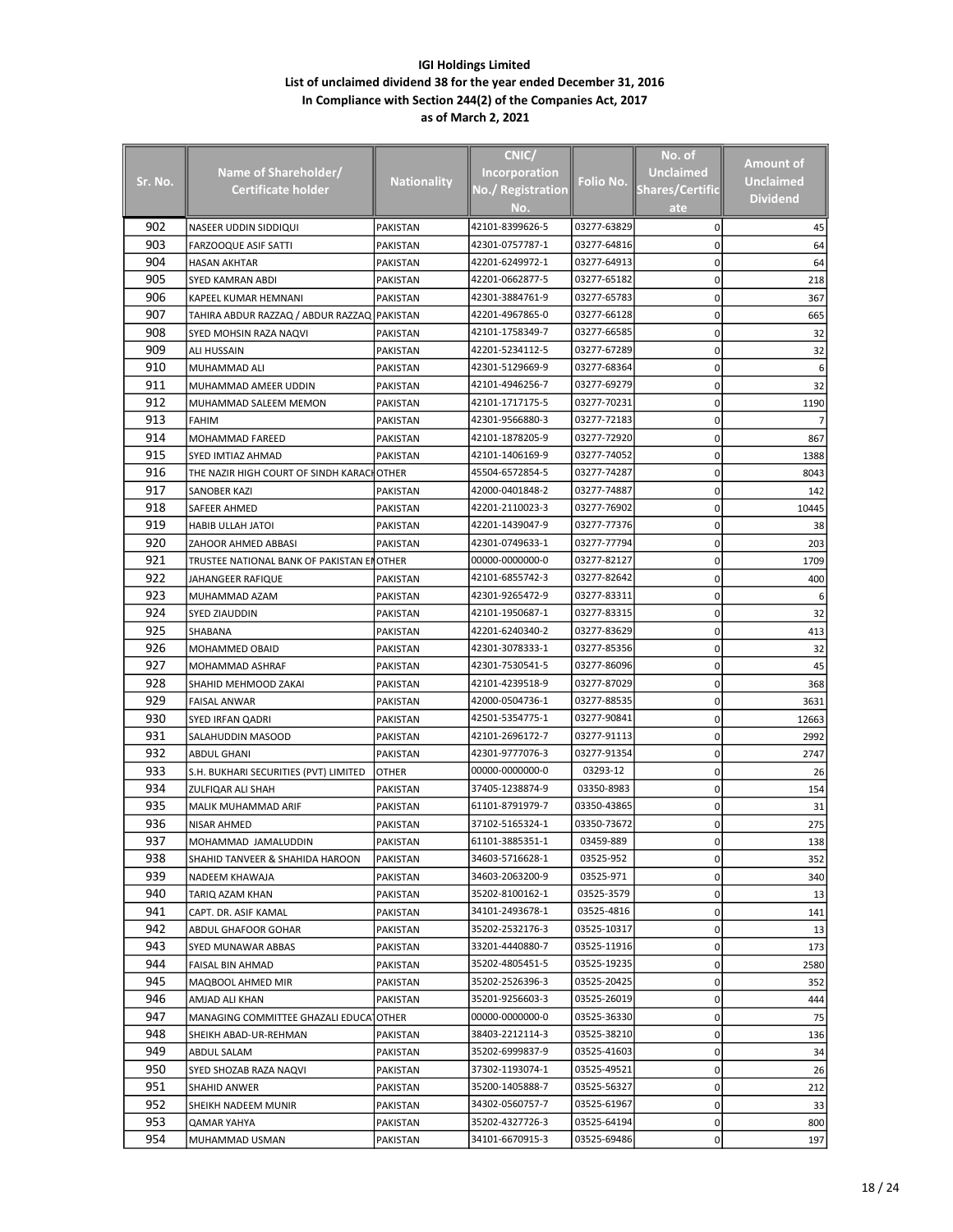|         |                                             |                    | CNIC/                |              | No. of                 |                  |
|---------|---------------------------------------------|--------------------|----------------------|--------------|------------------------|------------------|
|         |                                             |                    |                      |              |                        | Amount of        |
| Sr. No. | Name of Shareholder/                        | <b>Nationality</b> | <b>Incorporation</b> | Folio No.    | Unclaimed              | <b>Unclaimed</b> |
|         | Certificate holder                          |                    | No./ Registration    |              | <b>Shares/Certific</b> | <b>Dividend</b>  |
|         |                                             |                    | No.                  |              | ate                    |                  |
| 955     | <b>FAKIR SYED SHAHARYARUDDIN</b>            | PAKISTAN           | 35202-2508361-1      | 03525-72011  | 0                      | 374              |
| 956     | TARIQ SULTAN                                | PAKISTAN           | 35202-6686078-3      | 03525-83532  | 0                      | 26734            |
| 957     | SAMINA JAMIL                                | PAKISTAN           | 35202-2349848-0      | 03525-84643  | 0                      | 320              |
| 958     | MUHAMMAD HAMID (MINOR) THROUGH PAKISTAN     |                    | 35201-6951340-2      | 03525-86164  | 0                      | 147              |
| 959     | ALEENA (MINOR) THROUGH ZEENAT TABA PAKISTAN |                    | 35201-6951340-2      | 03525-86165  | 0                      | 70               |
| 960     | TRUSTEES OF CANTEEN STORES DEPARTM          | <b>JOTHER</b>      | 00000-0000000-0      | 03715-3054   | 0                      | 13               |
| 961     | REHAN AHMED JANJOOA                         | PAKISTAN           | 42301-8856618-3      | 03863-11100  | 0                      | 1637             |
| 962     | SAJJAD AHMED KHAN / NAZNEEN SAJJAD          | <b>PAKISTAN</b>    | 42201-1249610-7      | 03863-33708  | 0                      | 26               |
| 963     | MOHAMMAD IQBAL MUNIR                        | PAKISTAN           | 31202-7887235-3      | 03863-40042  | 0                      | 130              |
| 964     | NIAZ AHMED JANJOOA                          | PAKISTAN           | 42000-0502913-1      | 03863-46247  | 0                      | 34               |
| 965     | <b>HAROON MANHAJ</b>                        | PAKISTAN           | 17301-6029397-9      | 03939-16738  | 0                      | 3475             |
| 966     | MUHAMMAD KAMRAN SAEED                       | PAKISTAN           | 35202-2415330-1      | 03939-32115  | 0                      | 133              |
| 967     | MOHAMMED AMIN                               | PAKISTAN           | 42201-5094066-7      | 04002-1756   | 0                      | 1574             |
| 968     | GHULAM ABBAS JAGANI                         | PAKISTAN           | 42201-1156953-9      | 04002-6623   | 0                      | 367              |
| 969     | KHALIL ULLAH                                | <b>PAKISTAN</b>    | 42101-6323417-9      | 04002-11524  | 0                      | 4557             |
| 970     | ABDUL SATTAR                                | PAKISTAN           | 42301-0869615-5      | 04002-14270  | 0                      | 196              |
| 971     | SAKINA                                      | PAKISTAN           | 42201-6204310-6      | 04002-36026  | 0                      | 197              |
| 972     | SUMAIRA ABDULLAH                            | PAKISTAN           | 42000-0386144-8      | 04002-36984  | 0                      | 75               |
| 973     | MISS FAUZIA MUMTAZ                          | PAKISTAN           | 42101-0895130-6      | 04010-4346   | 0                      | 691              |
| 974     | <b>FAIZAN SALEEM</b>                        | PAKISTAN           | 42201-1417092-3      | 04085-9447   | 0                      | 734              |
| 975     |                                             |                    | 42301-5957795-9      | 04085-14876  | 0                      |                  |
| 976     | <b>HASAN ALI</b>                            | PAKISTAN           |                      | 04085-41937  |                        | 134              |
|         | SYED HAMMAD ZAMIR                           | PAKISTAN           | 42000-0472451-5      |              | 0                      | 1388             |
| 977     | LUZNA                                       | PAKISTAN           | 42301-0749644-6      | 04085-66215  | 0                      | 691              |
| 978     | MUHAMMAD FAREED                             | PAKISTAN           | 42101-1878205-9      | 04085-66827  | 0                      | 2150             |
| 979     | SYED ALI IRTIZA RIZVI                       | PAKISTAN           | 42201-0641278-7      | 04085-79184  | 0                      | 346              |
| 980     | SHAIKH MOHAMMAD ASLAM                       | PAKISTAN           | 42201-1323509-3      | 04085-97335  | 0                      | 196              |
| 981     | WAQAS AKRAM - 1804                          | PAKISTAN           | 35201-0172908-5      | 04093-12291  | 0                      | 65               |
| 982     | SYED AIJAZ HAIDER KAZMI                     | PAKISTAN           | 42101-0208652-1      | 04143-16600  | 0                      | 134              |
| 983     | MUHIBULLAH AKHUND SR2                       | PAKISTAN           | 41201-9879216-5      | 04184-16861  | 0                      | 64               |
| 984     | SHEIKH ATA UR REHMAN 6541                   | PAKISTAN           | 42201-6705536-3      | 04184-17018  | 0                      | 346              |
| 985     | MUHAMMAD WAJDAN HAIDER<br>C414              | PAKISTAN           | 16101-1108150-5      | 04184-26720  | 0                      | 205              |
| 986     | MOHAMMAD REHAN KHAN                         | PAKISTAN           | 42201-0544144-1      | 04184-51942  | 0                      | 1702             |
| 987     | UMER ISHTIAQ AHMED                          | PAKISTAN           | 42201-8451200-3      | 04184-54391  | 0                      | 276              |
| 988     | RIZWAN                                      | PAKISTAN           | 42301-0880715-3      | 04184-56123  | 0                      | 20               |
| 989     | SHEHLA AMJAD                                | PAKISTAN           | 35202-4441355-4      | 04184-58459  | 0                      | 61               |
| 990     | MASOOD ASHRAF                               | PAKISTAN           | 37405-6632166-3      | 04184-61966  | 0                      | 664              |
| 991     | MOHAMMAD JAHANZEB ALAM                      | PAKISTAN           | 42101-0428974-1      | 04184-69571  | 0                      | 61               |
| 992     | KEHKASHAN NAZ                               | PAKISTAN           | 42201-2311532-4      | 04184-70256  | 0                      | 686              |
| 993     | MUHAMMAD ASLAM                              | PAKISTAN           | 37201-9182153-3      | 04184-71791  | 0                      | 5734             |
| 994     | RAFIQ HASNANI                               | PAKISTAN           | 42101-1879521-1      | 04184-75099  | 0                      | 64               |
| 995     | MAHMOOD AKHTAR                              | PAKISTAN           | 42101-1562296-7      | 04184-78473  | 0                      | 32               |
| 996     | ARSHAD ISLAM                                | PAKISTAN           | 42101-1799464-5      | 04184-85148  | 0                      | 134              |
| 997     | SAJID ALI KHUWAJA                           | PAKISTAN           | 41101-2978436-9      | 04184-87037  | 0                      | 734              |
| 998     | AZEEM KHIMANI                               | PAKISTAN           | 42201-7916452-9      | 04184-95477  | 0                      | 66               |
| 999     | RASHID IQBAL                                | PAKISTAN           | 42301-2317013-7      | 04184-96210  | 0                      | 64               |
| 1000    | SHAHZAD ALAM                                | PAKISTAN           | 42101-1621107-3      | 04184-98380  | 0                      | 367              |
| 1001    | MUHAMMAD ISMAT KHAN                         | PAKISTAN           | 17301-1540738-9      | 04184-102315 | 0                      | 442              |
| 1002    | MAQSOOD ALAM                                | PAKISTAN           | 42101-1421305-9      | 04184-104170 | 0                      | 368              |
| 1003    | SYED MASROOR HASAN NAQVI                    | PAKISTAN           | 42101-5465751-5      | 04184-105409 | 0                      | 343              |
| 1004    | SOFIA SAEED                                 | PAKISTAN           | 42301-0808600-2      | 04218-2197   | 0                      | 88               |
| 1005    | IRSHAD ALI                                  | PAKISTAN           | 42201-4625007-5      | 04234-5016   | 0                      | 143              |
| 1006    |                                             |                    | 42101-9521601-9      | 04234-12517  | 0                      | 129              |
| 1007    | KHALID AHMED SHAIKH                         | PAKISTAN           | 41303-8561414-9      | 04234-17516  |                        |                  |
|         | MUHAMMAD BILAL KHAN                         | PAKISTAN           |                      |              | 0                      | 172              |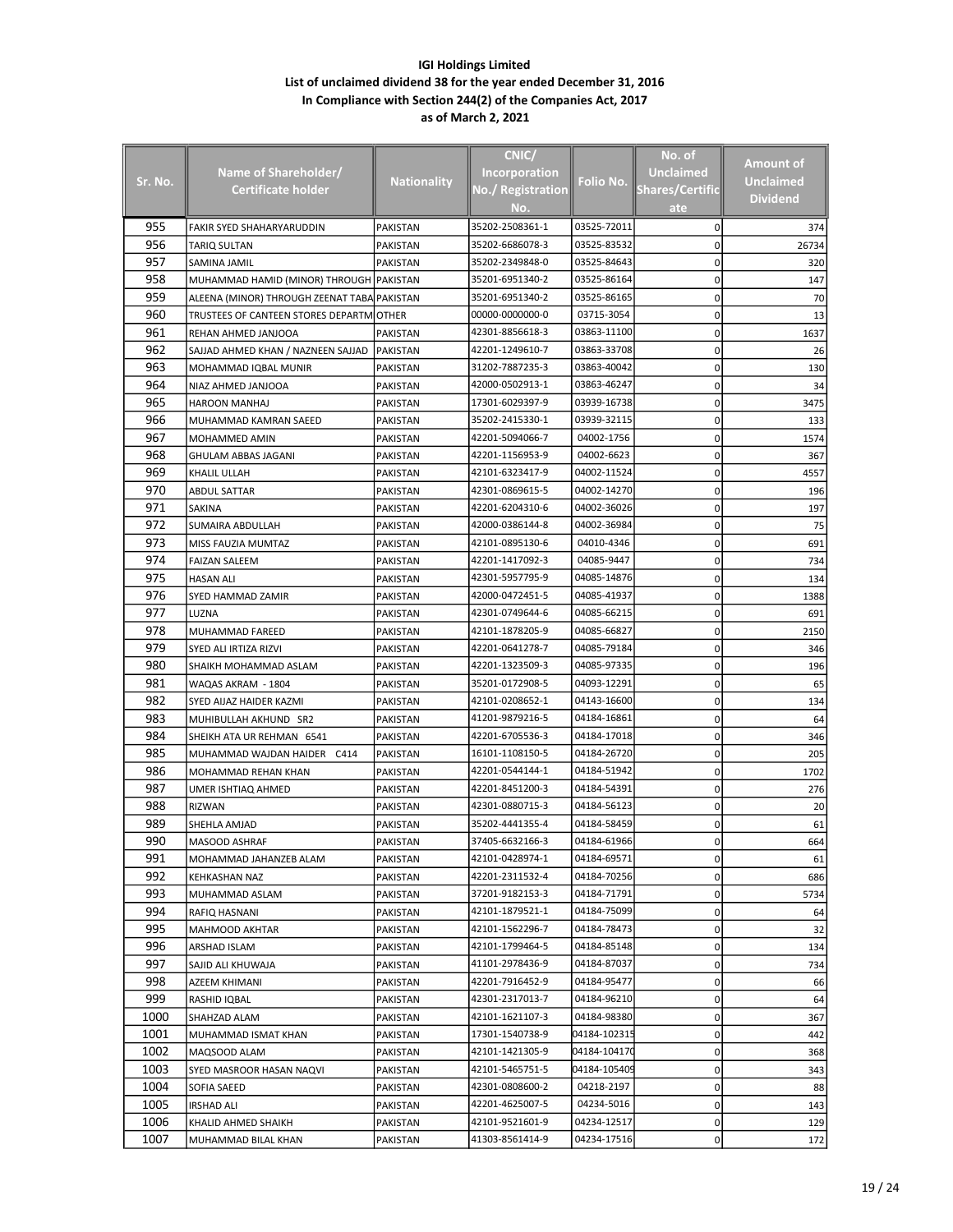|                |                                              |                    | CNIC/                |             | No. of                 | Amount of        |
|----------------|----------------------------------------------|--------------------|----------------------|-------------|------------------------|------------------|
| <u>Sr. No.</u> | Name of Shareholder/                         | <b>Nationality</b> | <b>Incorporation</b> | Folio No.   | <b>Unclaimed</b>       | <b>Unclaimed</b> |
|                | <b>Certificate holder</b>                    |                    | No./ Registration    |             | <b>Shares/Certific</b> | <b>Dividend</b>  |
|                |                                              |                    | No.                  |             | ate                    |                  |
| 1008           | MUHAMMAD BILAL KHAN                          | PAKISTAN           | 41303-8561414-9      | 04234-19421 | 0                      | 31               |
| 1009           | ALI FAHD AHMED                               | PAKISTAN           | 35201-1447900-5      | 04333-1476  | 0                      |                  |
| 1010           | CHAITAN DAS                                  | PAKISTAN           | 43104-6074216-5      | 04341-16358 | 0                      | 134              |
| 1011           | RAJESH KUMAR                                 | PAKISTAN           | 43104-1232199-7      | 04341-20012 | 0                      | 26               |
| 1012           | IRSHAD ELAHI<br>(608)                        | PAKISTAN           | 42301-1333778-3      | 04366-6860  | 0                      | 64               |
| 1013           |                                              | <b>PAKISTAN</b>    | 42201-8466383-3      | 04366-14195 |                        |                  |
| 1014           | KHAN MUHAMMAD IQBAL<br>(3066)                |                    | 42201-4053219-7      |             | 0                      | 109              |
|                | MUHAMMAD ANIS EDHI<br>(2346)                 | PAKISTAN           |                      | 04366-14963 | 0                      | 68               |
| 1015           | ILYAS AHMED KHAN<br>(306)                    | PAKISTAN           | 42101-2686642-1      | 04366-15390 | 0                      | 197              |
| 1016           | RAVI<br>(1812)                               | PAKISTAN           | 42301-0808080-5      | 04366-15515 | 0                      | 64               |
| 1017           | SHAHID IQBAL                                 | PAKISTAN           | 31303-3294358-9      | 04366-23030 | 0                      | 32               |
| 1018           | MISBAHUDDIN                                  | PAKISTAN           | 54400-0450409-3      | 04366-31868 | 0                      | 68               |
| 1019           | KHAUSER RIAZ                                 | PAKISTAN           | 35201-1367933-6      | 04390-3534  | 0                      | 375              |
| 1020           | MUHAMMAD GHAYASUDDIN                         | PAKISTAN           | 42101-0453335-9      | 04424-832   | 0                      | 32               |
| 1021           | MUHAMMAD SABIR (1600)                        | PAKISTAN           | 42201-0278351-1      | 04424-21168 | 0                      | 2438             |
| 1022           | MOHAMMAD SALEEM                              | PAKISTAN           | 42000-4068265-5      | 04440-4667  | 0                      | 353              |
| 1023           | M.FAISAL DHARWARWALA (SSA/581)               | PAKISTAN           | 42201-7532087-7      | 04457-6240  | 0                      | 143              |
| 1024           | <b>SHAKEEL AHMAD</b><br>(R40/HAB)            | <b>PAKISTAN</b>    | 42301-3157795-9      | 04457-10176 | 0                      | 134              |
| 1025           | NIZAR ALI HASHIM SINDHWANA (STT/842 PAKISTAN |                    | 42101-1754164-1      | 04457-22270 | 0                      | 64               |
| 1026           | MUHAMMAD JAMIL PARACHA (4603/SNA) PAKISTAN   |                    | 42201-9634495-7      | 04457-30604 | 0                      | 68               |
| 1027           | NUSRAT (1623)                                | PAKISTAN           | 42201-9467345-6      | 04457-41163 | 0                      | 1043             |
| 1028           | MASOOD AFZAL SIDDIQUI                        | PAKISTAN           | 42101-6953658-9      | 04457-49638 | 0                      | 68               |
| 1029           | MUHAMMAD ALI                                 | PAKISTAN           | 42301-5129669-9      | 04457-59967 | 0                      | 6                |
|                |                                              |                    |                      | 04457-65253 |                        |                  |
| 1030           | <b>ERUM BANO</b>                             | PAKISTAN           | 42101-1444205-8      |             | 0                      | 6                |
| 1031           | <b>UMAIR</b>                                 | PAKISTAN           | 42301-6379818-7      | 04457-66673 | 0                      | 64               |
| 1032           | <b>KAMRAN AHMED</b>                          | PAKISTAN           | 42301-6644221-9      | 04457-67770 | 0                      | 143              |
| 1033           | MUHAMMAD REZA ALKARIM                        | PAKISTAN           | 42201-0615387-1      | 04457-79148 | 0                      | 475              |
| 1034           | Muhammad Nasim-ul-Haq Butt                   | PAKISTAN           | 35202-8831736-7      | 04481-570   | 0                      | 12               |
| 1035           | ASIF MAHMOOD                                 | PAKISTAN           | 35201-1450705-7      | 04564-6873  | 0                      | 64               |
| 1036           | TARIQ JAVED                                  | PAKISTAN           | 35202-8089452-7      | 04564-6931  | 0                      | 346              |
| 1037           | <b>ZULFIQAR AHMED</b>                        | PAKISTAN           | 34301-1727005-3      | 04564-8051  | 0                      | 61               |
| 1038           | PRUDENTIAL STOCK FUND LTD.                   | OTHER              | 00000-0000000-0      | 04630-7284  | 0                      | 134              |
| 1039           | TAHIR SHAHZAD                                | <b>PAKISTAN</b>    | 17301-4826922-3      | 04705-56057 | 0                      | 236              |
| 1040           | NAILA SEEMAB SHEIKH                          | PAKISTAN           | 37405-4446343-6      | 04705-69329 | 0                      | 2618             |
| 1041           | Gul Nawaz                                    | PAKISTAN           | 37405-0302345-5      | 04721-561   | 0                      | 264              |
| 1042           | MUHAMMAD RIZWAN RAFI                         | PAKISTAN           | 42201-7683892-3      | 04804-18829 | 0                      | 205              |
| 1043           | MUHAMMED IQBAL                               | PAKISTAN           | 42301-6198634-3      | 04879-2420  | 0                      | 134              |
| 1044           | MOHAMMAD IQBAL ADVANI                        | PAKISTAN           | 42201-0685394-3      | 04879-9631  | 0                      | 3400             |
| 1045           | SADIQ JAMAL                                  | PAKISTAN           | 42201-0586463-5      | 04879-10647 | 0                      | 486              |
| 1046           | <b>ABDUL HABIB</b>                           | PAKISTAN           | 41303-1522515-3      | 04960-1363  | 0                      | 64               |
| 1047           | TURAB HUSAIN HEMANI                          | PAKISTAN           | 42000-0480987-3      | 04978-31443 | 0                      | 225              |
| 1048           |                                              |                    | 42101-4606867-5      | 04978-43109 | 0                      | 32               |
|                | SYED AFZAL HUSAIN                            | PAKISTAN           | 37301-4633076-7      | 04978-44586 |                        |                  |
| 1049           | ZAMIR AHMED                                  | PAKISTAN           |                      |             | 0                      | 34               |
| 1050           | ASLAM KHAN                                   | PAKISTAN           | 42101-9386670-3      | 04978-47712 | 0                      | 102              |
| 1051           | SYED SHAHID RAZA RIZVI                       | PAKISTAN           | 42101-6990813-9      | 04978-50104 | 0                      | 143              |
| 1052           | MUHAMMAD SHAHBAZ                             | PAKISTAN           | 35202-3054659-9      | 05066-1155  | 0                      | 19               |
| 1053           | LIAQAT ALI BUTT                              | PAKISTAN           | 35202-1830267-7      | 05108-4443  | 0                      | 9225             |
| 1054           | RAIZ AKBAR CONTRACTOR-028014                 | PAKISTAN           | 42201-0533285-1      | 05116-14722 | 0                      | 68               |
| 1055           | IMTIAZ HUSSAIN CHUGHTAI                      | PAKISTAN           | 35201-1371031-7      | 05124-3575  | 0                      | 959              |
| 1056           | SH.KAMRAN MEHDI                              | PAKISTAN           | 35202-3047733-9      | 05256-1368  | 0                      | 32               |
| 1057           | MUSAWWAR IQBAL JAVEDANWAR                    | PAKISTAN           | 37405-2866224-1      | 05256-5278  | 0                      | 138              |
| 1058           | SAIRA MUNAF                                  | PAKISTAN           | 42301-7939211-4      | 05264-9956  | 0                      | 64               |
| 1059           | LIAQAT MAHMOOD KHAN                          | PAKISTAN           | 13302-4437414-9      | 05264-21753 | 0                      | 143              |
| 1060           | SYED KASHIF HUSSAIN                          | PAKISTAN           | 352010-281927-1      | 05264-39219 | 0                      | 7                |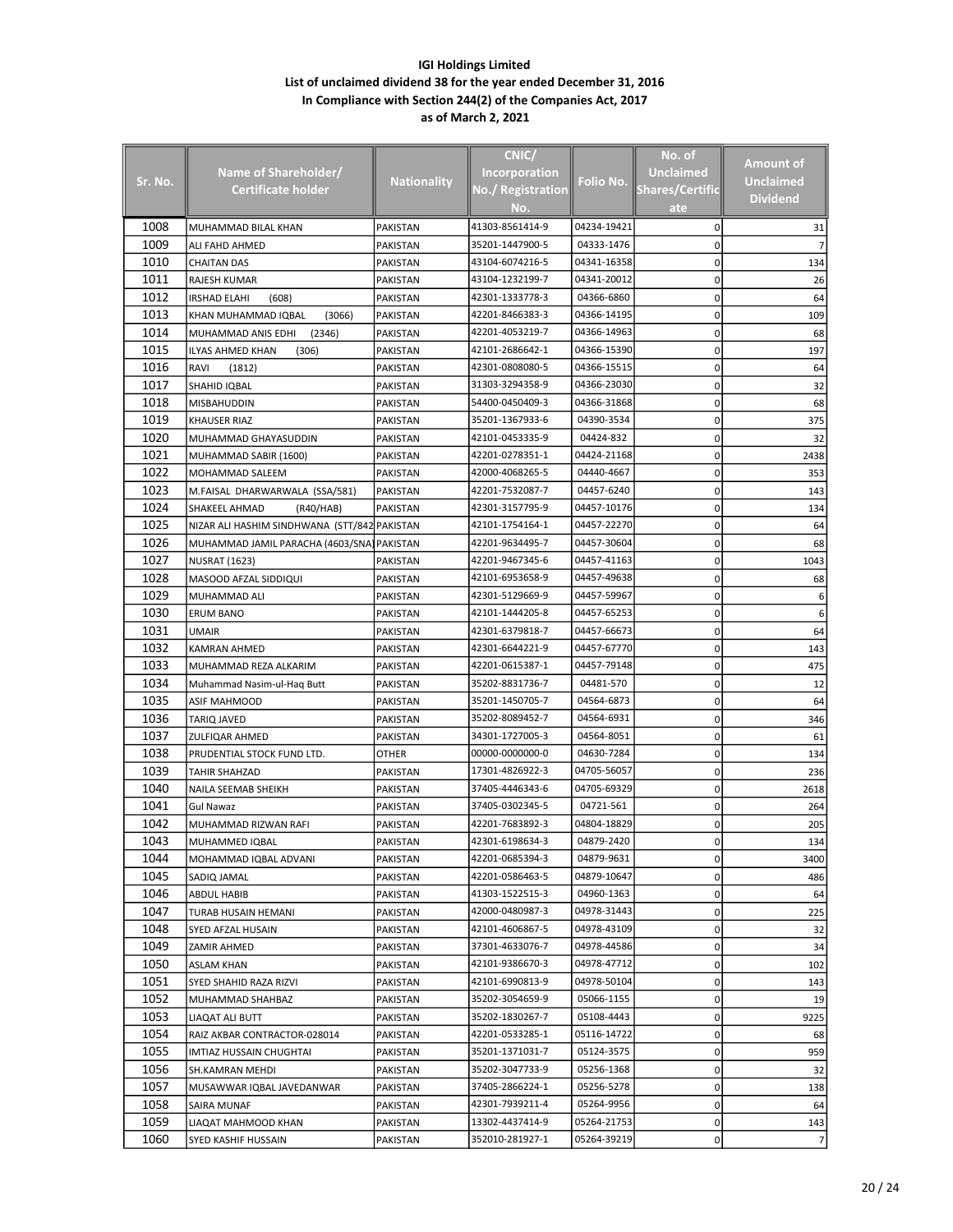|              |                                  |                    | CNIC/                    |                            | No. of                 |                  |
|--------------|----------------------------------|--------------------|--------------------------|----------------------------|------------------------|------------------|
|              | Name of Shareholder/             |                    | <b>Incorporation</b>     |                            | <b>Unclaimed</b>       | Amount of        |
| Sr. No.      | <b>Certificate holder</b>        | <b>Nationality</b> | <b>No./ Registration</b> | Folio No.                  | <b>Shares/Certific</b> | <b>Unclaimed</b> |
|              |                                  |                    | No.                      |                            | ate                    | <b>Dividend</b>  |
| 1061         | IFTIKHAR HUSSAIN                 | PAKISTAN           | 35202-6891344-1          | 05264-43336                | 0                      | 98               |
| 1062         | HAFIZ MUHAMMAD NASIR YOUSUF      | PAKISTAN           | 33303-2735055-5          | 05264-68069                | 0                      | 31               |
| 1063         | SHAKEEL IMRAN                    | PAKISTAN           | 33100-0636710-9          | 05264-71071                | 0                      | 31               |
| 1064         | MUHAMMAD JAHANGIR KHAN (4021)    | PAKISTAN           | 37405-0661954-5          | 05314-2095                 | 0                      | 64               |
| 1065         | IMTIAZ AHMED (MI12)              | PAKISTAN           | 35201-1515171-1          | 05504-3420                 | 0                      | 566              |
| 1066         | MUBASHAR MAHMOOD MIR (587)       | PAKISTAN           | 35202-1043131-9          | 05504-20481                | 0                      | 461              |
| 1067         | MOHAMMAD HABIB ULLAH NAEEM (689) | <b>PAKISTAN</b>    | 35401-2498982-1          | 05504-22412                | 0                      | 31               |
| 1068         | MUHAMMAD MANSHA                  | PAKISTAN           | 35202-2329167-9          | 05504-29474                | 0                      | 346              |
| 1069         | KASHAN SAMUEL                    | PAKISTAN           | 33100-4736662-3          | 05512-18393                | 0                      | 19               |
| 1070         | MIRZA ARIF SULTAN                | PAKISTAN           | 42201-4522892-1          | 05512-47897                | 0                      | 27               |
| 1071         | IMRAN KHAN LODHI                 | PAKISTAN           | 42000-8577933-1          | 05512-61021                | 0                      | 129              |
| 1072         | AMARA NAYAB                      | PAKISTAN           | 36302-1815739-8          | 05512-61906                | 0                      | 218              |
| 1073         | NAVEED MASROOR                   | PAKISTAN           | 36302-8112465-3          | 05512-68224                | 0                      | 138              |
| 1074         | Shakeel Ahmed                    | PAKISTAN           | 42401-6286914-3          | 05546-13524                | 0                      | 664              |
| 1075         | Muhammad Aurangzeb Sattar        | PAKISTAN           | 35202-2685872-3          | 05546-16162                | 0                      | 691              |
| 1076         | Muhammad Yameen Khan             | PAKISTAN           | 32203-1769426-5          | 05546-27292                | 0                      | 332              |
| 1077         | SYED JABIR HUSSAIN SHAH          | PAKISTAN           | 61101-7272126-3          | 05587-48583                | 0                      | 296              |
| 1078         | MUHAMMAD AZEEM AKBAR             | PAKISTAN           | 37405-6538973-5          | 05587-76204                | 0                      | 61               |
| 1079         | KHURRAM MUBARAK                  | PAKISTAN           | 42201-2959375-5          | 05660-2044                 | 0                      | 61               |
| 1080         | MUHAMMAD AYOUB                   | PAKISTAN           | 42101-1897019-1          | 05660-12969                | 0                      | 196              |
| 1081         | TAJ MOHAMMAD                     | PAKISTAN           | 42301-1820273-5          | 05769-6647                 | 0                      | 166              |
| 1082         | AZAM MALIK                       | PAKISTAN           | 42301-1407190-7          | 05769-8726                 | 0                      | 58               |
| 1083         |                                  |                    | 42201-5844010-4          | 05769-13585                | 0                      |                  |
| 1084         | MADIHA LAILA                     | PAKISTAN           | 36302-6503785-5          | 05868-39380                |                        | 9825             |
| 1085         | MUHAMMAD ADNAN ASHRAF (MLT-19)   | PAKISTAN           | 42201-7072470-1          | 05884-786                  | 0<br>0                 | 13               |
|              | <b>MUSTAFA</b>                   | PAKISTAN           | 35202-3110642-4          | 06114-1090                 |                        | 734              |
| 1086<br>1087 | FARZEEN AKHLAQ<br>(139A)         | PAKISTAN           | 35201-7770847-9          | 06114-1140                 | 0<br>0                 | 129<br>61        |
| 1088         | QAZI SAFDER MATEEN               | PAKISTAN           | 42501-8208213-1          | 06122-5769                 | 0                      | 692              |
| 1089         | IQBAL AHMED KHAN (00844)         | PAKISTAN           | 35201-1591344-1          | 06122-6940                 | 0                      |                  |
| 1090         | TAHSEEN QAISAR SHEIKH (01001)    | PAKISTAN           |                          |                            |                        | 109              |
| 1091         | MUHAMMAD SALMAN LIAQAT           | PAKISTAN           | 38101-6669668-7          | 06122-38083                | 0                      | 31               |
| 1092         | AAMRAIZ KHAN                     | <b>PAKISTAN</b>    | 37103-2074576-3          | 06122-45591<br>06122-69344 | 0<br>0                 | 64               |
| 1093         | MUHAMMAD IRFAN YAQOOB            | PAKISTAN           | 33202-9415861-9          |                            |                        | 31               |
|              | SHAHZAD TOUHEED                  | PAKISTAN           | 31301-8285204-5          | 06122-74096                | 0                      | 233              |
| 1094         | <b>NOMAN AHMED QURESHI</b>       | PAKISTAN           | 42101-1632039-5          | 06122-102210               | 0                      | 2808             |
| 1095         | SYED ALI SHAH                    | PAKISTAN           | 42201-4401167-9          | 06122-103622               | 0                      | 33               |
| 1096         | SYED HAMID RAZA                  | PAKISTAN           | 42101-1616743-9          | 06262-15366                | 0                      | 66               |
| 1097         | JAFFAR HUSSAIN                   | PAKISTAN           | 42000-0566495-1          | 06262-18204                | 0                      | 160              |
| 1098         | MUHAMMAD IRFAN                   | PAKISTAN           | 42301-0731683-7          | 06262-20606                | 0                      | 306              |
| 1099         | SYED MOHAMMAD ASAD RAZA ZAIDI    | PAKISTAN           | 42201-7974055-7          | 06262-32270                | 0                      | 68               |
| 1100         | SYED AHMED RAZA                  | PAKISTAN           | 42101-0434581-7          | 06262-43442                | 0                      | 64               |
| 1101         | SHABBIR AHMED JANGRA             | PAKISTAN           | 42000-0532236-5          | 06262-50389                | 0                      | 218              |
| 1102         | REHANA AKHTAR                    | PAKISTAN           | 42101-3269036-2          | 06445-14243                | 0                      | 31               |
| 1103         | ASAD TIRMAZIE                    | PAKISTAN           | 42101-5326672-9          | 06445-20307                | 0                      | 197              |
| 1104         | ANWAR KHALIQUE                   | PAKISTAN           | 42101-0946884-3          | 06445-21974                | 0                      | 143              |
| 1105         | KIRPAL DAS                       | PAKISTAN           | 42201-1528907-1          | 06445-33086                | 0                      | 32               |
| 1106         | GHULAM MOHYUDDIN                 | PAKISTAN           | 38303-7138672-3          | 06445-42046                | 0                      | 138              |
| 1107         | SHEHRYAR KHAWAR                  | PAKISTAN           | 35202-0579839-3          | 06445-42970                | 0                      | 173              |
| 1108         | ABDUL WAHAB                      | PAKISTAN           | 42201-7782414-5          | 06452-26675                | 0                      | 179              |
| 1109         | WALI MUHAMMAD USMANI             | PAKISTAN           | 42301-9306504-9          | 06452-44090                | 0                      | 184              |
| 1110         | KAPEEL KUMAR HEMNANI             | PAKISTAN           | 42301-3884761-9          | 06601-17534                | 0                      | 394              |
| 1111         | MARIAM                           | PAKISTAN           | 42201-8791359-8          | 06676-6365                 | 0                      | 13               |
| 1112         | MOHAMMAD IMRAN                   | PAKISTAN           | 42301-5076496-9          | 06684-33517                | 0                      | 65               |
| 1113         | MUHAMMAD NAEEM                   | PAKISTAN           | 42201-0899447-1          | 06684-45768                | 0                      | 32               |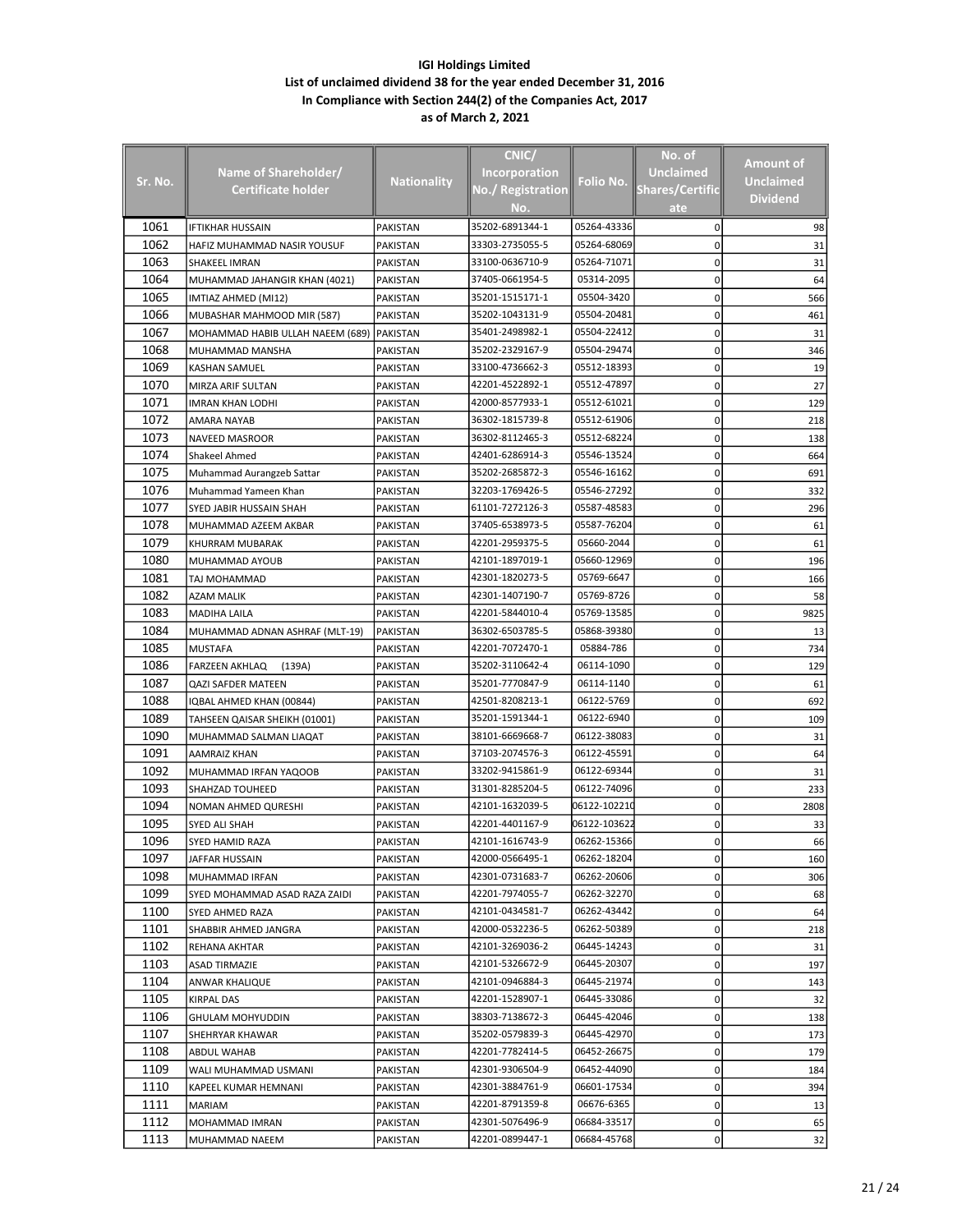|         |                                              |                    | CNIC/                    |              | No. of                 |                 |
|---------|----------------------------------------------|--------------------|--------------------------|--------------|------------------------|-----------------|
|         | Name of Shareholder/                         |                    | <b>Incorporation</b>     |              | <b>Unclaimed</b>       | Amount of       |
| Sr. No. | <b>Certificate holder</b>                    | <b>Nationality</b> | <b>No./ Registration</b> | Folio No.    | <b>Shares/Certific</b> | Unclaimed       |
|         |                                              |                    | No.                      |              | ate                    | <b>Dividend</b> |
| 1114    | ABEEDA                                       | PAKISTAN           | 42301-4458832-8          | 06684-58290  | 0                      | 66              |
| 1115    | FAHIM                                        | PAKISTAN           | 42301-9566880-3          | 06684-67739  | 0                      |                 |
| 1116    | NAFIS JAHAN                                  | PAKISTAN           | 42201-0640008-4          | 06684-79932  | 0                      | 64              |
| 1117    | MUHAMMAD HUSSAIN                             | PAKISTAN           | 42301-8546148-1          | 06684-98809  | 0                      | 27              |
| 1118    | ABDUL QADIR                                  | PAKISTAN           | 42101-8177718-1          | 06684-105158 | 0                      | 8               |
| 1119    | SYED SHARIQ ALI                              | PAKISTAN           | 42101-5870826-7          | 06684-109259 | 0                      | 1043            |
| 1120    | MOHAMMAD MOHSIN                              | PAKISTAN           | 42301-7938359-7          | 06684-131667 | 0                      | 32              |
| 1121    | ALTAF HUSSAIN                                | PAKISTAN           | 42101-9888582-7          | 06684-151384 | 0                      | 346             |
| 1122    | MUHAMMAD TAUFIQ KHAN                         | PAKISTAN           | 42201-4773327-3          | 06684-151855 | 0                      | 64              |
| 1123    | <b>HASEEB ALI</b>                            | PAKISTAN           | 42301-8990921-7          | 06684-154008 | 0                      | 64              |
| 1124    | SHAZIA ABDUL HAFIZ                           | PAKISTAN           | 42301-8097455-6          | 06684-154438 | 0                      | 134             |
| 1125    | MUHAMMAD FAISAL                              | PAKISTAN           | 42301-2950268-9          | 06684-171333 | 0                      | 621             |
| 1126    | AAMER KHAN                                   | PAKISTAN           | 16101-0920107-7          | 06684-175144 | 0                      | 626             |
| 1127    | MUHAMMAD SHAHID                              | PAKISTAN           | 42301-4596491-5          | 06684-179005 | 0                      | 6               |
| 1128    | ljaz Ahmed Faizi                             | <b>PAKISTAN</b>    | 33100-0771919-7          | 06700-942    | 0                      |                 |
| 1129    | LAYLA KHALID                                 | PAKISTAN           | 42201-2341022-0          | 06700-12400  | 0                      | 581             |
| 1130    | SYED NAEEM-UL-HASSAN                         | PAKISTAN           | 41304-1458062-7          | 06742-68179  | 0                      | 1958            |
| 1131    | SYED JAWED ALI                               | PAKISTAN           | 41303-1673065-1          | 06742-70146  | 0                      | 77              |
| 1132    | ABDUL HAMEED (0540)                          | PAKISTAN           | 36502-4739955-7          | 06874-10504  | 0                      | 31              |
| 1133    | MUJEEB-UR-REHMAN SHAH                        | PAKISTAN           | 421013-916380-3          | 07039-17939  | 0                      | 403             |
| 1134    | SALEH MUHAMMAD                               | PAKISTAN           | 42301-0758249-9          | 07047-3052   | 0                      | 3122            |
| 1135    | NOMAN RASHEED (1550)                         | PAKISTAN           | 42000-0465799-7          | 07112-4234   | 0                      | 1734            |
| 1136    | MUHAMMAD KAMRAN                              | PAKISTAN           | 42301-0930420-5          | 07161-35621  | 0                      | 30              |
| 1137    | MUHAMMAD KASHIF                              | PAKISTAN           | 42201-3321779-7          | 07161-42148  | 0                      | 713             |
| 1138    | ZULFIQAR ALI                                 | PAKISTAN           | 45203-7428925-9          | 07161-42171  | 0                      | 518             |
| 1139    | MUHAMMAD FAWAD (6065)                        | PAKISTAN           | 42201-2965221-5          | 07161-45786  | 0                      | 138             |
| 1140    | SHAMEEM AHMED                                | PAKISTAN           | 35200-1516273-7          | 07245-8461   | 0                      | 19              |
| 1141    | MUHAMMAD KHURRAM MUSHTAQ                     | PAKISTAN           | 35202-0593987-1          | 07260-2801   | 0                      |                 |
| 1142    | MUHAMMAD MUSTANSAR BILLA                     | PAKISTAN           | 35401-0604637-5          | 07260-6653   | 0                      | 33              |
| 1143    | USMAN QAYYUM                                 | PAKISTAN           | 35200-1555414-3          | 07260-9095   | 0                      | 34              |
| 1144    | MUHAMMAD AYYAZ ASLAM                         | PAKISTAN           | 35202-9002334-9          | 07260-10671  | 0                      | 218             |
| 1145    | MUHAMMAD MUZAMEL MUKHTIAR                    | PAKISTAN           | 32304-1630155-5          | 07260-17395  | 0                      | 32              |
| 1146    | UMAR KHALID BHATTI                           | PAKISTAN           | 35200-9644091-3          | 07260-27717  | 0                      | 264             |
| 1147    | 1736 IMRAN BUTT                              | PAKISTAN           | 35202-4905480-3          | 07294-1305   | 0                      | 1044            |
| 1148    | 1904 ASIF KAMAL                              | PAKISTAN           | 34101-2493678-1          | 07294-4846   | 0                      | 154             |
| 1149    | AQEEL MASOOD SADIQ                           | PAKISTAN           | 34101-2455922-3          | 07294-5959   | 0                      | 65              |
| 1150    | 2228 ABDUL GHANI                             | PAKISTAN           | 34101-3107760-1          | 07294-9019   | 0                      | 367             |
| 1151    | TARIQ MOHI UDDIN BUTT                        | PAKISTAN           | 42501-2467308-5          | 07302-11962  | 0                      | 218             |
| 1152    | AHMAD HAROON KHAN                            | PAKISTAN           | 915099-705686-9          | 07310-37057  | 0                      | 2489            |
| 1153    | SHEIKH ALI OMAIR (MINOR)THROUGH ASN PAKISTAN |                    | 35200-4777733-6          | 07310-37792  | 0                      | 179             |
| 1154    | SH. MUHAMMAD MUSLIM OMAIR(MINOR              | PAKISTAN           | 35200-4777733-6          | 07310-37818  | 0                      | 115             |
| 1155    | WAQAS UR REHMAN                              | PAKISTAN           | 42301-0827397-5          | 07328-3470   | 0                      | 362             |
| 1156    | MUHAMMAD ZIKAR                               | PAKISTAN           | 42301-0799737-1          | 07344-1365   | 0                      | 32              |
| 1157    | ABDUL SATTAR                                 | PAKISTAN           | 42301-8938736-5          | 07344-3635   | 0                      | 448             |
| 1158    | AALIYAH SALEEM (21143)                       | PAKISTAN           | 35201-1789320-8          | 07351-2024   | 0                      | 307             |
| 1159    | ISMAIL ABDUL SHAKOOR SECURITIES (PRINOTHER   |                    | 00000-0000000-0          | 07385-17     | 0                      | 941             |
| 1160    | UMAIR NASEER                                 | PAKISTAN           | 42101-2885478-5          | 07419-12421  | 0                      | 7               |
| 1161    | MUHAMMAD SHAFIQ KHAN                         | PAKISTAN           | 42101-1582879-1          | 07450-9118   | 0                      | 173             |
| 1162    | SHUJA-UD-DIN KEEN                            | PAKISTAN           | 42201-4640277-1          | 07450-12351  | 0                      | 134             |
| 1163    | NASIM JAWAID SIDDIQUI                        | PAKISTAN           | 42101-1921155-9          | 07450-12740  | 0                      | 809             |
| 1164    | GHULAM MUSTAFA                               | PAKISTAN           | 54400-3077244-9          | 07450-18150  | 0                      | 31              |
| 1165    | MUHAMMAD ALI HADI                            | PAKISTAN           | 42301-4772205-9          | 09316-657    | 0                      | 713             |
| 1166    | ASLAM HAIDER ALI                             | PAKISTAN           | 42301-0910679-7          | 09316-665    | 0                      | 534             |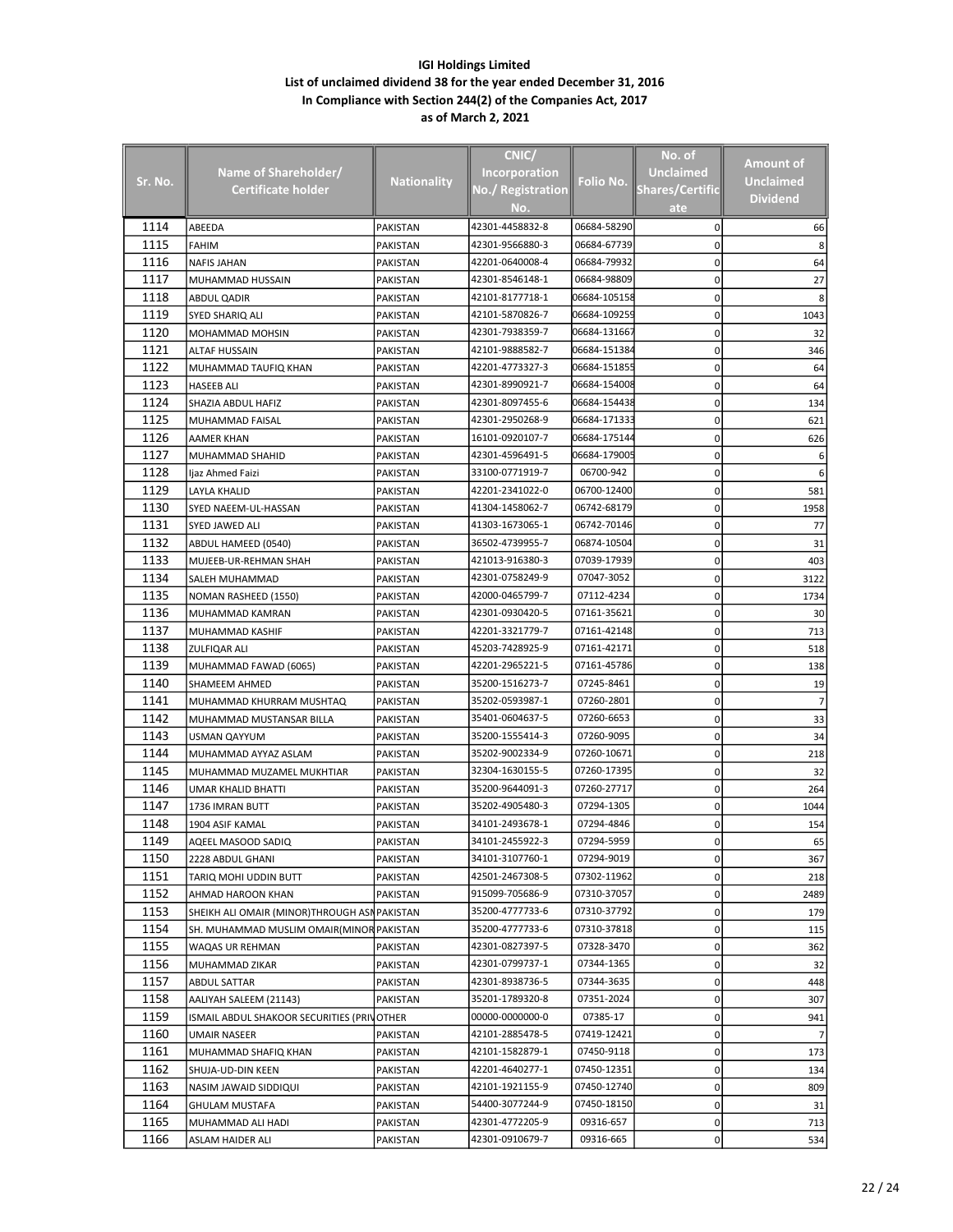|         |                                           |                    | CNIC/                |              | No. of                 |                 |
|---------|-------------------------------------------|--------------------|----------------------|--------------|------------------------|-----------------|
|         | Name of Shareholder/                      |                    | <b>Incorporation</b> |              | <b>Unclaimed</b>       | Amount of       |
| Sr. No. | Certificate holder                        | <b>Nationality</b> | No./ Registration    | Folio No.    | <b>Shares/Certific</b> | Unclaimed       |
|         |                                           |                    | No.                  |              | ate                    | <b>Dividend</b> |
| 1167    | Mufassir Yaqub Rathor                     | PAKISTAN           | 34101-6618774-5      | 09563-3867   | 0                      | 353             |
| 1168    | Mushtag Ahmed                             | PAKISTAN           | 38403-2068004-7      | 09639-10855  | 0                      | 353             |
| 1169    | Majid Waheed Butt                         | PAKISTAN           | 35202-9675840-3      | 09639-12844  | 0                      | 12              |
| 1170    | MR. MUHAMMED HUSSAIN                      | PAKISTAN           | 42201-1625045-1      | 10231-1207   | 0                      | 64              |
| 1171    | MASOOD ALI<br>$P-78$                      | PAKISTAN           | 42201-1941750-7      | 10231-8343   | 0                      | 64              |
| 1172    | MUHAMMAD RASHID QURESHI                   | <b>PAKISTAN</b>    | 42101-1722692-7      | 10231-8541   | 0                      | 143             |
| 1173    | ANEEL KUMAR 1576                          | PAKISTAN           | 43201-1861693-9      | 10231-11651  | 0                      | 160             |
| 1174    | SARLA DEVI 1578                           | PAKISTAN           | 42501-5689850-6      | 10231-11685  | 0                      | 138             |
| 1175    | FAROOQ AHMAD KHAN                         | PAKISTAN           | 42301-4625203-7      | 10298-3868   | 0                      | 129             |
| 1176    | ANILA DADA                                | PAKISTAN           | 42201-3834872-6      | 10363-535    | 0                      | 732             |
| 1177    | NAVEED SHEHZAD                            | PAKISTAN           | 35202-1019462-1      | 10488-3360   | 0                      | 138             |
| 1178    | MUBASHER HAMEED AWAN                      | PAKISTAN           | 35200-1403433-1      | 10488-3980   | 0                      | 64              |
| 1179    | DANISH NAZIR                              | PAKISTAN           | 35201-5819461-1      | 10488-7163   | 0                      | 102             |
| 1180    | FAREEDA PARVEEN SIDDIQ (SN16)             | <b>PAKISTAN</b>    | 42201-9927939-2      | 10546-7685   | 0                      | 64              |
| 1181    | SHAHID MOIZ                               | PAKISTAN           | 42201-0447393-3      | 10629-8600   | 0                      | 517             |
| 1182    | MUHAMMAD MUBASHER SAEED                   | PAKISTAN           | 35202-9739890-9      | 10629-15985  | 0                      | 33              |
| 1183    | SYED NAZAR ABBAS RIZVI                    | PAKISTAN           | 37405-2314546-5      | 10629-16033  | 0                      | 64              |
| 1184    | INAYATULLAH                               | PAKISTAN           | 42201-0646918-9      | 10629-17635  | 0                      | 143             |
| 1185    | <b>FARAZ SAJID</b>                        | PAKISTAN           | 42101-1679875-3      | 10629-25760  | 0                      | 64              |
| 1186    | MUHAMMAD FAHAD                            | PAKISTAN           | 42301-0894580-1      | 10629-32386  | 0                      | 498             |
| 1187    | LATIFULLAH                                | PAKISTAN           | 13202-0740095-1      | 10629-48572  | 0                      | 6               |
| 1188    | MUHAMMAD RIZWAN KHALID BHINDER            | PAKISTAN           | 34101-2547819-9      | 10629-50727  | 0                      | 65              |
| 1189    | SAIMA QAMER                               | PAKISTAN           | 42101-1376310-4      | 10629-52590  | 0                      | 165             |
| 1190    | HUSSAIN AMAN SHAIKH                       | PAKISTAN           | 42301-4676659-3      | 10629-54554  | 0                      | 32              |
| 1191    | AAMER KHAN                                | PAKISTAN           | 16101-0920107-7      | 10629-57581  | 0                      | 105             |
| 1192    | MOHAMMAD PARVEZ SIDDIQUI                  | PAKISTAN           | 904030-139828-5      | 10629-61062  | 0                      | 12              |
| 1193    | SHAUKAT RIZWAN BHATTI                     | PAKISTAN           | 37406-1210304-9      | 10629-75872  | 0                      | 1236            |
| 1194    | ZOHAIB                                    | PAKISTAN           | 44102-8100915-3      | 10629-82084  | 0                      | 589             |
| 1195    | KHALID MAHMOOD                            | PAKISTAN           | 42501-6137689-5      | 10629-96852  | 0                      | 143             |
| 1196    | MUHAMMAD IMRAN HASNAT                     | PAKISTAN           | 35202-2985179-1      | 10629-128184 | 0                      | 31              |
| 1197    | ASLAM HAIDERALI                           | PAKISTAN           | 42301-0910679-7      | 11072-8219   | 0                      | 713             |
| 1198    | <b>TARIQ SAEED</b>                        | <b>PAKISTAN</b>    | 35202-7893029-1      | 11148-2106   | 0                      | 32              |
| 1199    | ABDUL GHANI                               | PAKISTAN           | 42301-9777076-3      | 11387-5598   | 0                      | 33327           |
| 1200    | HARI                                      | PAKISTAN           | 42301-0947532-3      | 11387-19847  | 0                      | 172             |
| 1201    | ABDUL GHANI                               | PAKISTAN           | 42301-9777076-3      | 11387-26222  | 0                      | 15558           |
| 1202    | ZAHOOR AHMED ABBASI                       | PAKISTAN           | 42301-0749633-1      | 11387-32766  | 0                      | 680             |
| 1203    | MOHAMMED AZHAR KALIA                      | PAKISTAN           | 42101-3797070-1      | 11692-26687  | 0                      | 204             |
| 1204    | IMRAN EHSAN                               | PAKISTAN           | 35202-5962276-1      | 11940-1630   | 0                      | 143             |
| 1205    | JAMSHED IQBAL BUTT                        | PAKISTAN           | 35202-9127853-1      | 12005-1517   | 0                      | 65              |
| 1206    | SHAHEEN NAZAR QURESHI                     | PAKISTAN           | 35202-2543197-3      | 12005-5047   | 0                      | 353             |
| 1207    | BILAL HUSNAIN CHANDAN                     | PAKISTAN           | 35202-6556191-3      | 12005-5062   | 0                      | 332             |
| 1208    | RAZA ALI                                  | PAKISTAN           | 42000-0479115-7      | 12203-2396   | 0                      | 205             |
| 1209    | SHAHID MAHMOOD                            | PAKISTAN           | 42201-3022348-3      | 12203-7783   | 0                      | 31              |
| 1210    | MUNIR AHMED                               | PAKISTAN           | 45101-0612231-3      | 12203-10746  | 0                      | 34              |
| 1211    | <b>ANIL HAKANI</b>                        | PAKISTAN           | 42301-9697409-1      | 12203-12247  | 0                      | 63              |
| 1212    | MAQSOOD QADIR SHAH                        | PAKISTAN           | 35201-2264675-1      | 12369-1192   | 0                      |                 |
| 1213    | IMRAN                                     | PAKISTAN           | 42301-6999665-3      | 12484-14266  | 0                      | 924             |
| 1214    | TRUSTEES GLAXO LABORATORIES PAKISTA OTHER |                    | 73491592             | 12690-1226   | 0                      | 49600           |
| 1215    | TORSAM KHAN                               | PAKISTAN           | 37405-3082510-7      | 13417-12894  | 0                      | 61              |
| 1216    | ATTIQUE BAHU                              | PAKISTAN           | 61101-3584112-1      | 13417-13413  | 0                      | 61              |
| 1217    | <b>FARHAN IKRAM</b>                       | PAKISTAN           | 35200-1410859-3      | 13417-25607  | 0                      | 64              |
| 1218    | NASEER AHMED                              | PAKISTAN           | 35202-4016525-9      | 13417-29278  | 0                      | 233             |
| 1219    | MARIAM MURTAZA                            | PAKISTAN           | 35200-1464452-8      | 13417-31159  | 0                      | 1666            |